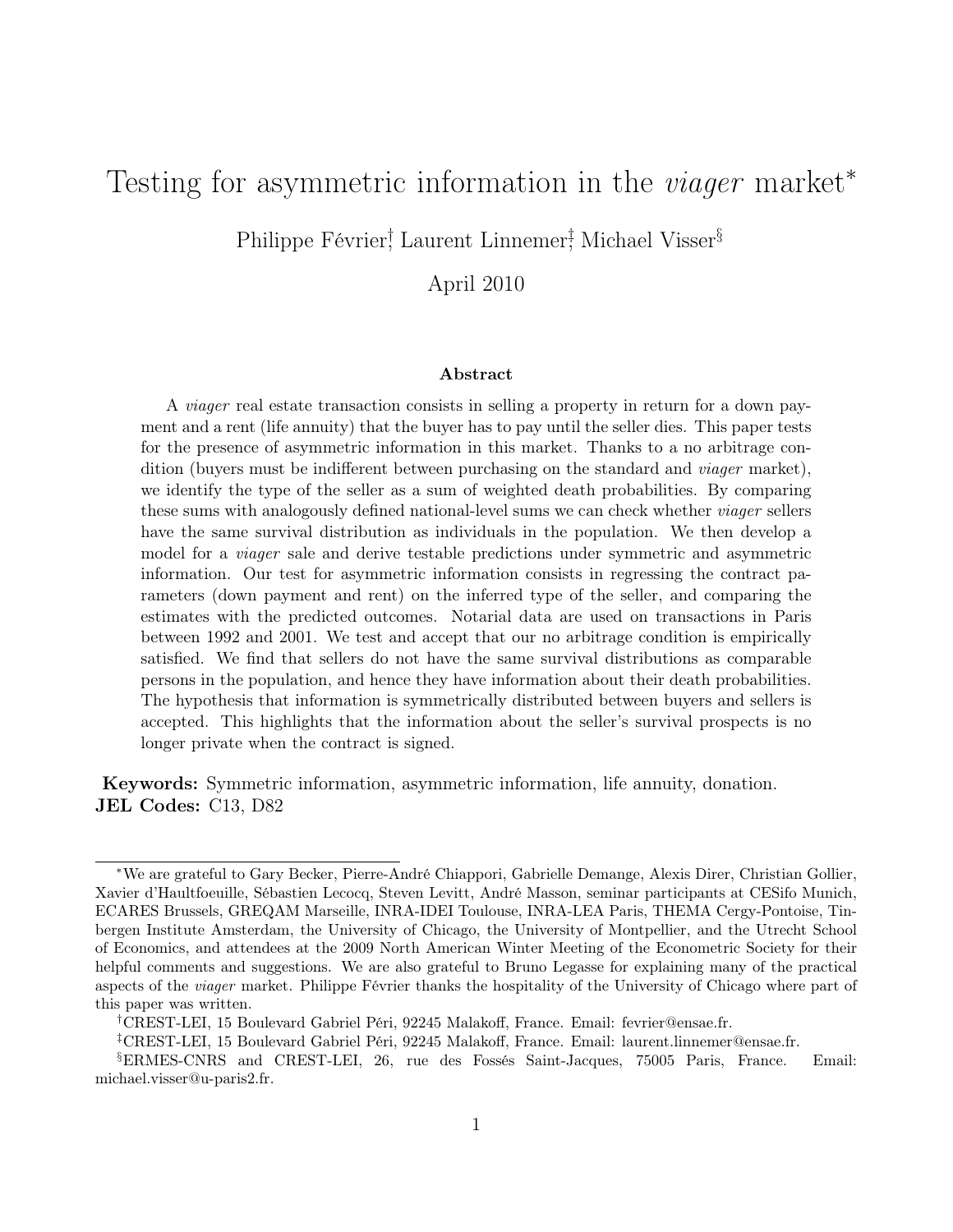-You are quite sure that you do not want to sell your farm?

-Certainly not...

-Very well; only I think I know of an arrangement that might suit us both very well.

-What is it?

-Just this. You shall sell it to me and keep it all the same. You don't understand? Very well, then follow me in what I am going to say. Every month I will give you a hundred and fifty francs. You will have your own home just as you have now, need not trouble yourself about me, and will owe me nothing; all you will have to do will be to take my money. Will that arrangement suit you?

-It seems all right as far as I am concerned, but I will not give you the farm. -Never mind about that; you may remain here as long as it pleases God Almighty to let you live; it will be your home. Only you will sign a deed before a lawyer making it over to me, after your death. You have no children, only nephews and nieces for whom you do not care a straw. Will that suit you?

From The little Cask, by Guy de Maupassant (1884).

# 1 Introduction

In most developed countries the life expectancy of populations has increased substantially over the last decades. Policy makers have recently responded to these increasing survival times by making publicly provided pension schemes less generous and augmenting the minimum retirement age. Given these trends, it appears important to study the way the elderly finance their retirement. Of particular interest is the question what role alternative and complementary mechanisms may play in alleviating the financial needs of retired people.

One mechanism is the life annuity. This is an insurance product that pays the insured person regular sums of money (annuity payments) for life, in exchange of a premium. Life annuities thus protect the beneficiaries against the risk of outliving their personal resources. As shown in a theoretical literature initiated by Yaari (1965) and further developed by others, optimally behaving economic agents should annuitize all or large parts of their wealth. However, in practice annuity markets are generally very thin,<sup>1</sup> so apparently individuals do not annuitize as much as theory predicts. The most natural explanation for this puzzle is the presence of asymmetric information between insurers and annuitants. Since potential annuitants have private information on their health status and parents' mortality, they are likely to be better informed about their survival prospects than insurers. They may exploit this advantage by deciding whether or not to purchase annuities. Given the insurance premiums, only individuals who are expected to live sufficiently long would purchase an annuity, as they are the ones who, on average, can benefit

<sup>&</sup>lt;sup>1</sup>Mitchell, Poterba, Warshawsky, and Brown (1999) indicate that "the market for individual life annuities in the United States has historically been small"; James and Song (2001) give statistics on the size of annuity markets in Australia, Canada, Chile, Israel, Singapore, Switzerland, and the UK, and state that "annuities markets are still poorly developed in virtually all these countries."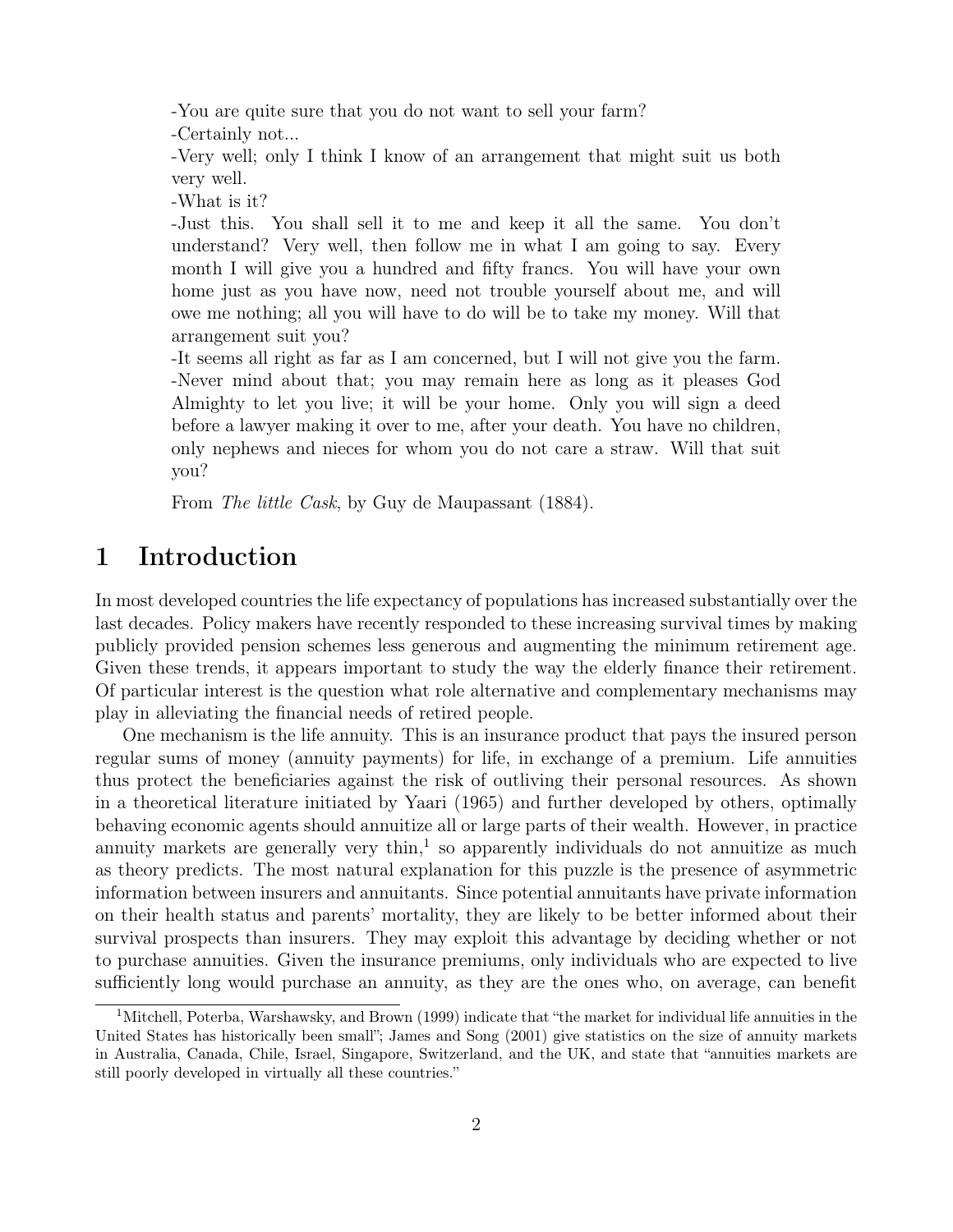from it. To compensate for this auto-selection, insurers need to increase their premiums, making their product financially uninteresting for yet another subgroup of the population. This process may repeat itself and exclude more and more individuals from the market. In the extreme case the market may completely unravel–like the lemons market described by Akerlof (1970)–until all individuals are driven out of the marketplace except the riskiest annuitants (those with the highest expected survival time). In a series of papers, (Finkelstein and Poterba, 2002, 2004, 2006) have tested for asymmetric information in the UK annuity market. Their findings are consistent with the presence of asymmetric information, which may (partly) explain the limited size of this market.

Another potentially interesting mechanism for older people, at least for those who are home owners, is a specific type of real estate transaction. The mechanism exists in several European countries (Belgium, France, Germany, Italy, Spain), and is known in France as viager. Home owners who sell their property via the viager method receive in return a down payment from the buyer, and a monthly or yearly rent until the end of their life. Sellers are allowed to remain in their property after the transaction date. They are entitled to stay in their home until death.<sup>2</sup>

A viager transaction is basically identical to a life annuity. The rent received by the viager seller is the analogue of the annuity payment received by the annuitant. The level of annuity payment and the level of rent are both calculated on the basis of the invested capital. In a life annuity the capital corresponds to the premium paid by the annuitant, and in a *viager* sale it corresponds to the monetary value that remains once the down payment and the usufruct rebatement (the reduction in the market value due to the fact that sellers retain the usufruct of their property) are subtracted from the market value of the property. The viager mechanism is reminiscent of a reverse annuity mortgage. This is a relatively new financial product and has recently been introduced in the USA, Canada, the UK and Singapore (See Chan (2002), for a survey). A reverse mortgage is a loan (typically up to between 20 and 50 percent of the value of the property) against the borrower's home. The borrower may continue living in her home (as in the case of a viager sale), and the loan plus accrued interest and other charges is repaid upon death of the borrower (but there is also the possibility of voluntary redemption of the loan by the borrower).

A *viager* sale can clearly be attractive for older property owners as they may stay in their own home and earn extra money for the rest of their life. Currently, the French government actively promotes viager transactions as a way to increase revenue at old age and reduce the dependency on the social security system. An advisory body of the French government has recently published a detailed report on the subject (see Griffon (2008)). The principle is also quite flexible. For instance, the rent is typically indexed to a consumer price index, which guarantees sellers that they will receive a constant real income flow; most contracts include a clause stipulating that sellers may leave their property at any time (to go to a retirement home for example) in exchange for a higher rent; sellers may donate part of the down payment to their family members.

In spite of these advantages the *viager* market is, like the annuity market, quite small. Only about 0.5% of the real estate sales in France correspond to viager sales. The most natural explanation for this low rate of occurrence is again the presence of asymmetric information between buyers and sellers. Indeed, many people in France associate the viager principle with

<sup>&</sup>lt;sup>2</sup>The term *viager* comes from *viage*, which means "time of life" in old French.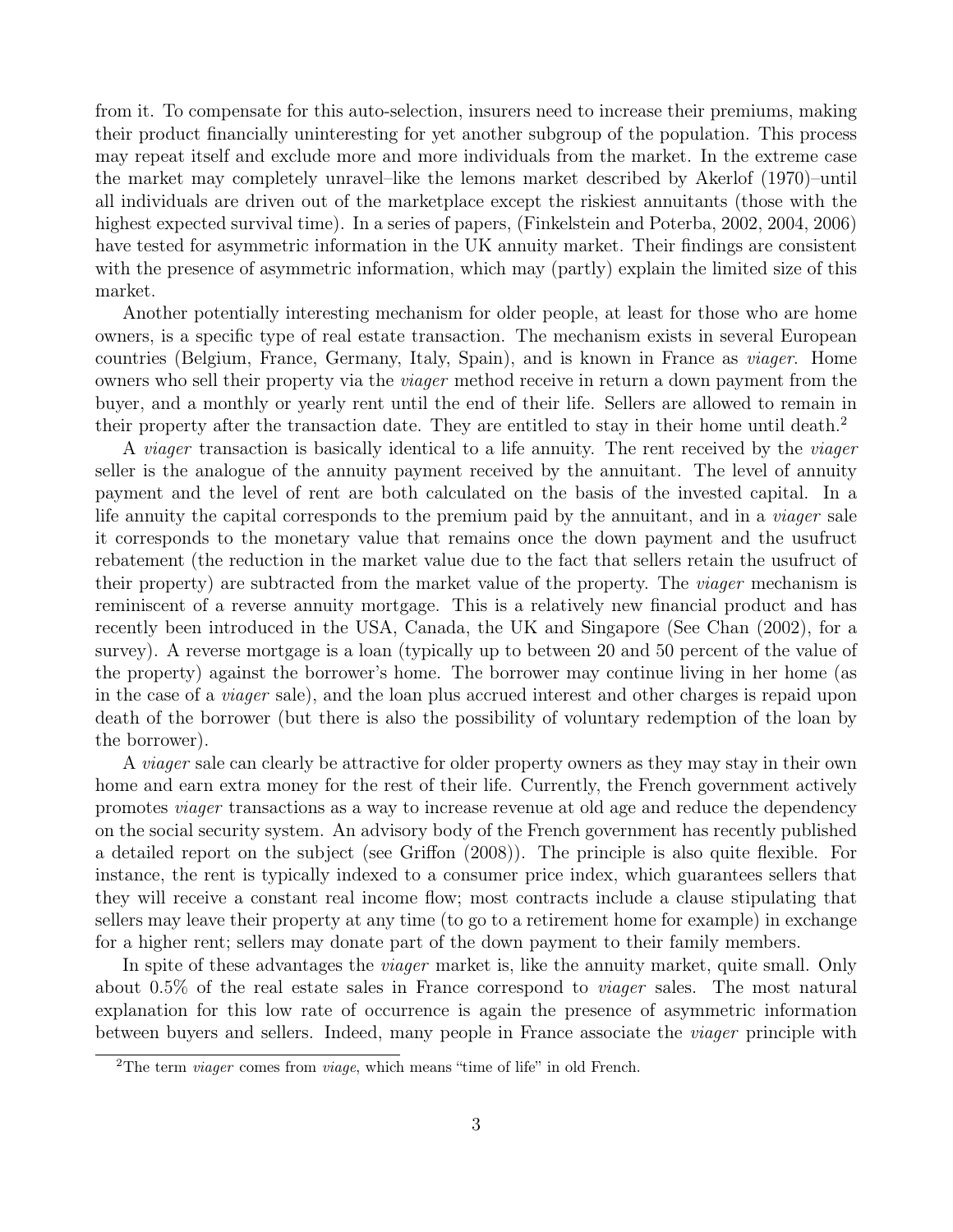the story of Jeanne Calment. Back in 1965, when Mrs Calment was aged 90, she sold her apartment in Arles to a 44-years old man, on contract-conditions that seemed reasonable given the value of the apartment and the life-expectancy statistics that prevailed at the time. The man turned out to be unlucky since Jeanne Calment lived a very long life.<sup>3</sup> He died in 1995, 2 years before Mrs Calment, after having paid about FFr900,000 (twice the market value) for an apartment he never lived in. Of course there are other anecdotes that tell the complete opposite story, but still the Jeanne Calment case is the one that comes to most French minds. Real estate buyers may therefore fear the presence of adverse selection in the market and this may in part explain why the method is not that popular.

Our empirical findings, however, do not support such an explanation. The viager market is not much affected by the problem of asymmetric information and its possible consequences. We find that the survival distributions of sellers do not correspond to the one of representative individuals in the population. Sellers have information about their own death probabilities. They apparently realize that their personal mortality probabilities may differ from national mortality probabilities.<sup>4</sup> Most importantly, our findings also imply that the survival information is somehow shared with the buyer. Indeed, for a buyer to sign a viager contract with a seller who claims to have a life expectancy that differs from the population life expectancy, the buyer should be able to believe the seller. This can be the case only if the seller is able to transmit the information in a credible way. In particular, and contrary to Jeanne Calment's story, more than half of the contracts are only compatible with the belief that sellers have a shorter life expectancy than the average population. Such a result reflects that mostly poor people resort to a viager sale to finance their retirement.

To derive our results, we use notarial data on sales in Paris and its suburbs. For each transaction we observe the most important contract parameters (down payment and rent), the market value of the property, and some characteristics of buyers and sellers (age, gender). However, the notarial database does not record what happens after the date of signature of the contracts. In particular we do not know when sellers died. Therefore, to establish whether there is asymmetric information in the market, we cannot implement the kind of test introduced by Chiappori and Salanié (2000). The idea of their test is to look at the correlation, conditionally on all observables, between the contract choice (type of automobile insurance contract in their case) and an ex-post measure of the agent's type (an indicator for the occurrence of an accident). There is asymmetric information if these variables are correlated, and symmetric information otherwise. In the absence of mortality data, we do not have an ex-post measure of the seller's type, and hence we cannot apply the Chiappori-Salanié test.

Our approach relies on the fact that we can actually estimate the seller's type. The type of the seller is a sum of weighted death probabilities. This sum can be identified via a no arbitrage condition. The no arbitrage condition states that the (expected) value of a property is the same, regardless of whether it is purchased on the standard real estate market or the viager market. It thus reflects that buyers should be indifferent between purchasing a given property on the two

<sup>3</sup>On February 21, 1996, she celebrated her 121st birthday, making her the oldest living person on earth according to the Guinness Book of World Records.

<sup>&</sup>lt;sup>4</sup>This is in line with Hurd and McGarry (2002) who find that respondents in the Health and Retirement Study (HRS) modify their personal survival probabilities as new and relevant information is acquired (such as the onset of an illness), and that subjective survival probabilities accurately predict actual mortality.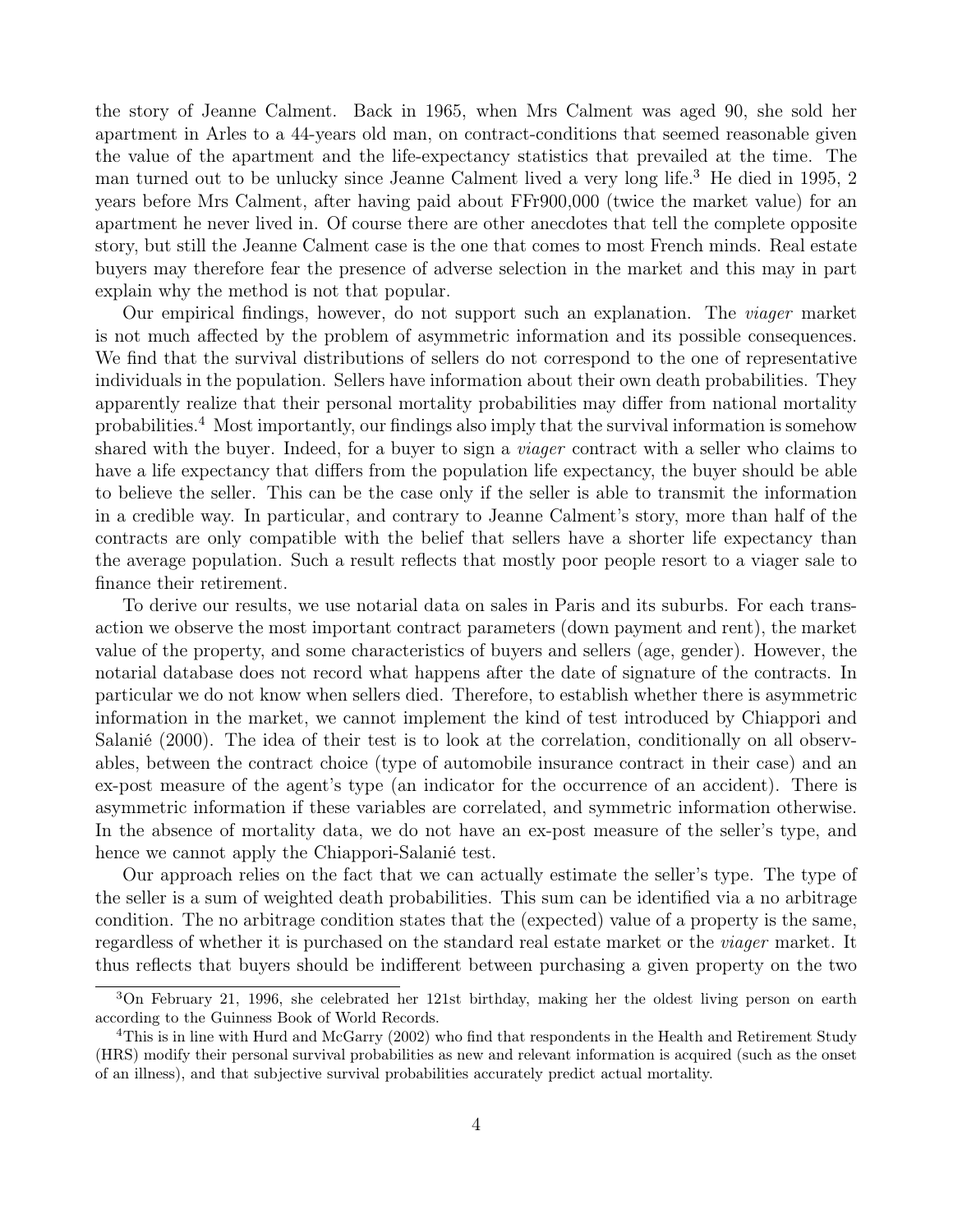types of markets. As this condition is crucial to the analysis, we test it empirically and find that it is supported by our data.

The fact that we can infer each seller's type is first exploited to check whether *viager* sellers have the same survival distribution as representative individuals in the population. We do this by comparing the seller-specific sums with analogously defined national-level sums calculated using life tables. As mentioned above, the hypothesis that the survival distributions of sellers and comparable individuals from the population are the same is not supported by the data. Sellers have more information about their death probability than just their age and gender. This result is in line with those of Finkelstein and Poterba (2004) in the annuity market.

The fact that the seller's type is identified is then exploited to answer the next question: how and when do sellers transmit the personal knowledge about their survival probabilities. This is in fact just another way of formulating the main question of the paper: are buyers and sellers symmetrically or asymmetrically informed about the survival probabilities. Under symmetric information both parties have the same knowledge of these probabilities before they actually start negotiating about the contract conditions. This possibility is not incompatible with our previous finding that sellers initially possess personal information about their survival distribution. Before the actual negotiations, sellers may reveal their type when they enter into contact with the buyers. Buyers may get an accurate picture of the survival prospects of sellers by seeing their physical condition and visiting their apartments.<sup>5</sup> The interaction between buyers and sellers ensures in this case that all agents end up being symmetrically informed. Under asymmetric information buyers and sellers do not have the same knowledge of the survival probabilities before contracting. The buyers remain imperfectly informed, even after interacting with the sellers. In this case sellers can nevertheless overcome the problem of asymmetric information by signalling their type via the contract parameters (signalling equilibrium).

Basically our test for the presence of asymmetric information consists in regressing the contract parameters on the type of the seller, and comparing the estimates with the predicted outcomes under symmetric and asymmetric information respectively. We develop a model of a viager sale in which sellers may wish to donate to children or other family members. It is important that the model allows for this possibility as many sellers do indeed donate part of the down payment. A *viager* sale deprives the seller's heirs of the property as it can no longer be bequeathed. However, sellers can compensate for this loss by donating part of the down payment.

The predictions are the following. Under symmetric information there are two groups of sellers, those who donate money and those who do not. For donators, the down payment is an increasing function of the sum of weighted death probabilities, whereas the rent is invariant with the type of the seller. For sellers who do not donate, both the down payment and the rent increase with the seller's type and at the same rate. On the contrary, under asymmetric information, the down payment increases but the rent decreases with the type of the seller.

These predictions are intuitive. In a symmetric environment, sellers with a relatively short life expectancy can obtain more from their sale: they can demand a higher down payment and a higher rent. When the rent reaches a certain level (which depends on the strength of the

<sup>5</sup>The law does not oblige sellers to produce medical certificates indicating their health status. According to the viager experts with whom we spoke it is very rare in practice that sellers transmit their health records to buyers.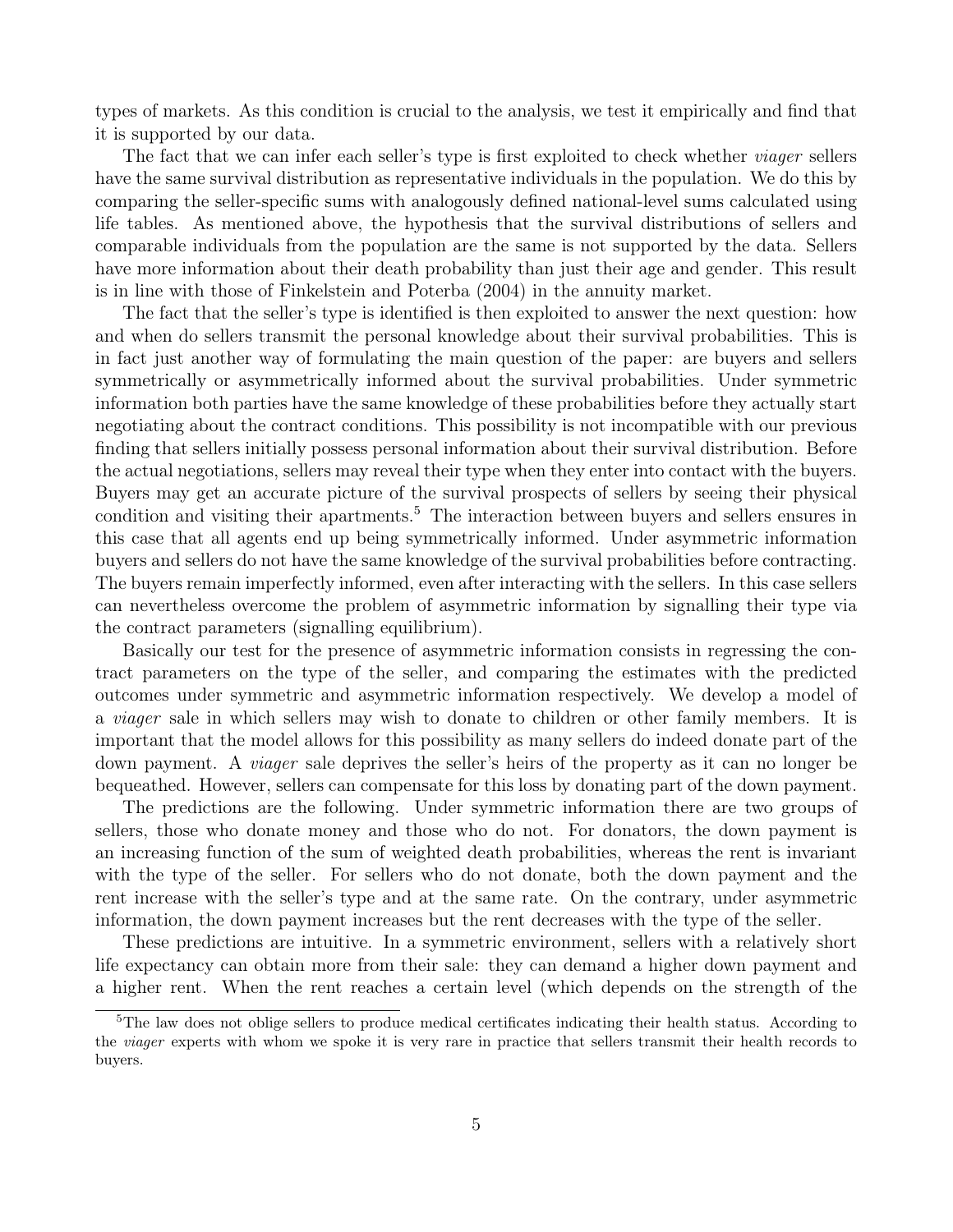donation motive), sellers stop asking for an increase in the rent as they prefer to start donating. As sellers use the down payment to donate money, donators ask for an increased down payment. In an asymmetric environment, however, sellers with a short life expectancy cannot signal their type by demanding both a large down payment and a large rent as this would be imitated by sellers with a relatively long life expectancy. They have to credibly signal their type by asking for a large down payment and a small rent. A combination that sellers with better life prospects would find too costly to imitate.

To estimate the symmetric information model, we regress the observed down payment and rent on the inferred type of the sellers. To take into account the equilibrium pattern, we use a switching regression model that endogenously determines whether a seller is a donator or not. We find that the results are fully consistent with the symmetric information predictions. Allowing the rent to increase with the seller's type in both groups, the switching regression finds it to be significantly increasing only in the group of those who donate. Moreover, the down payment increases with the seller's type, and at the same rate as the rent in the no-donators group.

This paper is closely related to a series of recent empirical studies on tests for asymmetric information in several markets. Besides the articles on life annuities cited above, these papers have considered the automobile insurance market (Puelz and Snow (1994); Chiappori and Salanié (2000); Dionne, Gouriéroux, and Vanasse (2001); Chiappori, Jullien, Salanié, and Salanié (2006); Abbring, Chiappori, and Pinquet (2003)), the credit card market (Ausubel (1999)), the health insurance market (Cutler and Reber (1998)), and the slave market (Dionne, St-Amour, and Vencatachellum (2009)). Since our model accounts for the possibility that agents donate money to family members, our paper is also related to the bequest motives literature ((Hurd, 1987, 1989) and Kopczuk and Lupton (2007)).

The next section of the paper describes the institutional setting of the *viager* market and our notarial database. Section 3 presents the no arbitrage condition, shows how the condition can be used to recover the seller's type, and tests the hypothesis that *viager* sellers have the same survival distribution as representative individuals from the population. Section 4 presents the model and the predictions, and the empirical test for the presence of asymmetric information. Section 5 concludes.

### 2 The *viager* mechanism and the notarial database

### 2.1 The viager market in France

Little is known about the precise origins of the *viager* mechanism. According to the relatively small literature on the subject,<sup>6</sup> it dates from the Middle Ages. *Viager* transactions were inscribed in the Ancien Droit, indicating that such sales were legally authorized under the judicial system that prevailed in France until 1789. At the beginning of the 19th century, a commission of experts was charged to write a new civil law system. At that time there were fierce debates

 $6$ Two sociological studies: Drosso (1993), and Drosso (2002); two books on the financial and juridical aspects of viager sales: Artaz (2005), and Le Court (2006); and a report by Griffon (2008), written on behalf of the Conseil Economique et Social, an advisory body of the French government.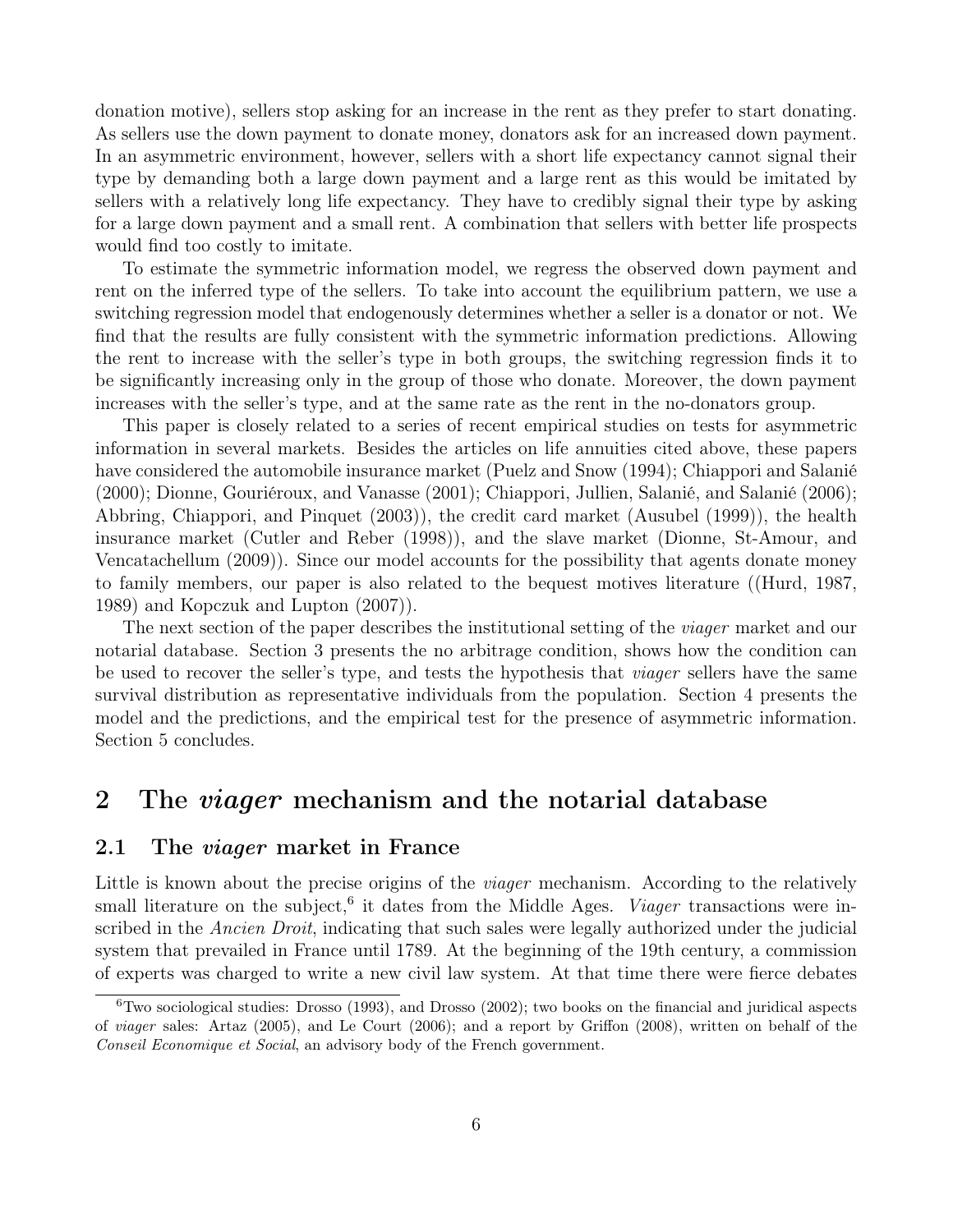between opponents and proponents of the *viager* principle,<sup>7</sup> but the commission finally decided to maintain it in the new law text, published in 1804, and known as the Code civil. The articles of the Code civil that refer to the viager mechanism (articles 1964 to 1983) have been revised and modified for the last time in 1954. These articles juridically regulate all aspects of viager sales.

As with a standard real estate transaction, all sale conditions of a *viager* transaction must be formally specified in a written contract, which, in order to have legal value, must be signed by the seller and the buyer in the presence of a notary. Unlike a standard real estate contract, a viager contract binds the parties even after the date of sale since it typically requires the buyer to make payments to the seller until the latter dies. *Viager* contracts thus establish long-term relationships between the contracting parties and are therefore more complex than standard real estate contracts.

A *viager* contract usually stipulates two transaction prices: the down payment (*bouquet* in French) the buyer has to make at the date of signature, and the rent *(rente)* which the buyer has to pay on a regular basis (mostly on a monthly basis) until the moment of death of the seller. The contract may also stipulate that the seller should pay the rent until death of (an)other person(s) designated by the seller. If this is the case the buyer has payment obligations until both the seller and the person(s) designated by the seller have died. This option is often used by sellers who are married as it offers a financial safety net for the surviving partner. The legislation also gives sellers the possibility to retain the usufruct of their property until the moment of their death. Sellers thus have the right to remain and live in their property after the date of sale, or rent it to somebody else. If a contract involves multiple beneficiaries then the seller and the person(s) designated by the seller have this right. In practice the vast majority of viager sellers stay in their property themselves after the transaction date,<sup>8</sup> indicating that real estate owners who use the viager mechanism primarily do this because it allows them to remain at home and earn extra income at the same time (thanks to the down payment and rent).

There are no legal restrictions on how the down payment and rent should be chosen by the parties involved in a transaction. Indeed, article 1976 of the Code civil indicates that "the contracting parties are free to fix the level of rent as they wish". There is, however, a body at the Ministry of Economics and Finance that keeps an eye on all *viager* transactions (*Comité répressif* des abus de droits). It verifies whether contract terms are reasonable on economic grounds and checks that transactions do not constitute a disguised donation between the buyer and the seller. A transaction can also be blocked and canceled if the judges of the Court of Appeal find that the sale conditions of a given viager contract cannot be justified.

In practice the height of the down payment is influenced by several factors. As the down payment is a fraction of the value of the house or apartment, it is to a large extent determined by the price of the property. The down payment generally varies between 20 and 30% of the price (Griffon (2008)), but can sometimes exceed 60% of the value (Le Court (2006)). Variations in

<sup>7</sup>Those against the principle argued that it was unethical, anti-social (because sellers could, by selling their property en viager, selfishly leave nothing to their heirs), and that it might give buyers bad ideas and even incite them to murder; those in favor argued that the choice to sell en viager was entirely up to the home-owners (and thus not unethical), and that it was ideal to alleviate their financial problems.

<sup>8</sup>According to Griffon (2008) about 90% of the properties remain occupied by the sellers. According to the real estate agency Centre Européen de viagers the proportion is even 95% (see http://www.fgp-cev.com).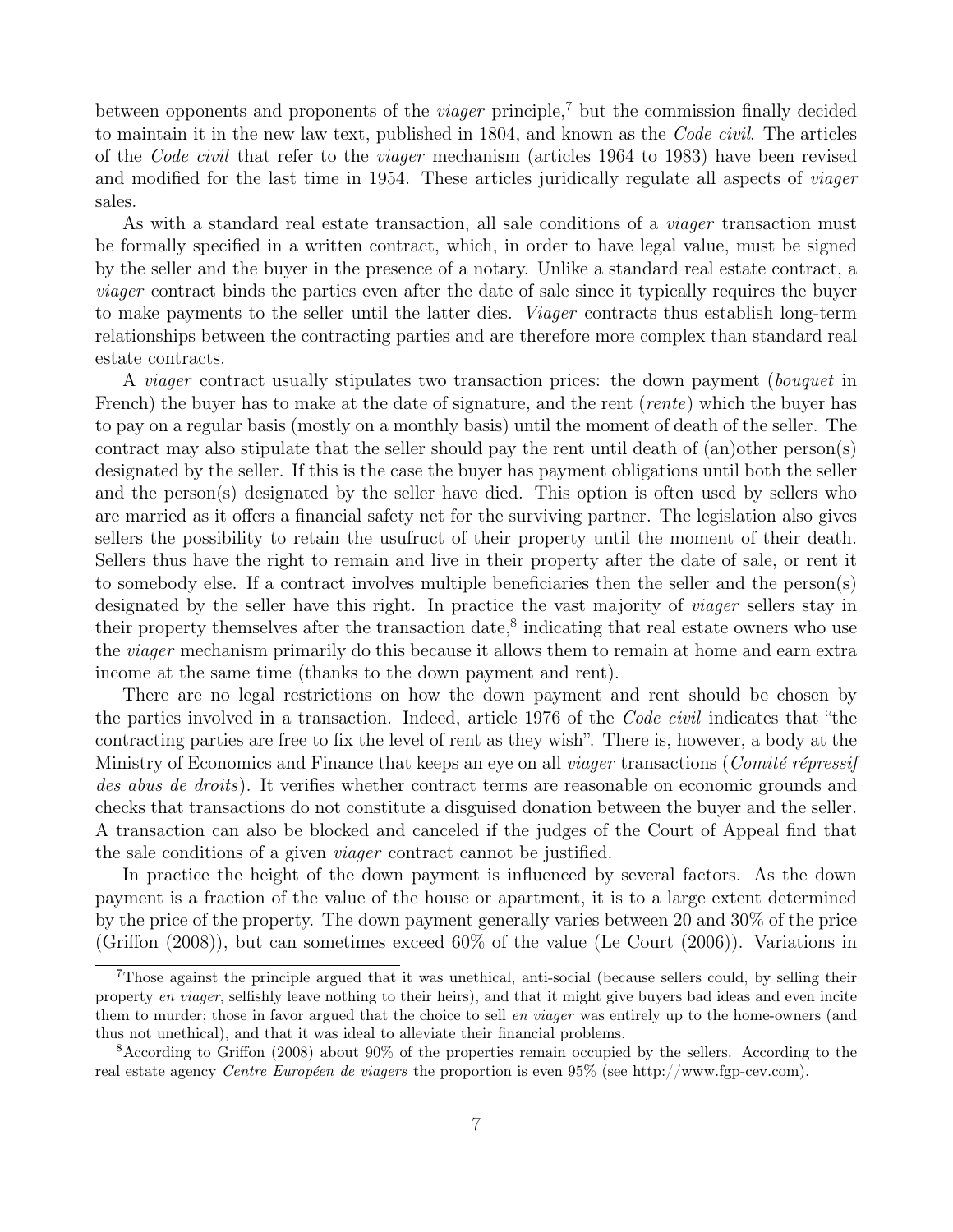the down payment can be explained by the short-term financial needs of the seller. A seller who has debts to pay or who plans an expensive trip abroad may require a large down payment, while a seller with no immediate need for money may ask for a lower one. Finally, the down payment may be influenced by the amount of money sellers may want to donate to family members. Many sellers give (part of) the down payment to family members as a donation. Those who wish to give a lot may want a large down payment, and vice versa.

The height of the rent also depends on various factors. Important determinants are the age and gender of the seller. Age and gender influence the seller's life expectancy and hence the expected number of periods the buyers has to pay money to the seller, which in turn affects the level of rent. If the contract involves multiple beneficiaries, the age and gender of the person(s) designated by the seller should affect the rent as well. Keeping all other things constant, the parameter should be relatively lower in contracts with multiple beneficiaries since they are riskier for buyers than contracts with a single beneficiary. The rent also depends on whether the seller retains the usufruct of the property. Keeping everything else fixed, it should be lower when the seller retains the usufruct since in this case the property is less worth to the buyer. Yet another determinant of the rent is the height of the down payment itself. If the down payment is relatively large (resp. small) the "remaining value" of the property is small (resp. large) and consequently the rent should be relatively small (resp. large). Hence, fixing all other things, the two parameters are negatively correlated.

Besides the down payment and rent, viager contracts may specify a number of additional sale conditions. Practically all contracts explicitly indicate that the rent should be indexed to a consumer price index. This guarantees that the seller's real income does not fluctuate over time.<sup>9</sup> Some contracts include a clause stating that the seller can, at any time, decide to stop benefitting from the usufruct of the property in exchange for a higher rent. Such a clause is useful for sellers who anticipate that they may need to enter a retirement home somewhere in the future (because of failing health), and need extra resources to finance it.

The mechanism is fiscally interesting for sellers. The amount of rent received is partly deductible from the seller's total income over which tax has to be paid (before the age of 69, sellers can deduct 60% of the rent from their total income; after 69, the abatement rate augments to 70%). There are, however, no fiscal incentives for buyers.

From data sources compiled by Drosso (1993,2002) we know a few things about the two parties engaged in viager sales. The average age of sellers is between 72 and 75 years. They typically had professions which allowed them to buy a home when they worked, but whose pension plans are not generous enough to live well after retiring (self-employed workers, individuals with liberal professions, etc.). The majority of sellers are female. Many female sellers are widows who ran into

<sup>&</sup>lt;sup>9</sup>In principle any price index may be chosen but nowadays most contracts stipulate that the rent should be indexed to the consumer price index published by the Institut national de la statistique et des études économiques (Insee), the national institute of statistics (Artaz (2005), page 138). Le Court (2006) gives historical examples of sales where the rent is linked to exotic price indices such as the price of beef meat, the price of grapes from the Champagne region, and the price of wheat. In the popular movie Le Viager, by Pierre Tchernia, the main character Mr Galipeau buys the house of Mr Martinez, a tired man of almost 60, and they decide to index the rent to the price of aluminum. The sale is not really the financial success the buyer had hoped for: Mr Martinez turns out to live a long time, feeling fitter and better each year, and the aluminum price rockets sky-high, literally driving Mr Galipeau crazy.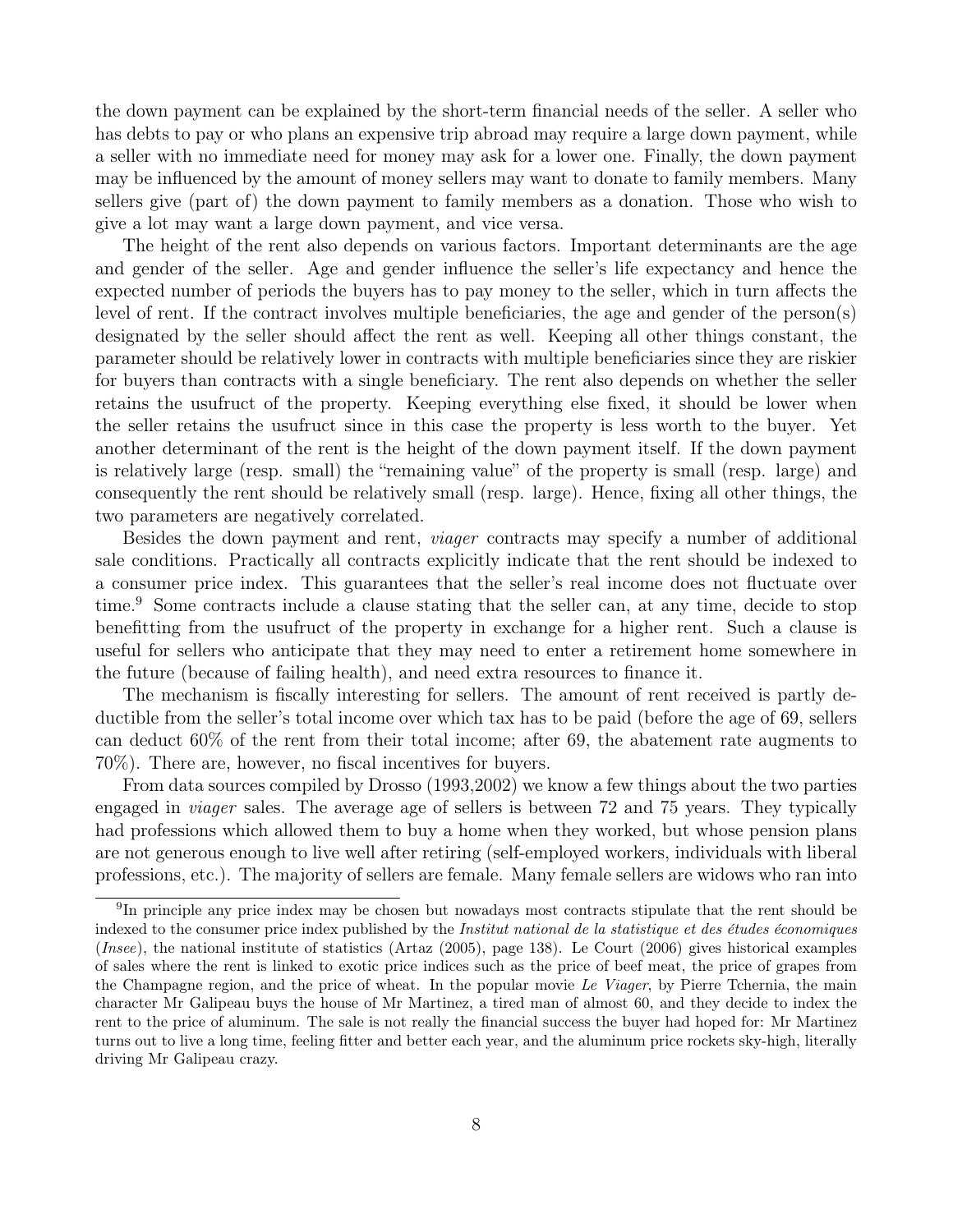financial problems after their husband passed away and therefore needed to sell their property. Many sellers are not well-off: 66% (resp. 100%) of the male (resp. female) sellers belong to the five lower income deciles. Contrary to conventional wisdom (according to which viager sellers are mostly childless), as much as 50% of the sellers have children. 90% of these children agree with the fact that their parents had sold their property.<sup>10</sup> Buyers are mostly individuals (less that 15% of the viager properties are purchased by companies such as banks or insurers), aged on average between 40 and 50 years. They are executives or senior managers from large firms or have liberal professions, and are generally wealthy individuals. This is not surprising given that in France one cannot obtain a loan from a bank to finance a viager operation. Two types of buyers can be distinguished. There are those who use the viager procedure primarily to increase their patrimony. Their main objective is to occupy the property themselves once the seller has died, or leave it as a future home for their children. And there are the "gamblers", that is to say a group of sellers who act as investors and speculators and whose only objective is to maximize profits. These sellers typically buy several proprieties to smooth out the risk.

The extent and popularity of the viager market has fluctuated over time and the economic cycles. The market flourished in the 19th century in particular because of the weak social security system in that century. Strong inflation combined with high interest rates increased the number of viager transactions in the 1980s. In the 1990s the viager mechanism became less popular as interest rates and inflation fell. Nowadays there are about 4000 viager sales per year. Given that the total number of real estate sales in France is around 650,000 per year (excluding sales of new houses or apartments), the fraction of *viager* sales is approximately  $0.6\%$  (Griffon (2008)). The market is characterized by a demand that largely exceeds the supply of viager proprieties (Drosso (1993), and personal discussions with Mr Bruno Legasse). Most of the viager transactions are concentrated in Paris and its suburbs, and in the large cities of the southern region Provence-Alpes-Côte d'Azur (like Cannes, Menton, Nice, and Saint-Raphaël).

#### 2.2 Notarial database

The database at our disposal was obtained from the *Chambre des Notaires de Paris* (federation of Parisian notaries). This federation collects the bills of sale which the notaries are required to transmit. The database contains information on all real estate transactions (standard sales and viager sales) in Paris and its suburbs between 1992 and 2001. For each viager transaction we observe the characteristics of the property (kind of property, geographic location, size, number of rooms, etc.), and some characteristics of the buyers and sellers (age, gender). We also observe the down payment, the rent (on a yearly basis), and the market value of the property. The value is estimated by the notary in charge of the transaction and corresponds to the price of the property had it been sold in the standard way.

From the initial sample of *viager* observations, we only keep sales of apartments and houses and exclude sales of plots of land. We also exclude sales for which the age and/or the gender of the seller are missing.<sup>11</sup> We also delete extreme values from the data, i.e., observations such

<sup>&</sup>lt;sup>10</sup>These last statistics are calculated on a sample of members from the Association Nationale pour la Défense des Intérêts des Rentiers Viagers, an association that defends the interests of viager sellers. The sample is therefore not necessarily representative for the whole population of sellers in France.

<sup>&</sup>lt;sup>11</sup>Consequently, we had to exclude sales where the contract specifies that there are multiple beneficiaries since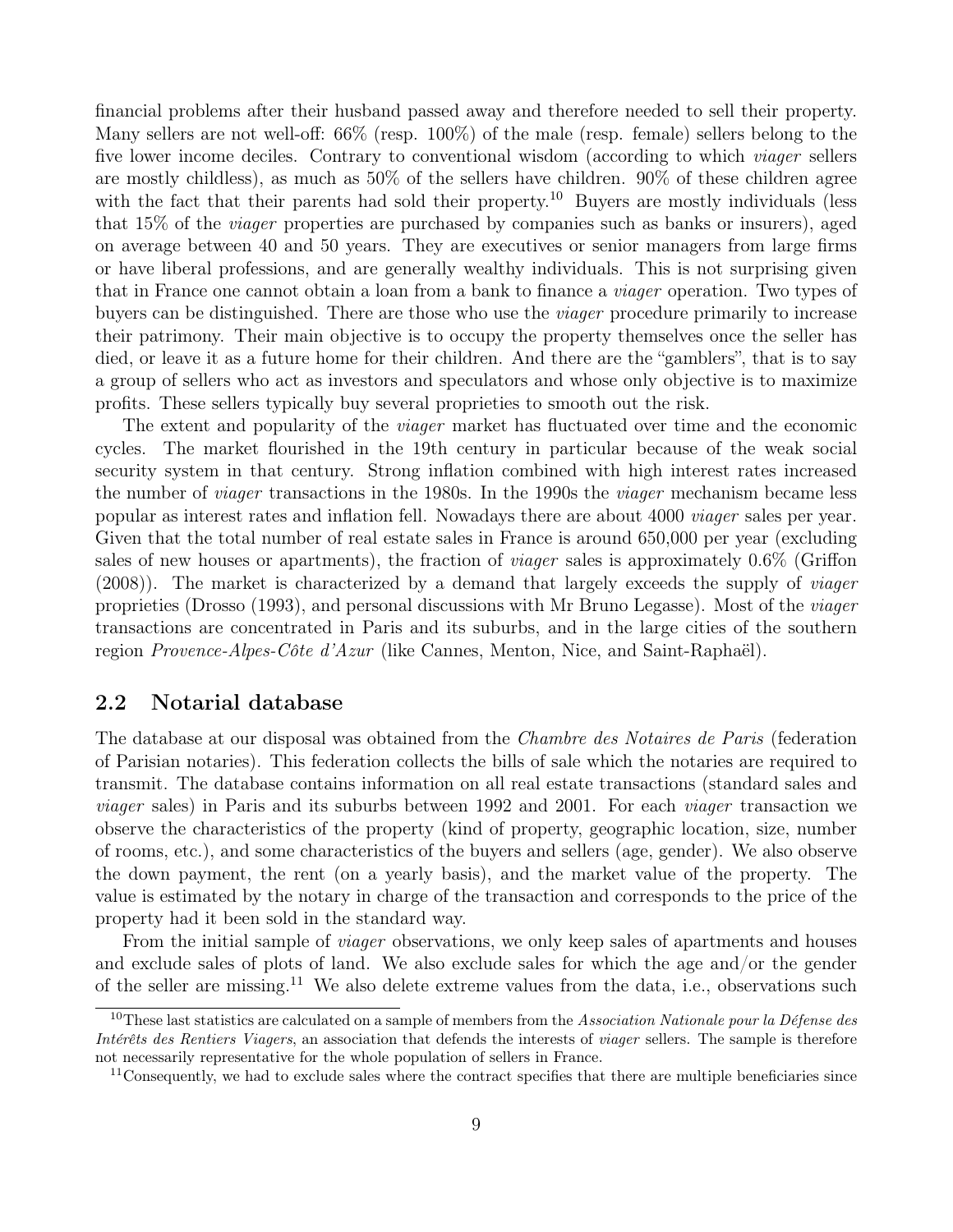that the relative bouquet and/or relative rent (down payment and rent divided by the market value) were above the mean plus three times the standard error. We hereby obtain a sample of 874 observations. Table 1 contains information about the contract parameters in this sample, the characteristics of the properties, and some characteristics of buyers and sellers. All monetary values are in thousand  $\epsilon$ .

|                       |        |       |       |       | $\sim$ |       |        |        |        |
|-----------------------|--------|-------|-------|-------|--------|-------|--------|--------|--------|
| variable              | mean   | sd    | min   | p10   | p25    | p50   | p75    | p90    | max    |
| Property Value        | 103.95 | 77.54 | 12.96 | 41.16 | 54.88  | 83.85 | 121.96 | 198.18 | 655.53 |
| Down payment          | 33.96  | 39.53 | 0.00  | 6.10  | 11.43  | 22.87 | 42.69  | 73.18  | 381.12 |
| Rent                  | 6.84   | 5.42  | 0.00  | 2.01  | 3.66   | 5.49  | 8.96   | 12.81  | 71.81  |
| Relative down payment | 31.05  | 18.59 | 0.00  | 10.20 | 16.23  | 28.00 | 42.55  | 58.26  | 84.91  |
| Relative rent         | 7.36   | 3.72  | 0.00  | 3.00  | 5.10   | 7.20  | 9.47   | 12.00  | 26.00  |
| Nb rooms              | 2.74   | 1.28  | 1.00  | 1.00  | 2.00   | 3.00  | 3.00   | 4.00   | 11.00  |
| Size $(sq. m.)$       | 58.46  | 31.01 | 10.00 | 27.00 | 36.53  | 53.50 | 71.43  | 96.85  | 258.00 |
| Seller's age          | 77.97  | 7.76  | 60.00 | 68.00 | 72.00  | 78.00 | 84.00  | 88.00  | 99.00  |
| Male (seller)         | 0.29   | 0.46  | 0.00  | 0.00  | 0.00   | 0.00  | 1.00   | 1.00   | 1.00   |
| Buyer's age           | 44.96  | 12.03 | 18.00 | 29.00 | 36.00  | 46.00 | 53.00  | 61.00  | 83.00  |
| Male (buyer)          | 0.74   | 0.44  | 0.00  | 0.00  | 0.00   | 1.00  | 1.00   | 1.00   | 1.00   |
| Buyer is a firm       | 0.16   | 0.36  | 0.00  | 0.00  | 0.00   | 0.00  | 0.00   | 1.00   | 1.00   |

Table 1: Summary statistics  $(N = 874)$ 

The average property has a market value of around  $104,000\in$  its size is about 60 square meters, and it has three rooms. The average down payment in the sample is approximately 34,000 $\epsilon$ , and the average rent per year is nearly 7,000 $\epsilon$ . The relative down payment is on average around 31% while the relative rent is on average around 7.5%. On average sellers are 78 year old and the majority is female (70%). All these figures are similar to the nationallevel statistics given in the previous subsection. Among the buyers, 16% are firms and 84% are individuals. On average these individuals are 45 years old, and most are male (74%).

Our dataset does not record all possible contract terms. We do not observe what particular price index is used. However, this does not really matter since, as mentioned above, in the majority of cases the contracts stipulate the use of the Insee consumer price index. We do not observe either whether the seller actually retains the usufruct of the property. This is unlikely to be problematic as the vast majority of sellers do retain the usufruct (Section 2.1). Hence, the resulting bias from not observing these pieces of information is expected to be negligible.

Figure 1 shows all values of the relative down payment and rent in the sample. Although these observations take into account the variations in the market values of the properties (down payment and rent are divided by market value), the figure shows that there is still a huge amount of heterogeneity left in the data. This remaining heterogeneity in the relative contract parameters may result from variations in the age, gender, and preferences of the sellers (for example, some sellers need a large down payment whereas others prefer a small one). It may also result from sellers having different survival probabilities.

The relative contract parameters are negatively correlated: the correlation coefficient is -0.34. This is confirmed by regression (I) of Table 2 where we report the results of a regression of the relative down payment on the relative rent. This pattern is reinforced in regression (II) where we also control for the seller's age and gender. The relative rent still has a negative sign and is significant. The negative correlation between the relative contract parameters is not surprising.

only the gender of the first beneficiary is specified, and the ages of the additional beneficiaries are often missing.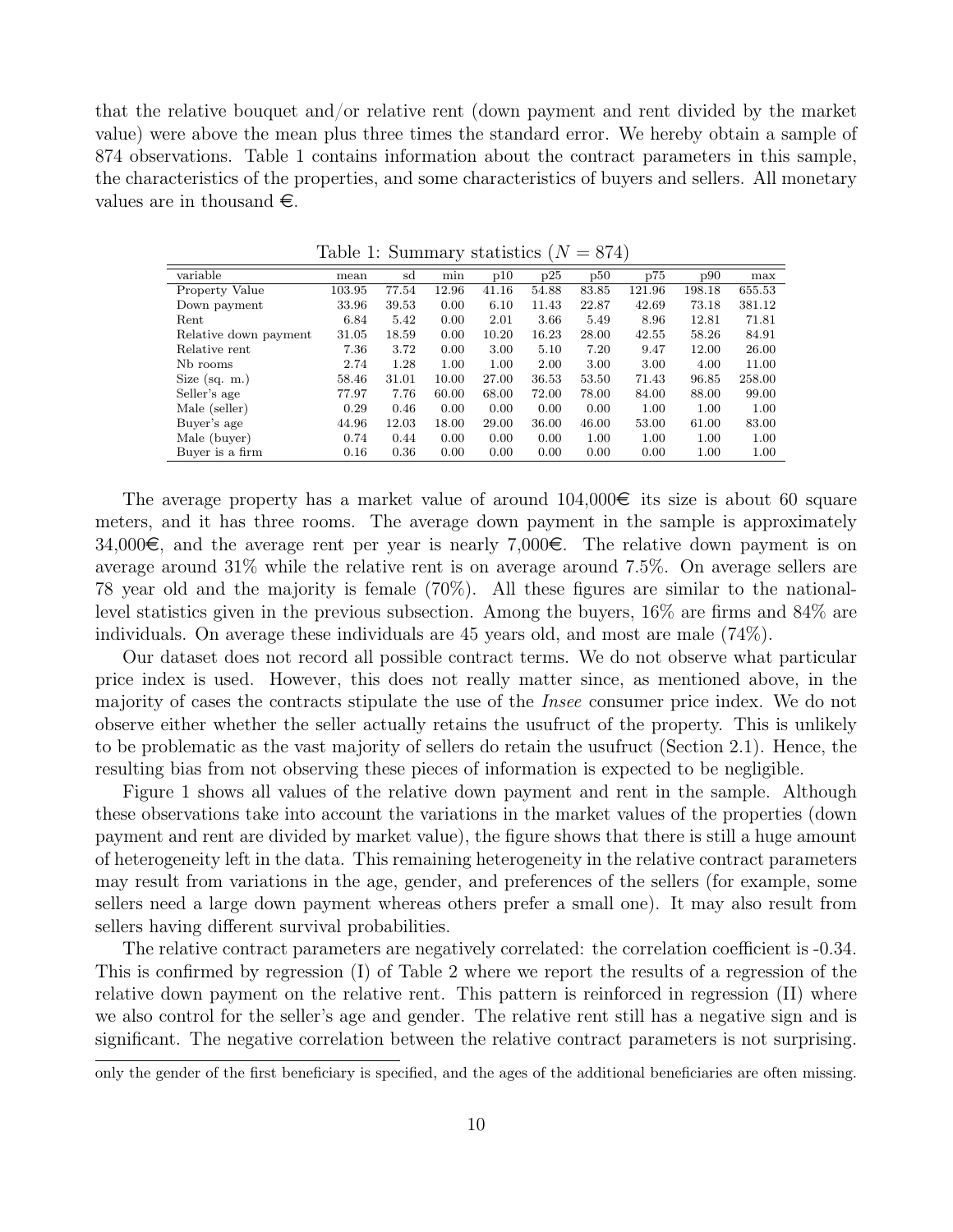

Figure 1: Viager contracts (relative down payment and rent)

Keeping all other things fixed, when the relative rent increases, the relative down payment should decrease as the expected total amount paid by the buyer should remain the same. The other coefficients also have the expected signs and are significant. For a given rent, older sellers and men obtain a larger down payment as they have a shorter life expectancy.

|                      |            | $\Gamma$ $\sim$        |  |  |
|----------------------|------------|------------------------|--|--|
|                      |            | п                      |  |  |
| Relative rent        | $-1.696**$ | $-2.084**$             |  |  |
|                      | (0.16)     | (0.15)                 |  |  |
| Age                  |            | $0.861**$              |  |  |
|                      |            | (0.07)                 |  |  |
| Male                 |            | $5.373**$              |  |  |
|                      |            | (1.22)                 |  |  |
| Constant             | $43.538**$ | $-22.342**$            |  |  |
|                      | (1.31)     | (5.66)                 |  |  |
| $\mathrm{R}^2$       | 0.115      | 0.242                  |  |  |
| N                    | 874        | 874                    |  |  |
| Significance levels: | †: 10%     | $* : 5\%$<br>$***:1\%$ |  |  |

Table 2: Relationship between the relative down payment and relative rent

The seller's age and gender are variables that are known by the buyer. As on average older sellers and men have a smaller life expectancy, we expect them to obtain more favorable contract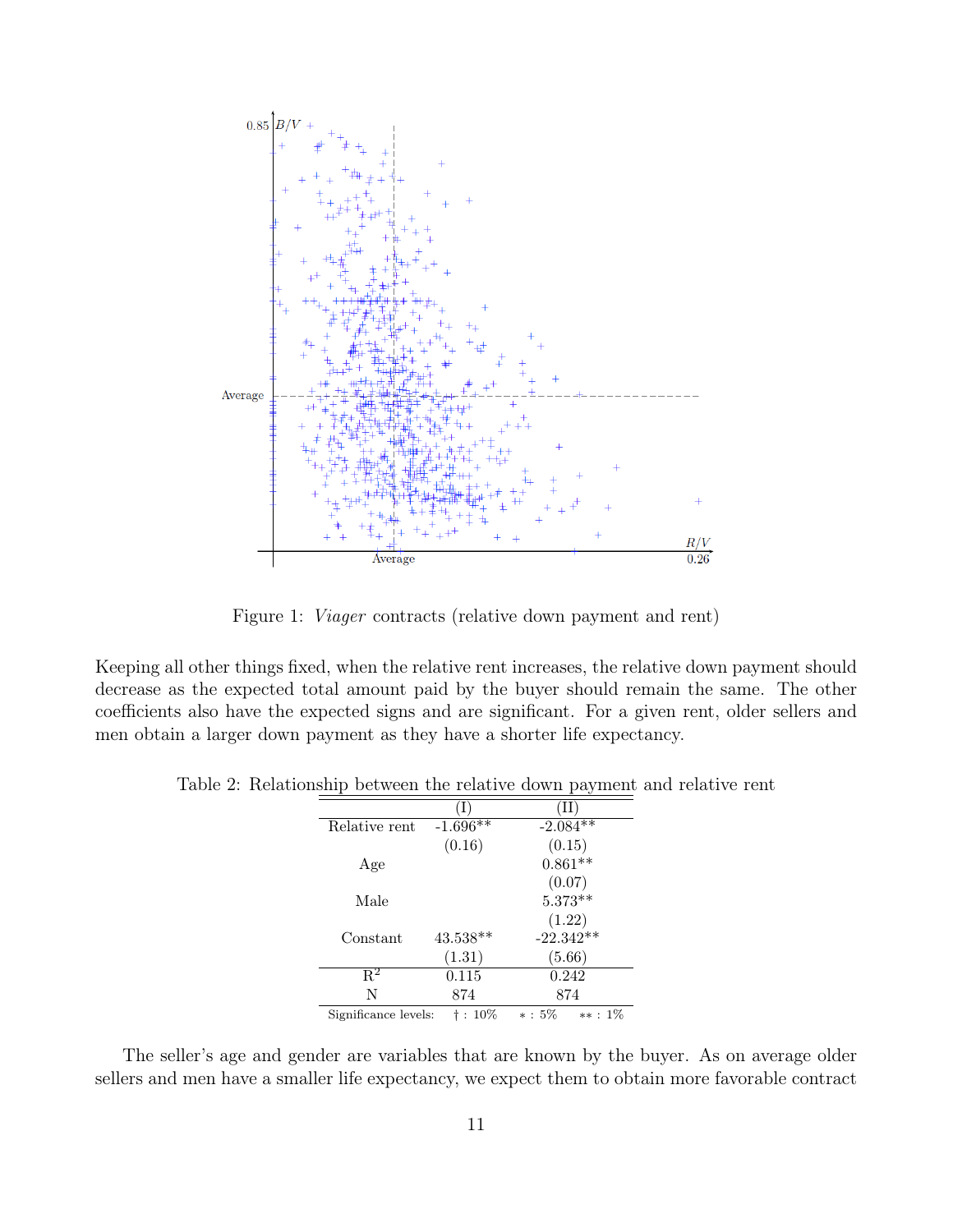terms. They should ask for both a higher down payment and higher rent. To check this prediction, we regress separately the relative down payment and rent on age and gender. Despite their negative correlation, both variables increase with age and are higher for men than for women (the gender variable is not significant in the rent equation though), as predicted. However, both R-square values are low, suggesting that age and gender only explain a small part of the heterogeneity in the contract terms.

| Age                  | $0.633**$   | $0.109**$              |
|----------------------|-------------|------------------------|
|                      | (0.08)      | (0.02)                 |
| Male                 | $5.426**$   | $-0.025$               |
|                      | (1.34)      | (0.27)                 |
| Constant             | $-19.905**$ | $-1.169$               |
|                      | (6.24)      | (1.27)                 |
| $\mathbf{R}^2$       | 0.078       | $0.052\,$              |
| N                    | 874         | 874                    |
| Significance levels: | †: 10%      | $* : 5\%$<br>$***:1\%$ |

Table 3: Effect of age and gender on the relative down payment and rent

### 3 Recovering the type of the seller

The first part of this section presents and tests the no arbitrage condition on which most of the analysis relies. This condition states that buyers should be indifferent between buying a given property on the standard market or the *viager* market. It allows us to recover the type of each seller (i.e., the sum of death probabilities of the seller). In the second part of this section, we empirically analyze the sellers' types.

### 3.1 No arbitrage condition

We start by introducing some notations. Let B represent the down payment, R the annual *viager* rent, and V the market value of the property at the date of sale. Let  $\pi_t$  be the true probability that the seller dies exactly t years after signing the contract,  $t = 0, 1, ..., T$ , with  $\Sigma_{t=0}^{T} \pi_t = 1$ . Let  $\delta$  be the discount factor and r the associated rate such that  $\delta = 1/(1+r)$ . Finally, let L represent the annual amount of money that must be paid by a tenant to rent a property of value V. It corresponds to the yearly income received by the owner if the property is put on the rental market. We assume that  $V = \sum_{t=1}^{\infty} \delta^t L$ , which implies that  $L = \frac{1-\delta}{\delta}$  $\frac{-\delta}{\delta}V = rV.$ 

In case the property is purchased on the standard market, the price that must be paid by the buyer is  $V$ . In case it is purchased on the *viager* market, the buyer should pay: first, the down payment B when the contract is signed, i.e., at the beginning of year  $t = 0$ . Second, the rent R at the beginning of each of the following years  $t = 1, 2, \ldots$  Moreover, the buyer cannot collect the rental value  $L$  since the seller retains the usufruct of the property. Therefore, if the seller dies in year t (this can happen with probability  $\pi_t$ ), the buyer pays R and does not collect L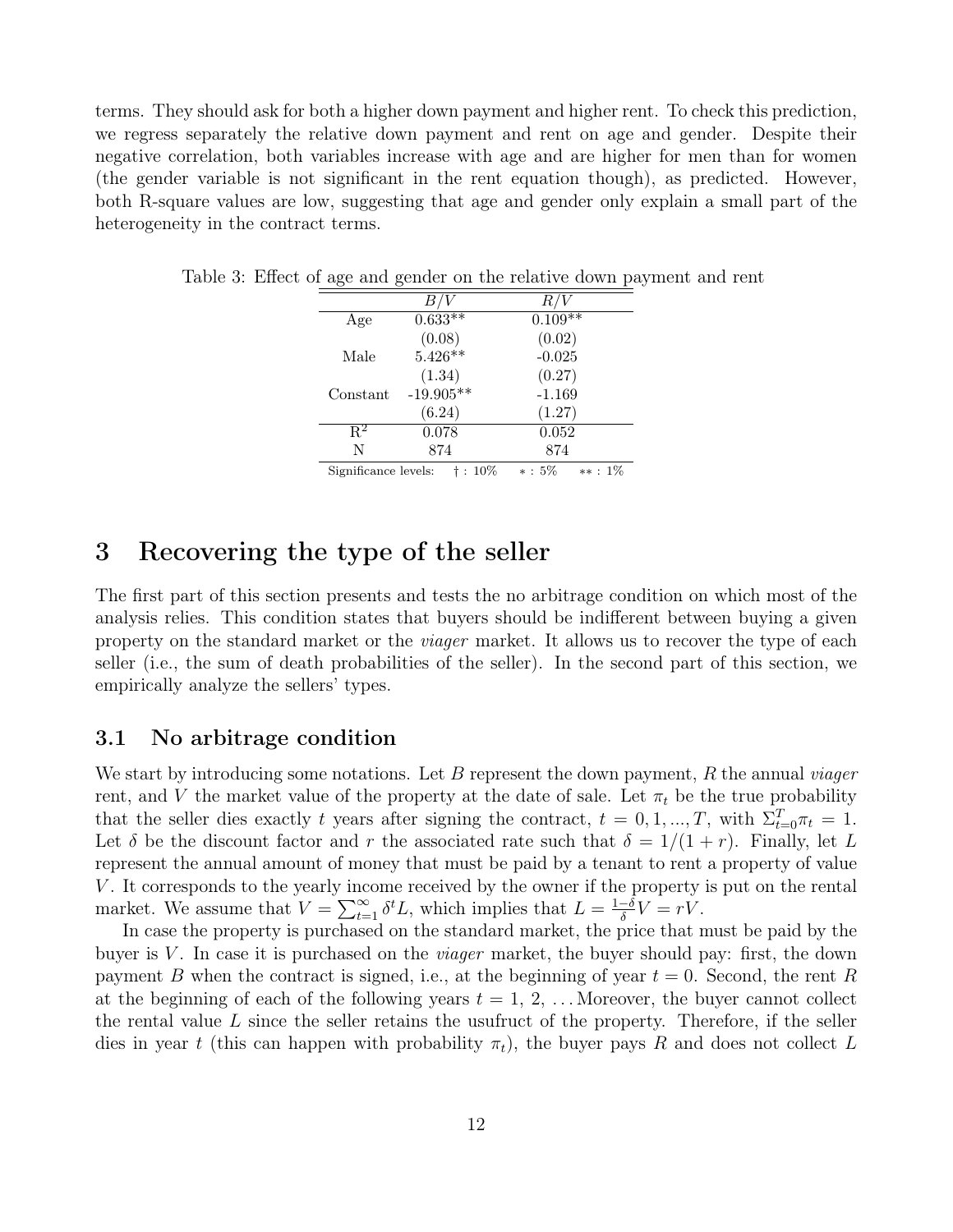during t years.<sup>12</sup> The discounted cost of buying the property on the *viager* market thus equals  $B+\sum_{t'=1}^t \delta^{t'}(R+L)$  and the expected discounted cost is  $B+\sum_{t=1}^T \pi_t \sum_{t'=1}^t \delta^{t'}(R+L)$ . If buyers and sellers were indifferent between transacting on either markets, the value V should equalize the expected discounted cost, which gives the following no arbitrage condition:

$$
V = B + \sum_{t=1}^{T} \pi_t \sum_{t'=1}^{t} \delta^{t'}(R + L).
$$

This equation is central in our analysis. In practice, however, one might wonder if this equation is likely to be satisfied. Several reasons suggest that the transaction price in the viager market should be lower than on the regular housing market. This would be the case with risk averse buyers. Indeed, the viager purchase is riskier to the buyer than a standard purchase contract, thereby reducing the price buyers wish to pay. The risk takes the form of the uncertainty surrounding the total price buyers will end paying. The alternative for sellers is to sell on the standard market, then keep B, use  $V - B$  to buy an annuity from an insurance company and find another apartment to rent. This involves more transaction costs than a *viager* sale. Moreover, sellers do not want to leave their apartment and there would be a utility loss if they had to move. If the outside option of the seller is not  $V$ , he might not be able to extract  $V$  from the viager sale. This would also be the case with distressed sellers who are willing to transact at lower than normal prices to get access to liquidity quickly. On the contrary, several reasons might also suggest that the transaction price in the viager market should be higher than on the regular housing market. First, recall that viager buyers, in general, do not intent to live in their properties. It is primarily a way for them to invest in the real estate market. Hence, if buyers fear that renters will not take sufficient care of the property,<sup>13</sup> they might prefer a *viager* sale. Sellers are indeed sentimentally attached to their property (which is one reason why they use the mechanism) and are thus expected to take better care of the property than ordinary tenants. Buyers also avoid several financial costs. In particular, they do not need to borrow the full amount V from a bank. A *viager* can be seen, by itself, as a loan and buyers should be ready to pay for this service. As a *viager* sale amounts to a lottery, it can attract buyers who are risk lovers and ready to pay a premium for it. Finally, transaction costs and taxes differ slightly in both markets which could also explain that the no arbitrage condition may not hold exactly.

To summarize, there are reasons to believe that V is smaller than the right hand side of the above equation, but also reasons why it may be larger. On balance, we may expect that the total bias is negligible. Moreover the no arbitrage condition should act as a reference point and the deviations should be small. Indeed, if there were important deviation from the no arbitrage condition, investments firms would enter these markets to rip the associated profits. Finally, values V mentioned in the contracts are agreed upon by both sellers and buyers and reflect as much the true value of the transaction than the market price. Hence, we believe that the no arbitrage assumption should be satisfied in our data. To confirm this feeling, we formally test and accept our condition.

<sup>&</sup>lt;sup>12</sup>Both L and R are assumed to be indexed to the same consumer price index, and hence we can ignore inflation in the analysis.

<sup>&</sup>lt;sup>13</sup>The reason for this is that the long run costs of some actions (putting holes in the walls, etc.) are not fully internalized by the renter.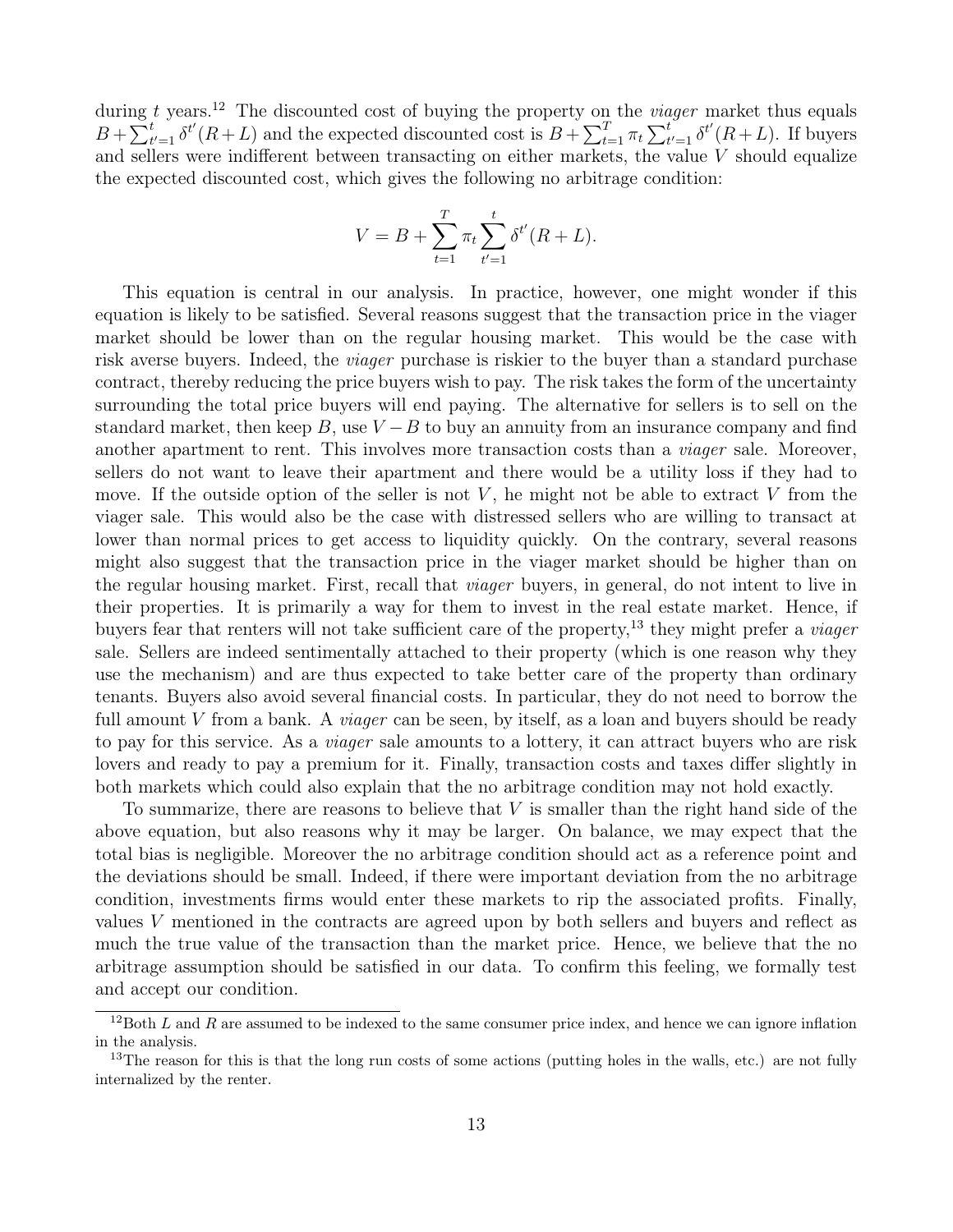$\sum_{t=0}^{T} \pi_t \delta^t$  denote the sum of weighted death probabilities of the seller (which can be interpreted Before presenting our test, however, it is useful to reformulate the condition. Letting  $\alpha =$ as the expected present value of one  $\epsilon$  received upon the death of the seller), it can be rewritten as (proof in Appendix A):

$$
\alpha V = B + \frac{1 - \alpha}{r} R. \tag{1}
$$

Rewriting the no arbitrage condition in this way is helpful because it shows that, given the relative contract parameters and a value for r, the sum of death probabilities  $\alpha$  can be recovered.

In the absence of arbitrage on the real estate market, the contract parameters must necessarily be related as in equation (1). It turns out that the death probabilities  $\pi_t$  do not separately play a role in this relationship. The only thing that matters is the sum of weighted death probabilities  $\alpha$ . The sum  $\alpha$  is thus the key parameter which summarizes all the relevant information about the survival prospects of the seller, and can therefore be viewed as the seller's type. When the expected survival time decreases,  $\alpha$  increases, and vice versa.<sup>14</sup>

The left hand side of (1) can be interpreted as the net value of the property, i.e., the value that remains after deducting from the market value  $V$  the expected value of the usufruct retained by the seller. The term  $\alpha$  can be seen as a rebatement factor. It captures the fact that the buyer receives the value of the property only in the future. The higher  $\alpha$ , the more valuable is the property as the seller is expected to die relatively soon. A buyer who expects to receive the property earlier, is, therefore, ready to pay more.

The right hand side of (1) indicates that the net value of the property equals the down payment B plus the rent R multiplied by the term  $(1 - \alpha)/r$ . The inverse of this term,  $r/(1 - \alpha)$ , can be interpreted as the factor of conversion of capital into rent. Indeed, once the down payment is paid, the buyer still has to pay a remaining capital  $\alpha V - B$  to the seller. This capital is converted into a rent equal to  $\frac{r}{(1-\alpha)}(\alpha V - B)$ . In particular, if  $r \to 0$ , then  $\frac{1-\alpha}{r} \to X$ , where X is the life expectancy of the seller. That is, in the absence of discounting, the buyer pays, on average, the rent during X years. In this case we have:  $V = B + XR$ .

It is also worth mentioning that, in practice,  $V, B$ , and R are constrained by an equation very similar to (1) where the type  $\alpha$  of the seller is the crucial element. Indeed, as mentioned in Section 2.1, even if buyers and sellers are in principle free to fix the contract terms as they wish, notaries and real estate agencies specialized in viager transactions often help in the negotiations (Drosso, 1993; Le Court, 2006). These financial experts advise the parties and suggest how the contract parameters may be calculated. Their methods are similar in spirit as the calculations underlying Equation (1). For instance, the Paris-based agency *Legasse Viager*<sup>15</sup> uses the so-called Daubry table which contains for each age and gender a rebatement factor and a conversion coefficient.<sup>16</sup> Another Parisian agency, the *Centre Européen de Viagers*, also adopts similar calculations (see Artaz (2005), pages 81-86). There are also agencies that claim to use their own mortality tables. These agencies construct their tables based on survival time data of earlier clients (Le Court (2006), page 127). Whatever the precise methods used by these agencies, they all first apply a

 $14$ Formally, if the distribution of death time of seller 1 stochastically dominates the distribution of seller 2, then  $\alpha_1 > \alpha_2$ .

<sup>&</sup>lt;sup>15</sup>Information obtained from personal conversations with Mr Bruno Legasse, director of the agency.

<sup>&</sup>lt;sup>16</sup>In the Daubry table  $\alpha = \delta^X$ , where X is still the life expectancy of the seller. That is, the distribution of survival times is approximated by a Dirac mass at  $t = X$ .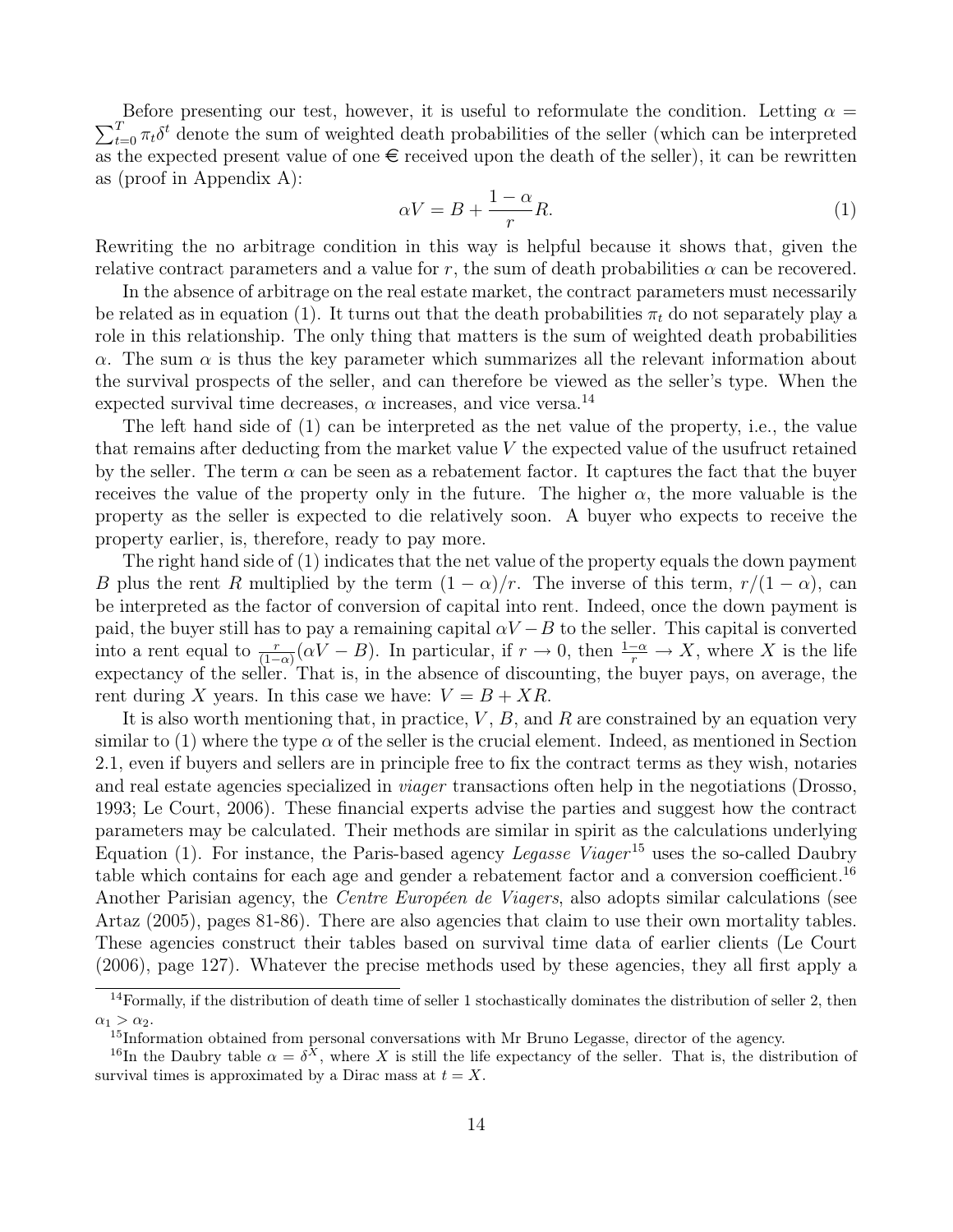rebatement factor to  $V$ . Next, once  $B$  is fixed, they transform the remaining owed capital (the equivalent of  $\alpha V - B$ ) into a life annuity using a conversion coefficient.

Equation 1 is the key element of our testing strategy. Rewriting it, we get

$$
\alpha = \frac{rB + R}{rV + R} = \frac{rB/V + R/V}{r + R/V}.\tag{2}
$$

Hence, for a given value of  $r$ , the relative contract parameters allow us to recover the type of the seller on which the parties agreed. In the remainder of the paper we take  $r = 0.05$ .<sup>17</sup> Let  $H_0$ be the hypothesis that the no arbitrage condition is satisfied. Under  $H_0$ , the recovered  $\alpha$  should summarize all the relevant information about the sellers. In particular, under  $H_0$ , age and gender should not play any role once  $\alpha$  is known. To test this critical assumption, we regress the relative down payment and rent on powers of  $\alpha$ , age, and gender as a way to measure the effect of age and gender, conditionally on  $\alpha$ . Table 4 displays the results.<sup>18</sup> First, the relative down payment and rent are regressed on age and gender only (Columns I). Then we add different powers of  $\alpha$ to the specifications (Columns II to IV).

Table 4: Effect of age and gender on the relative down payment and rent conditionally on  $\alpha$ 

|                | (I)<br>B/            | R/<br>(1) | B/V<br>$(\mathrm{II})$ | 'V<br>$_{R/}$<br>(II) | $B_{\rm \ell}$<br>TII) | (III)<br>V<br>$_{R/}$ | B/<br>(IV)<br>'V | (IV)<br>R/V    |
|----------------|----------------------|-----------|------------------------|-----------------------|------------------------|-----------------------|------------------|----------------|
| Age            | $0.633**$            | $0.109**$ | $0.294**$              | 0.014                 | 0.054                  | 0.016                 | $-0.004$         | $0.025\dagger$ |
|                | (0.08)               | (0.02)    | (0.08)                 | (0.01)                | (0.07)                 | (0.01)                | (0.07)           | (0.01)         |
| Male           | $5.426**$            | $-0.025$  | $4.286**$              | $-0.346$              | 1.805                  | $-0.333$              | 0.813            | $-0.178$       |
|                | (1.34)               | (0.27)    | (1.23)                 | (0.23)                | (1.11)                 | (0.23)                | (1.05)           | (0.22)         |
| $\alpha$       |                      |           | $59.523^{\ast\ast}$    | $16.732**$            | $-222.430**$           | $18.263**$            | $501.342**$      | $-94.497**$    |
|                |                      |           | (4.61)                 | (0.85)                | (19.44)                | (4.00)                | (67.62)          | (14.35)        |
| $\alpha^2$     |                      |           |                        |                       | $245.547**$            | $-1.333$              | $-1198.503**$    | $223.642**$    |
|                |                      |           |                        |                       | (16.54)                | (3.41)                | (130.85)         | (27.77)        |
| $\alpha^3$     |                      |           |                        |                       |                        |                       | 867.681**        | $-135.180**$   |
|                |                      |           |                        |                       |                        |                       | (78.07)          | (16.57)        |
|                | Constant $-19.905**$ | $-1.169$  | $-34.725**$            | $-5.335**$            | 57.819**               | $-5.838**$            | $-36.945**$      | $8.926**$      |
|                | (6.24)               | (1.27)    | (5.83)                 | (1.07)                | (8.13)                 | (1.67)                | (11.43)          | (2.42)         |
| $\mathbf{R}^2$ | 0.078                | 0.052     | 0.226                  | 0.345                 | 0.383                  | 0.345                 | 0.460            | 0.392          |
| N              | 874                  | 874       | 874                    | 874                   | 874                    | 874                   | 874              | 874            |
|                |                      |           |                        |                       |                        |                       |                  |                |

Significance levels: † : 10% ∗ : 5% ∗∗ : 1%

As additional powers of  $\alpha$  are included in the regressions, the magnitudes of the coefficients of age and gender decrease. When  $\alpha$  and  $\alpha^2$  enter the regressions, age and gender are no longer significant. Such a pattern is consistent with the assumption that  $\alpha$  captures all the relevant information about the seller's type. Hence, we accept  $H_0$ , i.e., the no arbitrage condition is satisfied.

One can still wonder if the test is powerful enough and if this pattern would also be found under  $H_a$  that the no arbitrage condition is not satisfied. To answer this point, suppose that the

<sup>&</sup>lt;sup>17</sup>Our value of r is close to the value chosen in other studies. In Keane and Wolpin (1997)  $r = 0.064$ , in Carneiro, Hansen, and Heckman (2003)  $r = 0.03$ , and in Aguirregabiria and Mira (2007)  $r = 0.053$ . All results reported in the paper are robust to variations in  $r$ . They remain stable for values of  $r$  varying between 0.03 and 0.07.

<sup>&</sup>lt;sup>18</sup>Similar results are obtained for different specifications as well as for different values of  $r$ .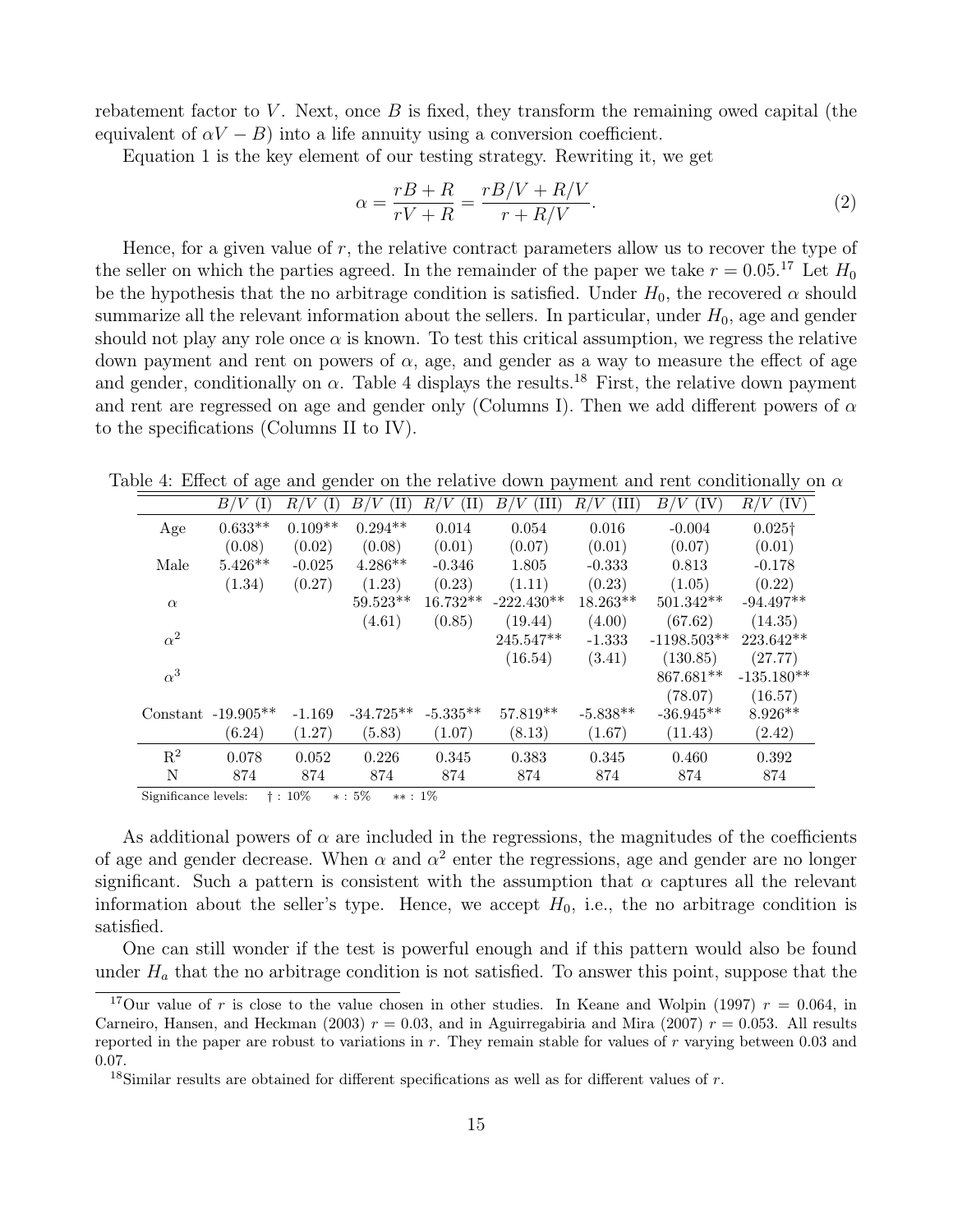true no arbitrage equation takes the form

$$
\tilde{\alpha}V = B + \frac{1-\tilde{\alpha}}{r}R + \varepsilon
$$

where  $\tilde{\alpha}$  is the true type of the seller. The variable  $\varepsilon$  is an error term that captures, for example, that either the buyer or seller has some bargaining power (the error term could also result from measurement errors in the contract parameters). When  $\varepsilon$  increases, both the down payment and the rent decrease: the buyer is, somehow, successful in the bargaining and reduces the amounts of money that should be paid to the seller. By construction,  $\alpha = \frac{rB+R}{rV+R}$  $\frac{rB+R}{rV+R}=\tilde{\alpha}-\frac{r\varepsilon}{rV+R}$  $\frac{r\varepsilon}{rV + R}$  decreases with ε. Hence, there is a positive spurious correlation between  $\alpha$  and  $R$ . However, in the presence of such spurious correlation,  $\alpha$  would no longer capture all the relevant information and the results of Table 4 would not hold. In this case age and gender would be correlated with  $\frac{r\varepsilon}{rV+R}$ , and consequently they would still be significant in the regressions.  $H_0$  should thus be rejected.

To corroborate this idea, we perform the following simulation exercise. We add a random term of the form  $\frac{r\varepsilon}{rV+R}$  to our variable  $\alpha$  where  $\varepsilon$  follows a normal distribution of zero mean and standard deviation  $\sigma$ . This process generates a new variable denoted  $\tilde{\alpha}_{\sigma}$ , which can be interpreted as a contaminated measure of the type. When  $\sigma$  increases the noise is more important and one expects age and gender to become significant when regressing the relative down payment (or relative rent) on age and gender conditionally on  $\tilde{\alpha}_{\sigma}$ . Table 5 reports the results of this simulation study for several values of  $\sigma$  (0, 1000, 5000, and 10000). Recall that the average property value is around  $\in$ 100,000. The order of magnitude of the noise is therefore 0%, 1%, 5%, and 10%, respectively. When there is relatively few noise ( $\sigma = 1000$ ), age and gender are not significant and  $H_0$  is accepted. However, these variables tend to become significant when there is more noise ( $\sigma = 5000$  or  $\sigma = 10000$ ), rejecting the null hypothesis that the no arbitrage condition is satisfied. These results prove that our test has some power and is able to reject the no arbitrage condition when violated sufficiently.

|                | $\circ$          | $\circ$           |                  |                                            | $\mathbf{r}$ $\mathbf{v}$ |                 |                  |                  |
|----------------|------------------|-------------------|------------------|--------------------------------------------|---------------------------|-----------------|------------------|------------------|
|                | $\overline{B/V}$ | R/V               | $\overline{B/V}$ | R/V                                        | $\overline{B/V}$          | R/V             | $\overline{B/V}$ | R/V              |
|                | $\sigma = 0$     | $\sigma = 0$      | $\sigma = 1000$  | $\sigma = 1000$                            | $\sigma = 5000$           | $\sigma = 5000$ | $\sigma = 10000$ | $\sigma = 10000$ |
| $\alpha$       | $501.342**$      | $-94.497**$       | $412.017**$      | $-85.378**$                                | $-140.680**$              | $13.614*$       | $-37.535*$       | 4.433            |
|                | (67.62)          | (14.35)           | (66.08)          | (13.74)                                    | (32.79)                   | (6.39)          | (15.37)          | (3.06)           |
| $\alpha^2$     | $-1198.503**$    | $223.642**$       | $-1004.545**$    | $206.549**$                                | 275.052**                 | 1.674           | $96.466**$       | 5.703            |
|                | (130.85)         | (27.77)           | (127.92)         | (26.61)                                    | (51.56)                   | (10.05)         | (22.61)          | (4.50)           |
| $\alpha^3$     | $867.681**$      | $-135.180^{**}\,$ | $740.683**$      | $\textbf{-125.513}^{\textbf{\texttt{**}}}$ | $-125.669**$              | $-3.713$        | $-43.819**$      | $-3.899\dagger$  |
|                | (78.07)          | (16.57)           | (76.25)          | (15.86)                                    | (25.43)                   | (4.96)          | (10.36)          | (2.06)           |
| Age            | $-0.004$         | $0.025\dagger$    | 0.006            | $0.026\dagger$                             | $0.358**$                 | $0.045**$       | $0.504**$        | $0.077**$        |
|                | (0.07)           | (0.01)            | (0.07)           | (0.01)                                     | (0.08)                    | (0.02)          | (0.08)           | (0.02)           |
| Gender         | 0.813            | $-0.178$          | 0.707            | $-0.201$                                   | $4.191**$                 | $-0.185$        | $5.016**$        | $-0.142$         |
|                | (1.05)           | (0.22)            | (1.08)           | (0.22)                                     | (1.25)                    | (0.24)          | (1.28)           | (0.26)           |
| Constant       | $-36.945**$      | $8.926**$         | $-26.101*$       | $7.515**$                                  | 7.997                     | $-5.073**$      | $-15.940*$       | $-3.047*$        |
|                | (11.43)          | (2.42)            | (11.28)          | (2.35)                                     | (8.97)                    | (1.75)          | (6.77)           | (1.35)           |
| $\mathbf{R}^2$ | 0.460            | 0.392             | 0.429            | 0.384                                      | 0.205                     | 0.246           | 0.160            | 0.169            |
| N              | 874              | 874               | 874              | 874                                        | 874                       | 874             | 874              | 874              |

Table 5: Effect of age and gender on the relative down payment and rent conditionally on  $\alpha$ 

Significance levels: † : 10% ∗ : 5% ∗∗ : 1%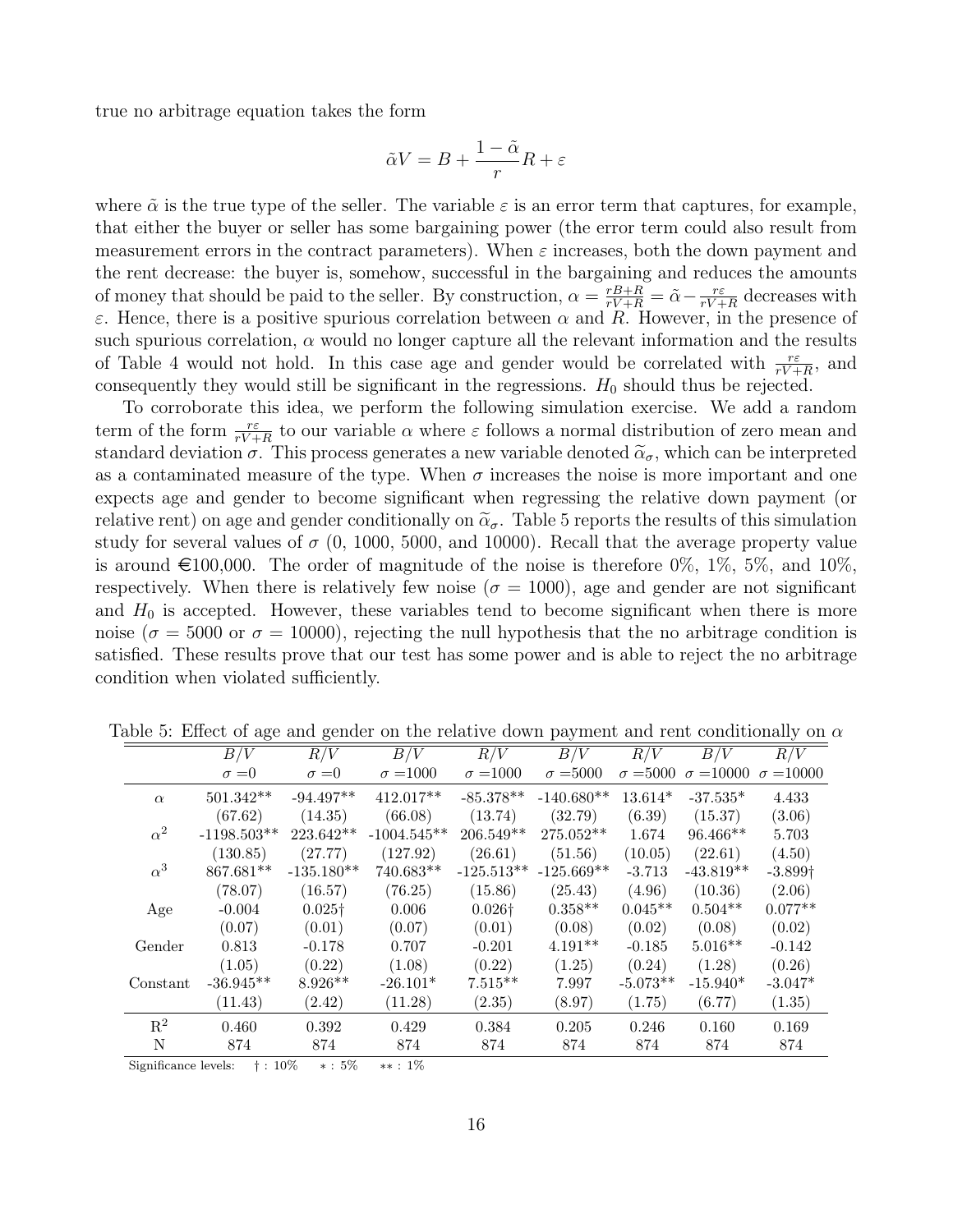To conclude, even if not exactly true, the order of magnitude of the errors is less than 5%. Hence, we accept empirically that the no arbitrage condition is (almost) satisfied and will base the rest of our paper on it.

#### 3.2 Estimation of the seller's type

As explained previously, equation 2 allows us to recover the type of the seller on which the parties agreed.

$$
\alpha = \frac{rB/V + R/V}{r + R/V}.
$$

The value of  $\alpha$  increases with both  $B/V$  and  $R/V$ . This is consistent with the idea that a seller who is expected to die earlier is able to obtain better contract terms. Table 6 presents summary statistics for  $\alpha$ . The mean value of  $\alpha$  is 0.7, and 80% of the observations are between 0.56 and 0.83. It is worth noting that, empirically, small variations in  $V$  have small impacts on  $\alpha (\partial \alpha/\partial V = -\alpha/(V + R/r) \approx 4.10^{-6} \alpha)$ . Hence, even if the no arbitrage condition is not exactly satisfied, the results presented in this section would be very similar.

Table 6: Summary statistics for  $\alpha$  (N = 874)

| variable mean sd min p5 p10 p25 p50 p75 p90 p95 max |  |                                                                                         |  |  |  |  |  |  |  |  |  |
|-----------------------------------------------------|--|-----------------------------------------------------------------------------------------|--|--|--|--|--|--|--|--|--|
|                                                     |  | $0.699$ $0.128$ $0.093$ $0.462$ $0.563$ $0.654$ $0.721$ $0.773$ $0.828$ $0.856$ $0.926$ |  |  |  |  |  |  |  |  |  |

To check whether the survival probabilities of viager sellers are similar to national survival probabilities, we can compare the seller-specific types with national-level types. The latter are computed in the same way as the former except that the individual death probabilities are replaced by population probabilities. We thus define  $\alpha_{Insee} = \sum_{t=0}^{T} \pi_{Insee,t} \delta^t$ , where the  $\pi_{Insee,t}$ are population-level death probabilities calculated from life tables published by Insee. These life tables allow us to determine the probabilities  $\pi_{Insee,t}$  separately for men and women, for each age group, and by cohort. It should thus be understood that  $\pi_{Insee,t}$  stands for the probability that a representative person from the population, aged say a, and of a given sex and year of birth, dies in year  $a + t$  (for notational simplicity we have omitted the age, gender and cohort indicators in the expression of  $\alpha_{Insee}$ ). For each seller i (of a given age, gender, and cohort) we thus observe  $\alpha_i$ , the type of this seller, and  $\alpha_{Insee}$ , the corresponding national-level type of a representative individual (of the same age, gender, and cohort).

Table 7 compares the results of the linear regressions of respectively  $\alpha_{\text{Insee}}$  and  $\alpha$ , on age and gender. As expected, both  $\alpha_{\text{Insee}}$  and  $\alpha$  are higher when the seller is male and relatively old. In the population, men and older people have a smaller life expectancy, and this translates into a higher type. With an R-square of 0.98, age and gender explain almost perfectly  $\alpha_{\text{Insee}}$ . On the contrary, with an R-square of only 0.11, these variables are imperfect predictors of  $\alpha$ . Furthermore, the coefficients are three times smaller than in the regression equation of  $\alpha_{Insee}$ .

Figure 2a and 2b show the empirical density functions of  $\alpha_{Insee}$  and  $\alpha$ , as well as the empirical densities of the associated life expectancies.<sup>19</sup> The shape of the density functions are clearly not

<sup>&</sup>lt;sup>19</sup>For a given gender, there is a one to one decreasing relationship between  $\alpha$  and the life expectancy.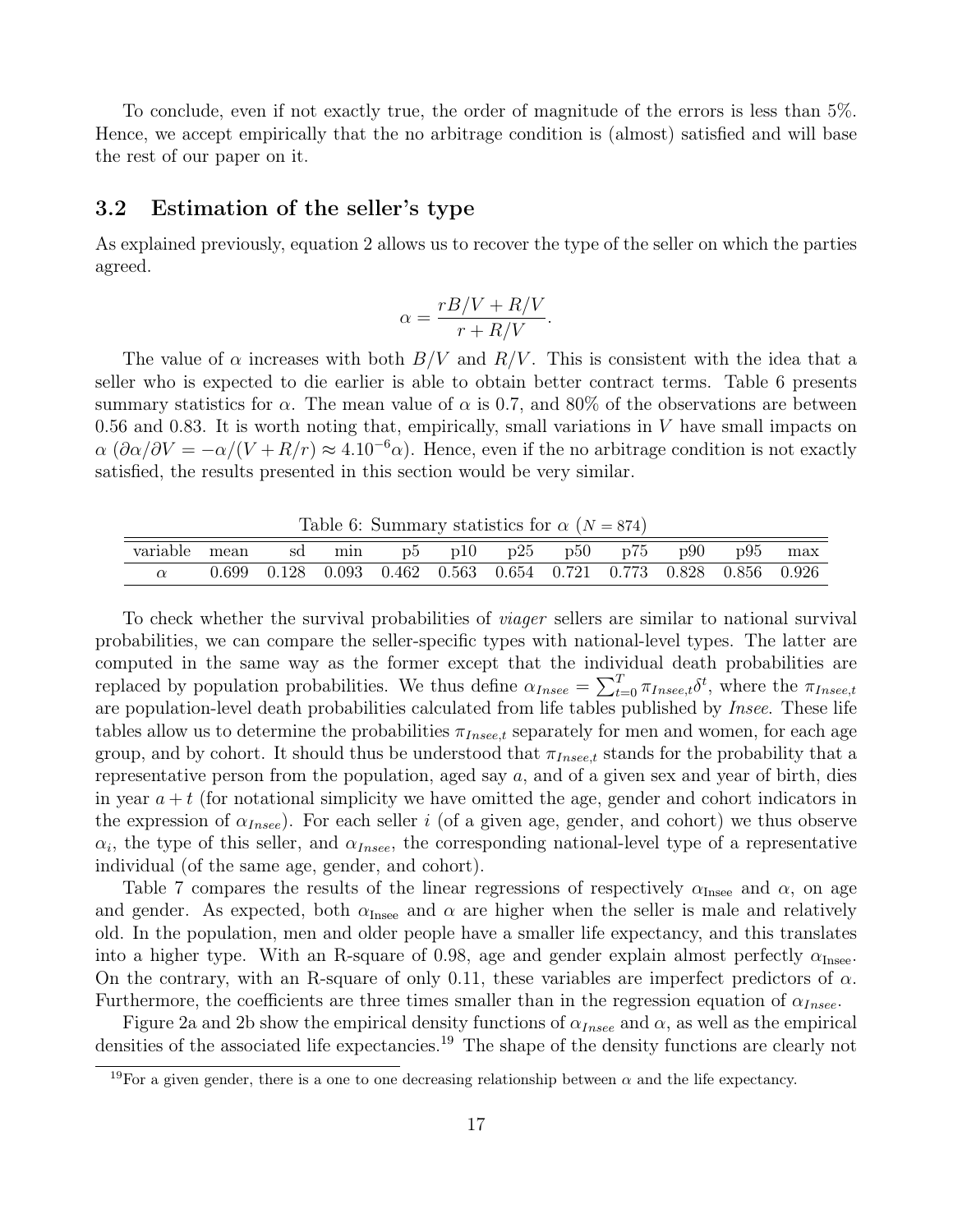|                      | $\alpha_{Insee}$ | $\alpha$               |
|----------------------|------------------|------------------------|
| Age                  | $0.018**$        | $0.006**$              |
|                      | (0.00)           | (0.00)                 |
| Male                 | $0.072**$        | $0.019*$               |
|                      | (0.00)           | (0.01)                 |
| Constant             | $-0.769**$       | $0.249**$              |
|                      | (0.01)           | (0.04)                 |
| $\mathbf{R}^2$       | 0.987            | 0.117                  |
| N                    | 874              | 874                    |
| Significance levels: | †: 10%           | $* : 5\%$<br>$**: 1\%$ |

Table 7: Effect of age and gender on  $\alpha_{\text{Insee}}$  and  $\alpha$ 

in line with the predicted outcome in a pure Akerlof world. Indeed, if buyers and sellers were asymmetrically informed about  $\alpha$ , and if in addition the latter were unable to signal their type to the former, an unraveling process à la Akerlof would take place, and only sellers with very long life expectancies (i.e., with a very low  $\alpha$ ) would be able to sell their property on the *viager* market. The estimated density functions show instead that there is much heterogeneity in the types of the sellers. The market is not just made up of the highest-risk sellers. On the contrary, Figure 2a shows that most sellers in our sample have a better type than comparable individuals in the population. This may reflect the fact that *viager* sellers are relatively poorer than comparable individuals in the population, and thus have relatively shorter expected survival times as shown in Figure 2b (see Cutler, Deaton, and Lleras-Muney (2006) for documentation of a positive relationship between income and health even within countries). It is consistent with the idea that the sample of viager sellers is a selective sample of the population made up of people who recur to the *viager* mechanism to alleviate their lack of financial ressources.



Figure 2a: Densities of  $\alpha_{Insee}$  and  $\alpha$  Figure 2b: Densities of life expectancies

Another way to address this point is to compare the market price V mentioned in the contract versus the implied sales price using the down payment and the rent. If we suppose that there is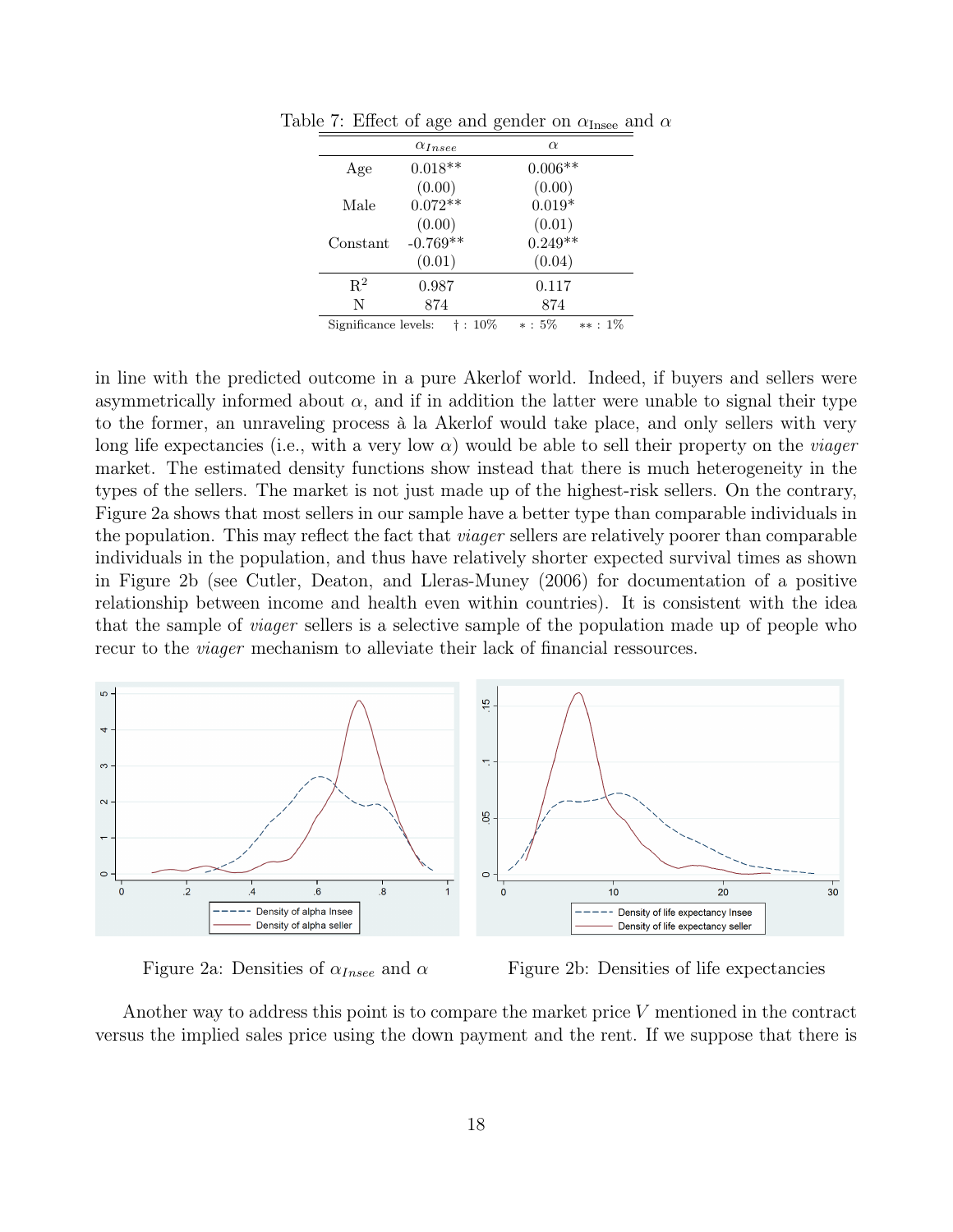no selection and use  $\alpha_{Insee}$  instead of  $\alpha$ , we can compute:

$$
V_{Insee} = \frac{B + (1 - \alpha_{Insee})R/r}{\alpha_{Insee}}
$$

 $V_{Insee}$  thus represents the amount that a buyer would expect to pay if the seller has the same survival prospects as the representative seller. Without selection issues, we should observe that both values coincide. Table 8 reports on the contrary that  $V_{Insee}$  is, on average, 30% greater than  $V$ , in line with the idea that *viager* sellers have a shorter life expectancy than the average population given their age and gender.

Table 8: Summary statistics for V and  $V_{Insee}(N=874)$ variable mean sd min p5 p10 p25 p50 p75 p90 p95 max V 103.9 77.6 13.0 30.5 41.2 54.9 83.8 122.0 198.2 254.6 655.5  $V_{Insee}$  135.1 108.9 7.6 33.3 44.8 67.4 106.2 166.0 254.8 324.0 914.2

Since the seller-specific types and the national-level types are not the same (Figure 2a), the underlying death probabilities and survival functions are not the same for the two groups either. The fact that the seller-specific and national-level survival distributions differ means that sellers must have realized, before signing the contract, that their death probabilities diverged from those of the average person in the population. This is not surprising as individuals know more than just their age and gender. They may have a more accurate idea of their survival prospects through their life-style habits (diet, alcohol consumption, smoking habits), their illness records, and the life histories of close family members, and this may translate in their personal survival distributions being different from the population distribution. This idea is in line with the findings of Hurd and McGarry (2002). They show that the subjective probability distributions revealed by HRS respondents may differ from population distributions. Furthermore, subjective distributions not only evolve with new relevant health information that subjects may acquire over time, but also predict actual survival. The idea is also in line with Finkelstein and Poterba (2004) who conclude that there is asymmetric information when insurance firms propose life annuity contracts based only on the age and gender of annuity buyers. This result suggests that annuity buyers know more than their age and gender and that their subjective death probabilities incorporate other information.

Sellers must be able to transmit their personal information about their type to the buyers. Indeed, as shown in Table 8, buyers accept contracts in which they pay 30% more relatively to what they would have paid had sellers been agents with average life expectancies. This difference is too large to be explained by lower transaction cost advantages in the viager market. The most reasonable explanation is that buyers do have information about the true life expectancy of the sellers. Sellers can reveal their information before the actual negotiations start (buyers visit the properties, physically meet sellers, may possibly see medical records), or they can signal their type through the contract parameters. The first case corresponds to a symmetric information setting, and the second to an asymmetric information setting. Section 4 develops an empirical test to decide which informational environment explains the data in the best way. Basically the test consists in regressing the contract parameters on the inferred type of the sellers. A key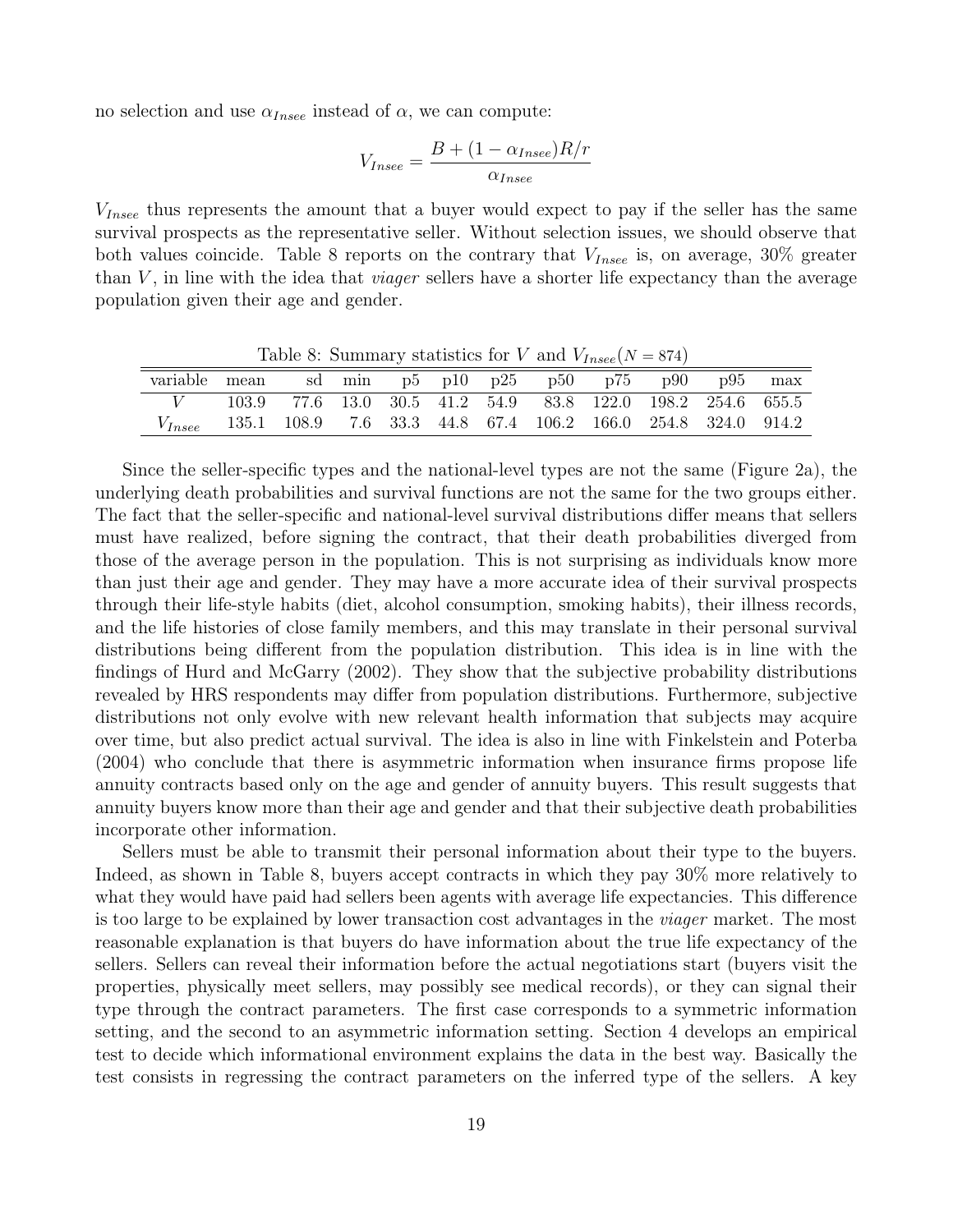feature of Section 4 is the exogeneity of the seller's type (in a regression of either  $B/V$  or  $R/V$ on  $\alpha$ ). Yet, the type  $\alpha$  is constructed using (2), i.e., as a function of the observed down payment and rent. If the relationship does not exactly hold the inferred type may be spuriously correlated with the contract terms, which results in  $\alpha$  being endogenous. The following subsection shows that this is not the case.

#### 3.3 Exogeneity of  $\alpha$

The fact that the seller's type is a function of the down payment and rent does not necessarily mean that  $\alpha$  is endogenous (in the regression equation of one of the contract parameters on a constant and  $\alpha$ ). Indeed, a function of endogenous variables can be exogenous. To illustrate this point, suppose we are interested in the link between price per square meter of an apartment and its size. To study this link, the two following variables are observed: the price per square meter  $(P)$ , and the market value  $(V)$ . The missing variable, the apartment's size  $(S)$ , can be obtained by dividing the latter by the former  $(S = V/P)$ . If the equation that relates the three variables is exact, there is no reason to believe that  $S$  is endogenous, and one could regress the price per square meter on a constant and the inferred variable  $S$  (i.e., estimate the model  $P = \beta_0 + \beta_1 V/P + \varepsilon$ ) without fearing endogeneity issues.

Equation (1) can be seen as a mathematical relation between  $\alpha$ ,  $B/V$ , and  $R/V$  similar to the relation between the apartment's size, the price, and the price per square meter. The type  $\alpha$  is an intrinsic characteristic of the sellers and is thus a structural exogenous parameter of the problem (as size in the previous example). However, the exogeneity of  $\alpha$  relies on the assumption that equation (1) is satisfied exactly. If this is not the case, the inferred  $\alpha$  is only an estimate of the true parameter and endogeneity can be a problem.

The endogeneity issue is thus strongly related to the validity of the no arbitrage condition. As explained previously, if the true no arbitrage equation takes the form

$$
\tilde{\alpha}V = B + \frac{1-\tilde{\alpha}}{r}R + \varepsilon,
$$

there is a positive spurious correlation between  $\alpha$  and R which creates an endogeneity problem. However,  $\alpha$  would no longer capture all the relevant information about the death probability and the results of Table 4 would not hold. The fact that age and gender are not significant is reassuring, and suggests that endogeneity, if present, is not that important. Our previous results are compatible with our hypothesis that the no arbitrage condition identifies the seller's type and that  $\alpha$  can be seen as exogenous.

Further evidence in support of our hypothesis is given in Appendix B where four additional sets of regressions results are reported (see Tables 11 to 14). Table 14 for instance presents the results of regressions of the relative contract parameters on age, gender, and  $\beta$ , where  $\beta$  is defined by  $V = B + \frac{1-\beta}{r}R$ . The resulting parameter  $\beta$  is a somewhat arbitrary function of  $B/V$  and  $R/V$  and differs from the seller's type  $\alpha$ . Therefore  $\beta$  has no reason to be exogenous and we expect that age and gender remain significant, even after additional powers of  $\beta$  are added as explanatory variables. Table 14 confirms this intuition. Tables 11 to 13 report similar estimation results but for yet other specifications of  $\beta$ . Again, age and gender remain significant even when additional powers of  $\beta$  are included in the models. Apparently the parameters  $\beta$  do not capture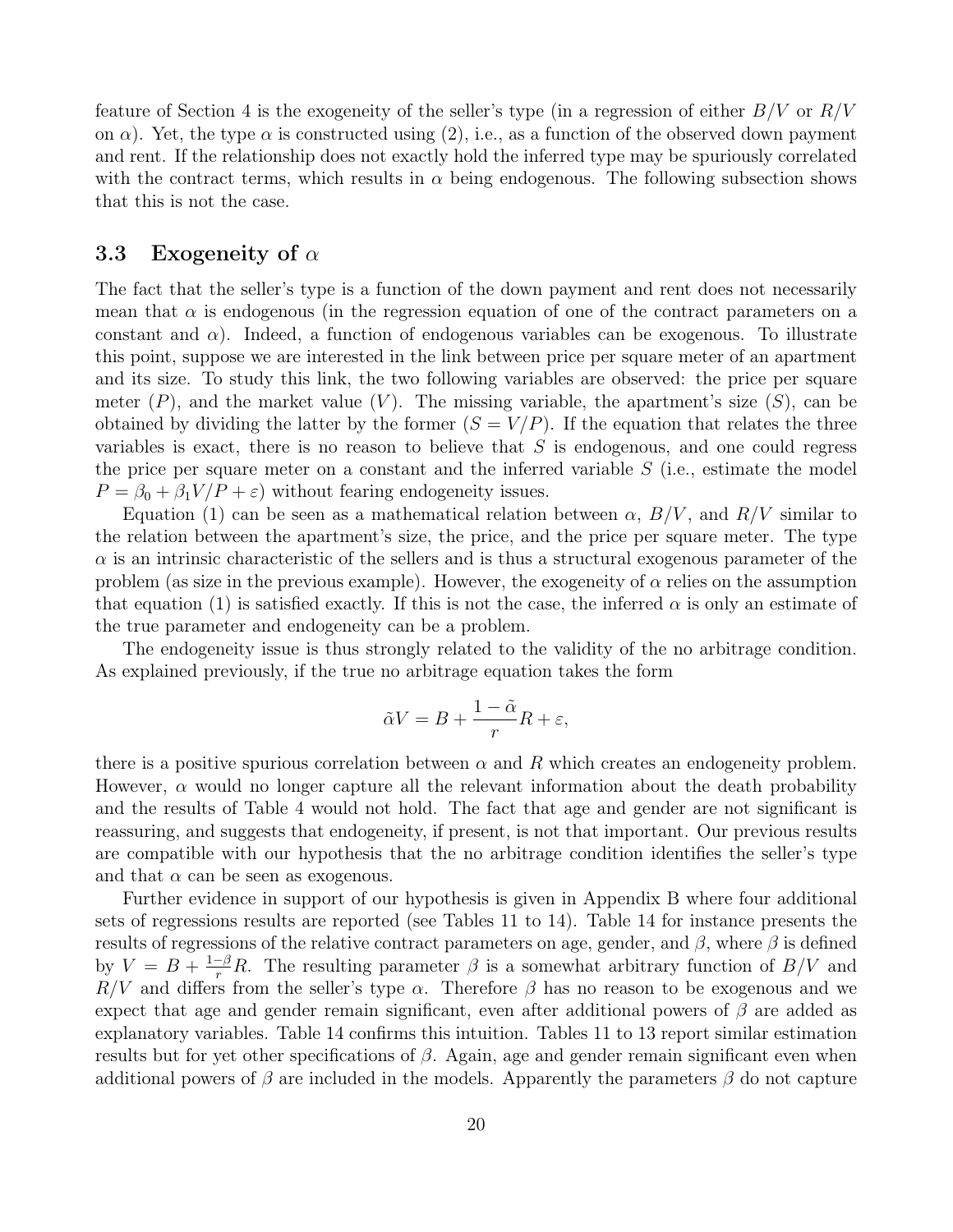the information contained in age and gender, which suggests that they are poor estimates of the seller's type. This is reassuring because in each of the four sets of regressions we defined the  $\beta s$ as an ad hoc function of the contract parameters. On the contrary,  $\alpha$ , which is defined via an equation with economic foundation, does capture the information contained in age and gender. As already mentioned, this supports the idea that  $\alpha$  corresponds to the type of the seller and is exogenous.

### 4 Testing for asymmetric information

The main conclusion of Section 3.2 is that sellers have personal information about their survival prospects through their type  $\alpha$ . The question that still remains open is how sellers transmit this information to buyers. One possibility is that buyers obtain the information when they get into contact with sellers and see their physical state and overall condition. The geographical location of the property, the cleanness of the property, and the state of the furniture, painting and other decoration, may also give buyers a precise picture of sellers' health. This corresponds to the case where parties are symmetrically informed (even if sellers are initially better informed). The other possibility is that buyers somehow remain uninformed about the survival probabilities of sellers, even after meeting them. This corresponds to the case of asymmetric information, and the problem can only be overcome by sellers signalling their private information to buyers through the contract terms. To decide which of the two cases best explains our data, the first subsection proposes a model for a *viager* transaction. From the model we obtain predictions on the links between the contract parameters and the seller's type that should prevail under the two information settings. The second subsection confronts the predictions and the outcomes in the data.

### 4.1 Model

The details of the model are fully explained in Appendix C. The seller is assumed to be risk averse and maximizes (under the usual budget constraints and (1)) the following expected intertemporal utility function:

$$
u(C_0) + \sum_{t=1}^{T} \pi_t \sum_{t'=1}^{t} \delta^{t'} u(C_{t'}) + \mu D \tag{3}
$$

where  $C_t$  is the consumption level in year t. The variable  $D \geq 0$  represents the amount of money the seller wishes to donate to family members, other heirs, or charities. A *viager* sale allows sellers to recover a portion of their wealth via the down payment. Sellers may wish to donate part of the down payment to their children for instance and have the satisfaction of helping them at a point in time where they need it most (sellers tend to sell their properties around the age of 75–see Table 1–when their children are mostly around 45; children are probably more in need of money at this age than at the death of the parent, on average fiveteen years later). The intensity of the donation motive is captured by the parameter  $\mu$  which represents the marginal utility of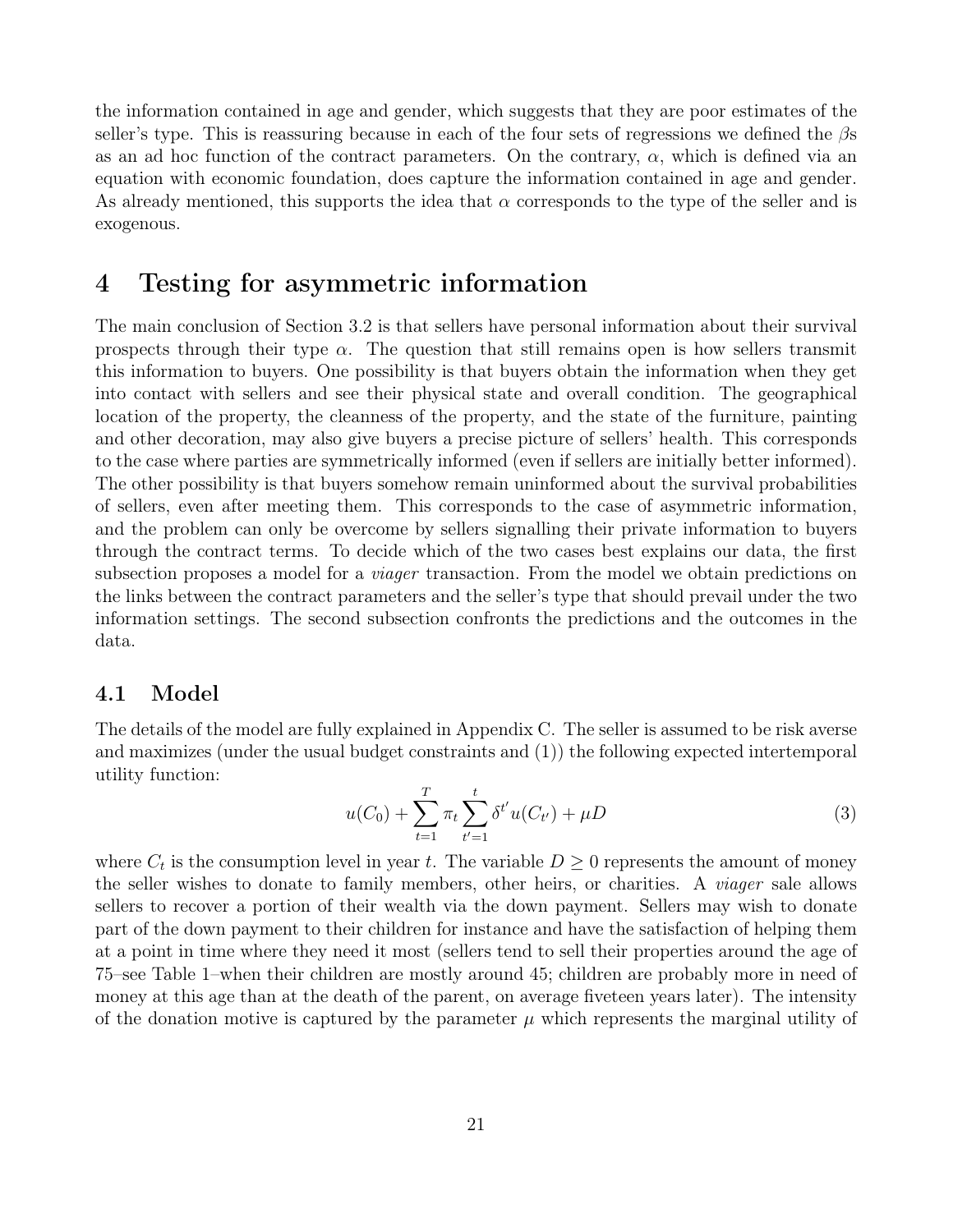giving.<sup>20</sup> We model the donation motive exactly like the bequest motive in the literature on the saving and bequest behavior of the elderly (see (Hurd, 1987, 1989) and Kopczuk and Lupton (2007)). In this literature D corresponds to the amount of money bequeathed at the moment of the death of the agent.

We assume that the sum of death probabilities  $\alpha$  is potentially the only source of asymmetric information between buyers and sellers. Both parties are thus assumed to be symmetrically informed about all other parameters in the model (in particular  $\mu$ ). Under asymmetric information about  $\alpha$ , the *viager* contract is modeled as a signaling game. Implicitly we thus assume that it is the informed agent (here the seller) who makes the first move by proposing the contract parameters.<sup>21</sup> This seems a plausible assumption since the seller is generally the person who takes the initiative by contacting a real estate agent or by placing an ad in a newspaper.

The following proposition summarizes our results. We only show the equilibrium where both the down payment and the rent are positive. $^{22}$ 

**Proposition 1.** (i) The down payment increases with  $\mu$  whereas the rent decreases with this parameter.

(ii) If information about the seller's type,  $\alpha$ , is symmetric, there is a threshold value  $\mu =$  $u'$  ( $\frac{r}{1+r}$  $\frac{r}{1+r-\alpha}(\alpha V+W)$ ) (where W is the initial net wealth of the seller, i.e., the wealth in year  $t = 0$ ) such that:

- If  $\mu \leq \mu$ , the donation motive is too weak and  $D^* = 0$ . The equilibrium values of the down  $payment$  and the rent reflect the desire to smooth consumption (the consumption level is the same in each year):  $B^* + W = R^* = -rV + \frac{r(1+r)V + rW}{1+r-\alpha}$  $\frac{1+r}{1+r-\alpha}$ . Both B<sup>\*</sup> and R<sup>\*</sup> increase with  $\alpha$  and V at the same rate.
- If  $\mu > \mu$ , the donation motive is strong enough and  $D^* > 0$ . The rent is independent of  $\alpha$ and  $V \cdot \overline{R^*} = u'^{-1}(\mu)$ . The down payment and the donation are both increasing with  $\alpha$  and V:  $B^* = D^* + R^* - W = \alpha (V + u'^{-1}(\mu)/r) - u'^{-1}(\mu)/r.$

(iii) If information about the seller's type is asymmetric, then the equilibrium down payment is increasing while the rent is decreasing with  $\alpha$ .

The proof is in Appendix C. In this simple model, the equilibrium values  $B^*, D^*,$  and  $R^*$ are always such that sellers smooth their consumption over all dates.<sup>23</sup> The parameter  $\mu$  has an unambiguous effect. If sellers have a higher marginal valuation for donations, they are more likely to give some money and choose a viager contract with a higher down payment and consequently a smaller rent.

<sup>&</sup>lt;sup>20</sup>The amount of money D and the associated utility parameter  $\mu$  can also be interpreted in other ways. For example,  $\mu$  could capture the psychological need of a seller to keep some money. Sellers may be afraid of dying young and fear that they leave too much of their wealth to buyers. Keeping some amount D aside is a kind of insurance against this risk. Sellers may also believe that they have more control over their financial future by holding wealth rather than by receiving regular sums of income via the rent.

<sup>&</sup>lt;sup>21</sup>This contrasts with adverse selection models where the uninformed party moves first (see Salanié (1997), for a classification of contract models into three broad families).

<sup>&</sup>lt;sup>22</sup>This allow us to avoid discussing corner solutions. In our data set,  $B = 0$  once and  $R = 0$  33 times out of 874 sales.

<sup>&</sup>lt;sup>23</sup>In periods  $t \geq 1$  they consume  $R^*$ , and in  $t = 0$  the consumption level is  $B^* - D^* + W$ . It is easy to check that in both cases ( $\mu$  smaller and larger than the threshold value) we have  $B^* - D^* + W = R^*$ .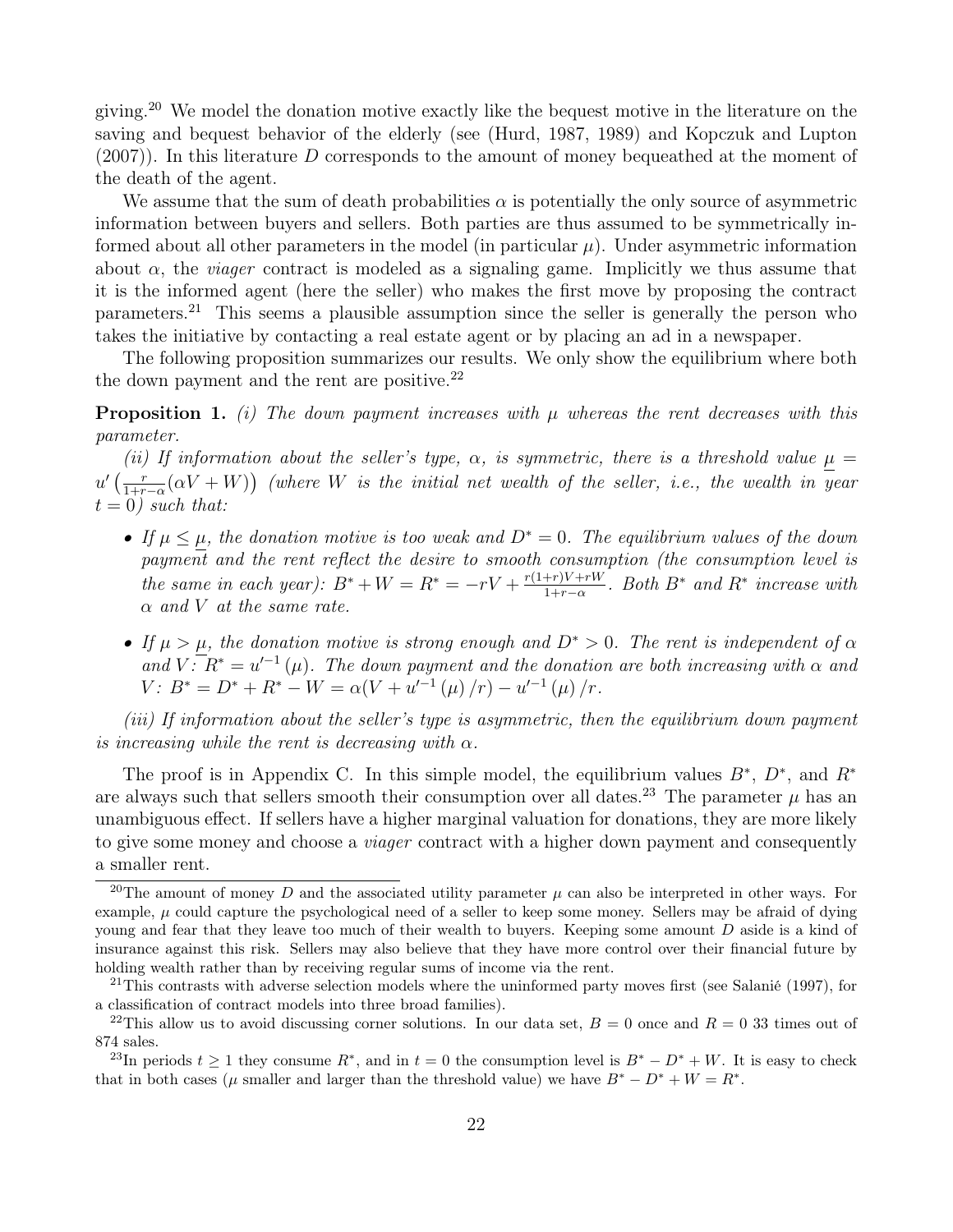

Figure 3: The effect of a variation of  $\alpha$  on equilibrium

Figure 3 helps visualizing the effect of a change of  $\alpha$  on the equilibrium values. Let us start from the equilibrium point  $A_0$ , and assume that  $\alpha$  increases from  $\alpha_0$  to  $\alpha_1$  (everything else remaining constant). Note that  $A_0$  is therefore located on the straight line defined by the no arbitrage condition (1) with  $\alpha = \alpha_0$ ). Under symmetric information there are two possibilities depending on the specific value of  $\mu$ . First, if  $\mu$  is such that  $D^* = 0$ , then the equilibrium moves to  $A'_1$ , a point located on the line defined by (1) with  $\alpha = \alpha_1$ : both  $B^*$  and  $R^*$  increase and they increase at the same rate. Second, if  $\mu$  is large enough such that  $D^* > 0$ , then the new equilibrium adjusts to  $A_1$ : the rent remains constant and only the down payment increases (the donation increases at the same rate as the down payment). Under asymmetric information the consequence of the increase in  $\alpha$  is that the equilibrium shifts from  $A_0$  to  $A''_1$ . That is, to a larger down payment but a smaller rent.

The proposition also helps us to understand what the data should show under the two information settings. Under symmetric information we should first of all observe that the down payment exceeds the rent if the seller decides to donate money, or if the seller had debts in the period before the sale  $(W < 0)$ . Second, and crucially for our test, the down payment should be an increasing function of the sum of weighted death probabilities  $\alpha$  for all values of  $\mu$ . The rent should be increasing in  $\alpha$  only for values of  $\mu$  below the threshold  $\mu$  (and at the same rate as the down payment), but constant for values above the threshold. Under asymmetric information we should observe that the down payment (resp. rent) increases (resp. decreases) with  $\alpha$  for sellers to be able to signal their type. If on the contrary both variables were increasing in  $\alpha$ , all sellers would have an incentive to lie about their type and benefit from both a larger down payment and a larger rent. By requiring a smaller rent, *viager* sellers with a short life expectancy are able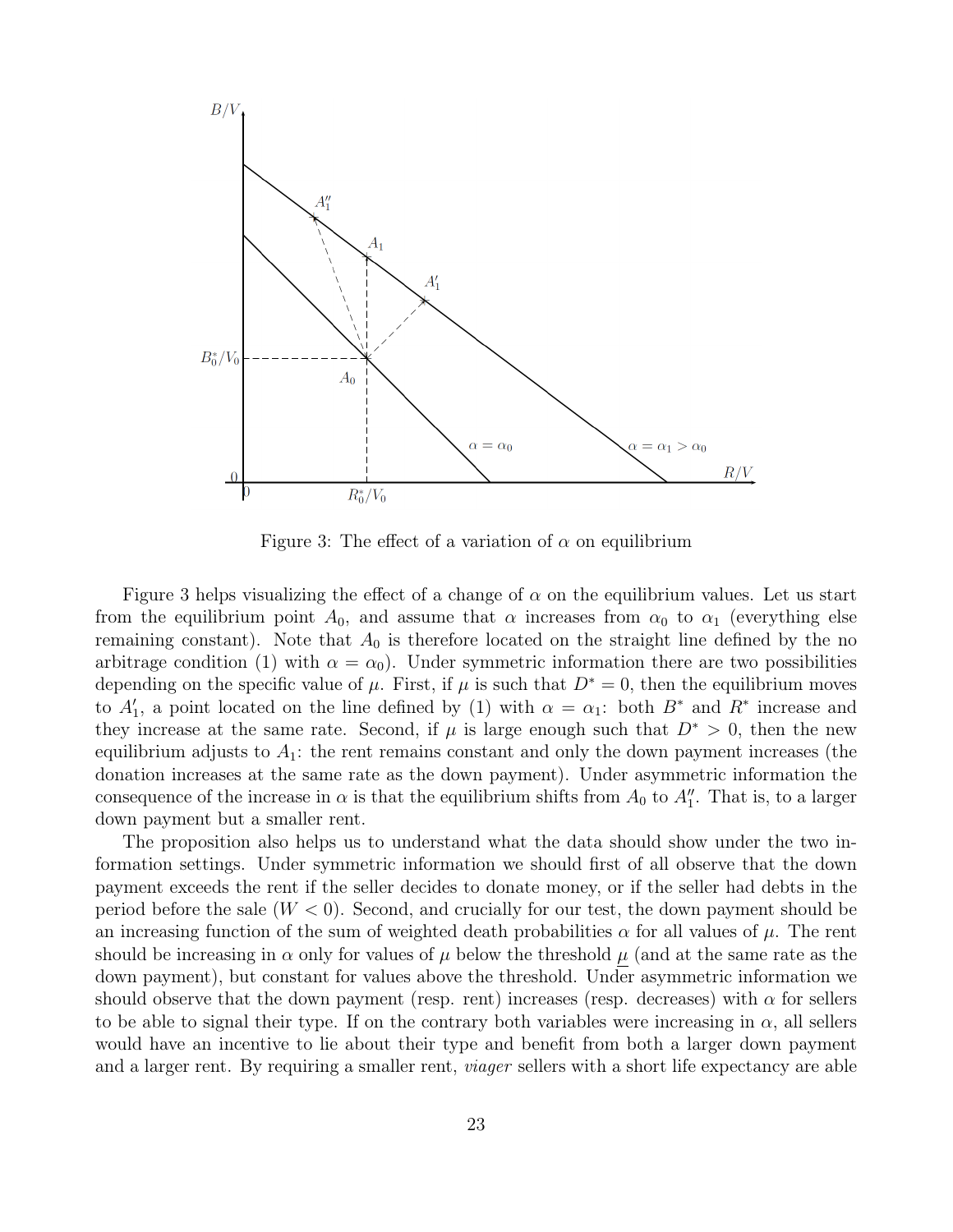to signal their type. As sellers with a longer life expectancy need to smooth their consumption, it is too costly for them to match this contract and such sellers would prefer a contract with a higher rent.

#### 4.2 Empirical tests

The basic idea of the empirical test consists in studying the shape of the down payment and rent when  $\alpha$  changes. It is important to note that in our regressions we do not need to condition on observable variables, as is usually done in the literature on tests for the presence of asymmetric information. The reason is that  $\alpha$  contains all the relevant information, other variables playing no role in the choice of the contracts terms. In a test  $\dot{a}$  la Chiappori-Salanié, it would be necessary to condition on age and gender, for example, before looking at the correlation between the down payment and  $\alpha$  or between the rent and  $\alpha$ . We however follow a different approach. In our test, we directly study the impact of the death probabilities on both the down payment and the rent. Here again, the exogeneity assumption on  $\alpha$  is crucial (see Section 3.3).

Proposition 1 shows that there are two regimes for  $R^*$  depending on whether  $D^*$  is positive or equal to zero. We do not observe  $D_i^*$  in the data so we do not observe in which regime  $R_i^*$  falls. We do know however that  $D_i^* > 0$  if and only if  $\mu_i > \mu_i$ . The condition  $\mu_i > \mu_i$  is equivalent to the condition  $\alpha_i > \underline{\alpha}_i = ((1+r)u'^{-1}(\mu_i) - rW_i) / (rV_i + u'^{-1}(\mu_i))$ . Treating  $\mu_i$ ,  $V_i$  and  $W_i$  as random variables, the condition  $\alpha_i > \alpha_i$  can be rewritten as  $\alpha_i - \alpha_i = \tilde{\beta}_0^3 + \tilde{\beta}_1^3 \alpha_i + \tilde{\varepsilon}_{3i} < 0$ . In this expression the constant  $\tilde{\beta}_0^3$  equals  $E[\alpha_i]$  (the expectation of  $\alpha_i$ ),  $\tilde{\beta}_1^3$  equals -1, and  $\tilde{\varepsilon}_{3i}$  is an error term with mean zero. Dividing by the standard deviation of  $\tilde{\varepsilon}_{3i}$ , the condition  $\alpha_i > \underline{\alpha_i}$ can be written as  $\beta_0^3 + \beta_1^3 \alpha_i + \varepsilon_{3i} < 0$ , where  $\beta_0^3$  (resp.  $\beta_1^3$ ) equals  $\tilde{\beta}_0^3$  (resp.  $\tilde{\beta}_1^3$ ) divided by the standard deviation of  $\tilde{\varepsilon}_{3i}$ , and  $\varepsilon_{3i}$  is an error term with mean zero and variance 1. If  $\alpha_i > \underline{\alpha}_i$  then  $R_i/V_i = u'^{-1}(\mu_i)/V_i$ , which can be rewritten as  $\beta_0^2 + \beta_1^2 \left(\frac{1}{1+r}\right)$  $1+r-\alpha_i$  $+\varepsilon_{2i}$ , where  $\beta_0^2 = E[u'^{-1}(\mu_i)/V_i],$  $\beta_1^2 = 0$  (since  $R_i$  should not vary with  $\alpha_i$  in the donation regime,  $\beta_1^2$  should equal zero when multiplied by any function of  $\alpha_i$ ), and  $\varepsilon_{2i}$  is an error term with mean zero and variance  $\sigma_2^2$ . We can in the same way write down the specification of  $R_i/V_i$  in the no donation regime (i.e., when  $\alpha_i < \underline{\alpha}_i$ ). We can therefore write down the model for  $R_i/V_i$  as the following switching regression model:

$$
\begin{cases}\nR_i/V_i = -r + \frac{r(1+r+W_i/V_i)}{1+r-\alpha_i} = \beta_0^1 + \beta_1^1\left(\frac{1}{1+r-\alpha_i}\right) + \varepsilon_{1i} & \text{if } y_i \ge 0 \text{ (no domain, regime 1)}\\ \nR_i/V_i = u'^{-1}(\mu_i)/V_i = \beta_0^2 + \beta_1^2\left(\frac{1}{1+r-\alpha_i}\right) + \varepsilon_{2i} & \text{if } y_i < 0 \text{ (donation, regime 2)}\\ \ny_i = \underline{\alpha_i} - \alpha_i = \beta_0^3 + \beta_1^3 \alpha_i + \varepsilon_{3i} & \text{(switching equation)}\n\end{cases}
$$
\n
$$
(4)
$$

where the parameters  $\beta_0^1$  and  $\beta_1^1$  can be defined analogously as the other parameters, and the error term  $\varepsilon_{1i}$  has mean zero and variance  $\sigma_1^2$ . We assume that  $\varepsilon_{ki}$  ( $k = 1, 2, 3$ ) is normally distributed. We furthermore assume that  $W_i/V_i$  and  $u^{-1}(\mu_i)/V_i$  are independent of each other and independent of  $\alpha_i$ . Under these assumptions, the error terms are orthogonal to  $\alpha_i$ . Moreover,  $\varepsilon_{1i}$  and  $\varepsilon_{2i}$  are independent. However, the model implies that  $\varepsilon_{3i}$  is correlated with  $\varepsilon_{1i}$  and  $\varepsilon_{2i}$ . We therefore have that  $\varepsilon_{3i}$  follows a normal distribution  $\mathcal{N}(0,1)$ , and conditionally on  $\varepsilon_{3i}$ ,  $\varepsilon_{1i}$ (resp.  $\varepsilon_{2i}$ ) follows a normal distribution  $\mathcal{N}(\rho_1 \varepsilon_{3i}, \sigma_1^2)$  (resp.  $\mathcal{N}(\rho_2 \varepsilon_{3i}, \sigma_2^2)$ ).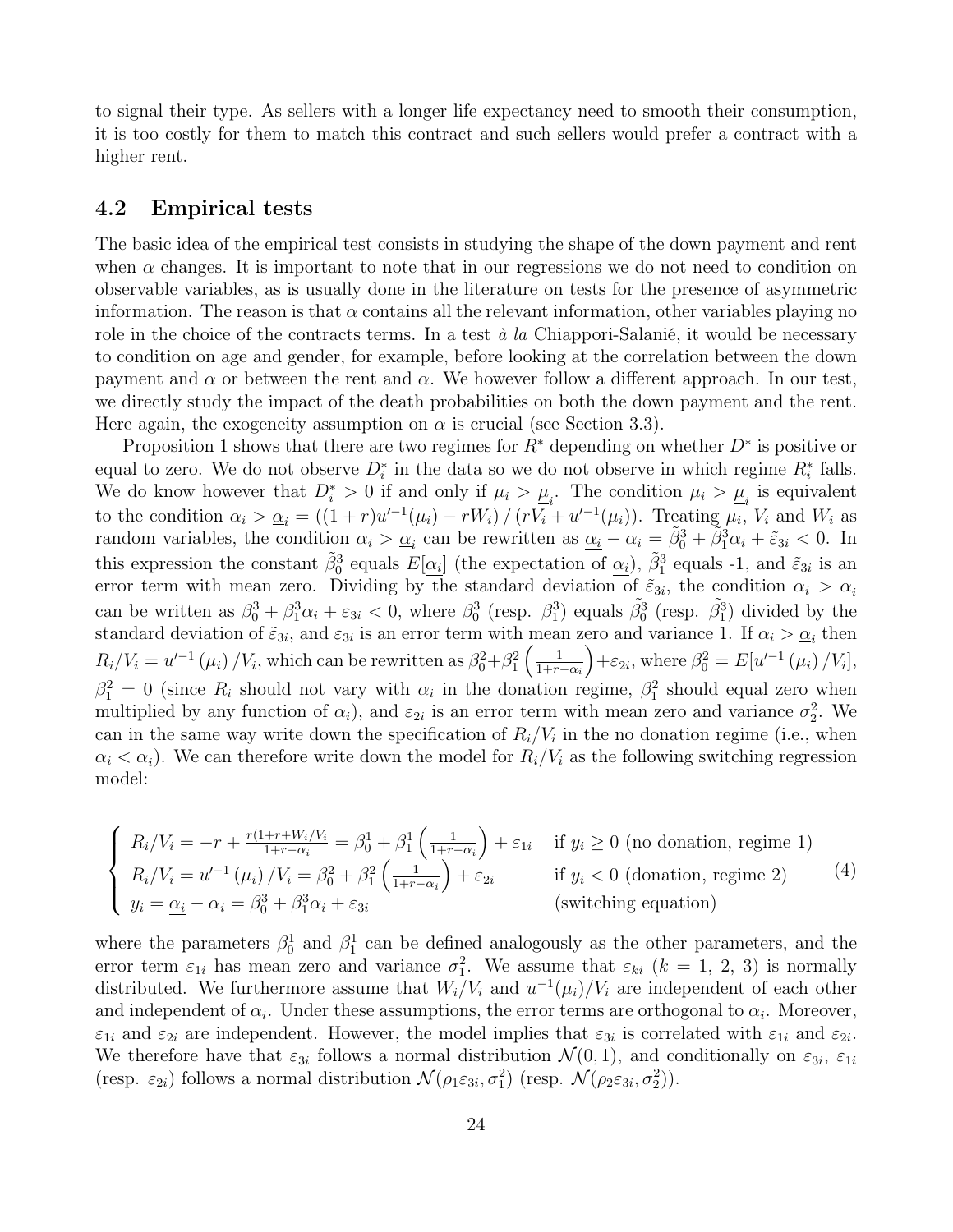Given the distributional assumptions, the model can be estimated by maximum likelihood. Because sample separation in unknown, the contribution of each observation to the likelihood is constituted of two terms. The precise form of the contribution to the likelihood is given in Appendix D. According to Proposition 1, we expect that under symmetric information we have  $\beta_1^1 > 0$  (in the absence of donation, the rent increases with  $\alpha$ ),  $\beta_1^2 = 0$  (in the presence of donation, the rent is independent of  $\alpha$ ), and  $\beta_1^3$  < 0 (the no donation regime is more likely to occur when  $\alpha$  is small). Under asymmetric information the rent should decrease so we expect in this case that  $\beta_1^1 < 0$  and  $\beta_1^2 < 0$ .

The results of the switching regression model (4) are shown in Table 9. They are completely in line with the symmetric information predictions:  $\beta_1^1$  is positive and significative, and  $\beta_1^2$  is not statistically different from zero. Finally,  $\beta_1^3$  is negative and significant, indicating that sellers with high life expectancies are less likely to donate. The predictions of the asymmetric model are rejected as the rent does not decrease with  $\alpha_i$  in either regime.

|                  |                      | Table 9: Switching regression of the rent on $\alpha$ |                |
|------------------|----------------------|-------------------------------------------------------|----------------|
|                  |                      | $100(R^*/V)$                                          | $y_i$          |
|                  | Regime 1 $(D^* = 0)$ | Regime 2 $(D^* > 0)$                                  | Switching reg. |
| $1/(1+r-\alpha)$ | $7.0789**$           | $-0.1145$                                             |                |
|                  | (0.2438)             | (0.1686)                                              |                |
| $\alpha$         |                      |                                                       | $-13.0916**$   |
|                  |                      |                                                       | (1.0911)       |
| Constant         | $-10.1880**$         | $9.4410**$                                            | $9.0075**$     |
|                  | (0.5772)             | (0.6600)                                              | (0.8244)       |
| N                | 830                  | 830                                                   | 830            |
|                  |                      |                                                       |                |

Significance levels: † : 10% ∗ : 5% ∗∗ : 1%

Contracts with  $R_i = 0$  or  $B_i = 0$  are excluded. Log likelihood = -1904.0724

A similar switching regression can be defined and estimated for the relative down payment  $B/V$ . However, instead of writing this second regression in terms of  $B/V$ , it is more convenient to write it in terms of the difference  $B/V - R/V$ :

$$
\begin{cases}\nB_i/V_i - R_i/V_i = \gamma_0^1 + \gamma_1^1 \alpha_i + \xi_{1i} & \text{if } z_i > 0 \text{ (no domain, regime 1)} \\
B_i/V_i - R_i/V_i = \gamma_0^2 + \gamma_1^2 \alpha_i + \xi_{2i} & \text{if } z_i \le 0 \text{ (donation, regime 2)} \\
z_i = \gamma_0^3 + \gamma_1^3 \alpha_i + \xi_{3i} & \text{(switching equation)}\n\end{cases}
$$
\n(5)

where  $\xi_{ki}$  ( $k = 1, 2, 3$ ) is assumed to follow a normal distribution. Analogously to the error terms in the switching regression model for  $R_i/V_i$ ,  $\xi_{1i}$  and  $\xi_{2i}$  are independent but both are correlated with  $\xi_{3i}$ . According to Proposition 1, we expect  $\gamma_1^1 = 0$  (when there is no donation, the down payment and rent increase with  $\alpha$  at the same rate so their difference is constant),  $\gamma_1^2 > 0$  (when there is a donation, the rent is independent of  $\alpha$  while the down payment increases in the type), and  $\gamma_1^3$  < 0 (sellers with small  $\alpha$  are less likely to donate). Under asymmetric information we expect  $\gamma_1^1 > 0$  and  $\gamma_1^2 > 0$  (the down payment increases and the rent decreases with  $\alpha$ ).

The results of the switching regression (5) are shown in Table 10. They are, again, fully in line with the symmetric model predictions:  $\gamma_1^1$  is not significantly different from zero,  $\gamma_1^2$  is significantly positive, and  $\gamma_1^3$  is significantly negative. These results corroborate the ones of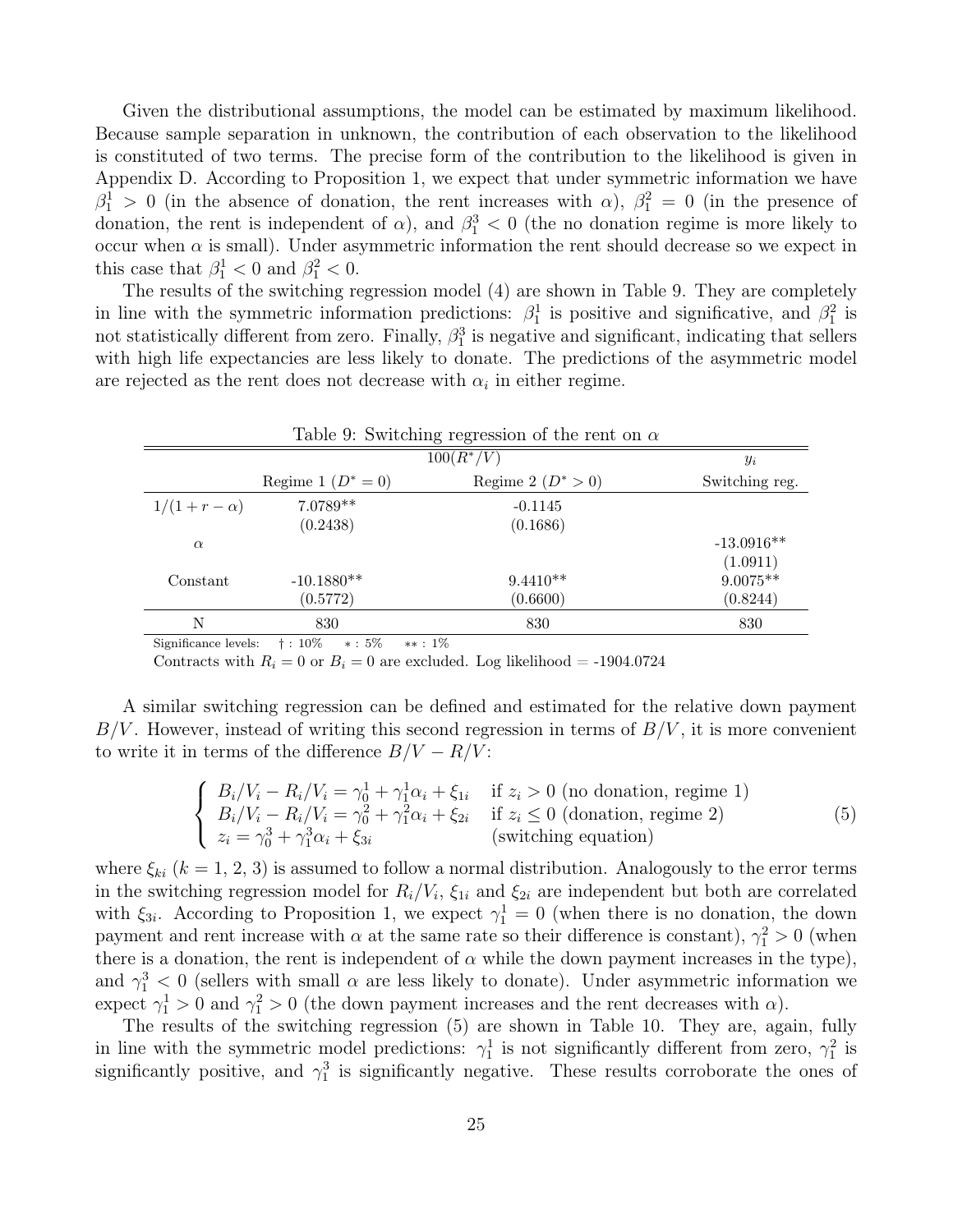

Figure 4:  $R/V$  as a function of  $\alpha$ 

Table 9. As the down payment and the rent are linked through equation (1), this does not come as a surprise. However, the fact that the implications of Table 9 and Table 10 are the same is reassuring.

|                      |                                  | Table 10. Switching regression of the down payment on $\alpha$ |                |
|----------------------|----------------------------------|----------------------------------------------------------------|----------------|
|                      | $100(B^*/V - R^*/V)$             | $z_i$                                                          |                |
|                      | Regime 1 $(D^* = 0)$             | Regime 2 $(D^* > 0)$                                           | Switching reg. |
| $\alpha$             | 2.4785                           | 230.9328**                                                     | $-15.4699**$   |
|                      | (10.8149)                        | (39.4322)                                                      | (2.2811)       |
| Constant             | 13.2584*                         | $-139.51**$                                                    | 12.3717**      |
|                      | (6.8042)                         | (35.1617)                                                      | (1.8658)       |
| N                    | 830                              | 830                                                            | 830            |
| Significance levels. | $+$ $\cdot$ 10%<br>$\ddotsc$ 5%. | $+1\%$                                                         |                |

 $Table 10: Switching regression of the down power$ 

Significance levels:  $\uparrow$ : 10%  $*$ : 5%  $*$ : 1%

Contracts with  $R_i = 0$  or  $B_i = 0$  are excluded. Log likelihood = -3429.3405

Figure 4 plots,  $\alpha_i$  against  $R_i/V_i$  and its fitted value, and Figure 5 does the same for the difference  $B_i/V_i - R_i/V_i$ . In Figure 4, the fitted values correspond to the ones obtained from the switching regression (see Table 9) of  $R_i/V_i$  on  $\frac{1}{1+r-\alpha_i}$  and a constant. In Figure 5, the fitted values correspond to the ones obtained from the switching regression of  $B_i/V_i - R_i/V_i$  on  $\alpha_i$ and a constant (see Table 10). Both figures illustrate that the symmetric model fits the data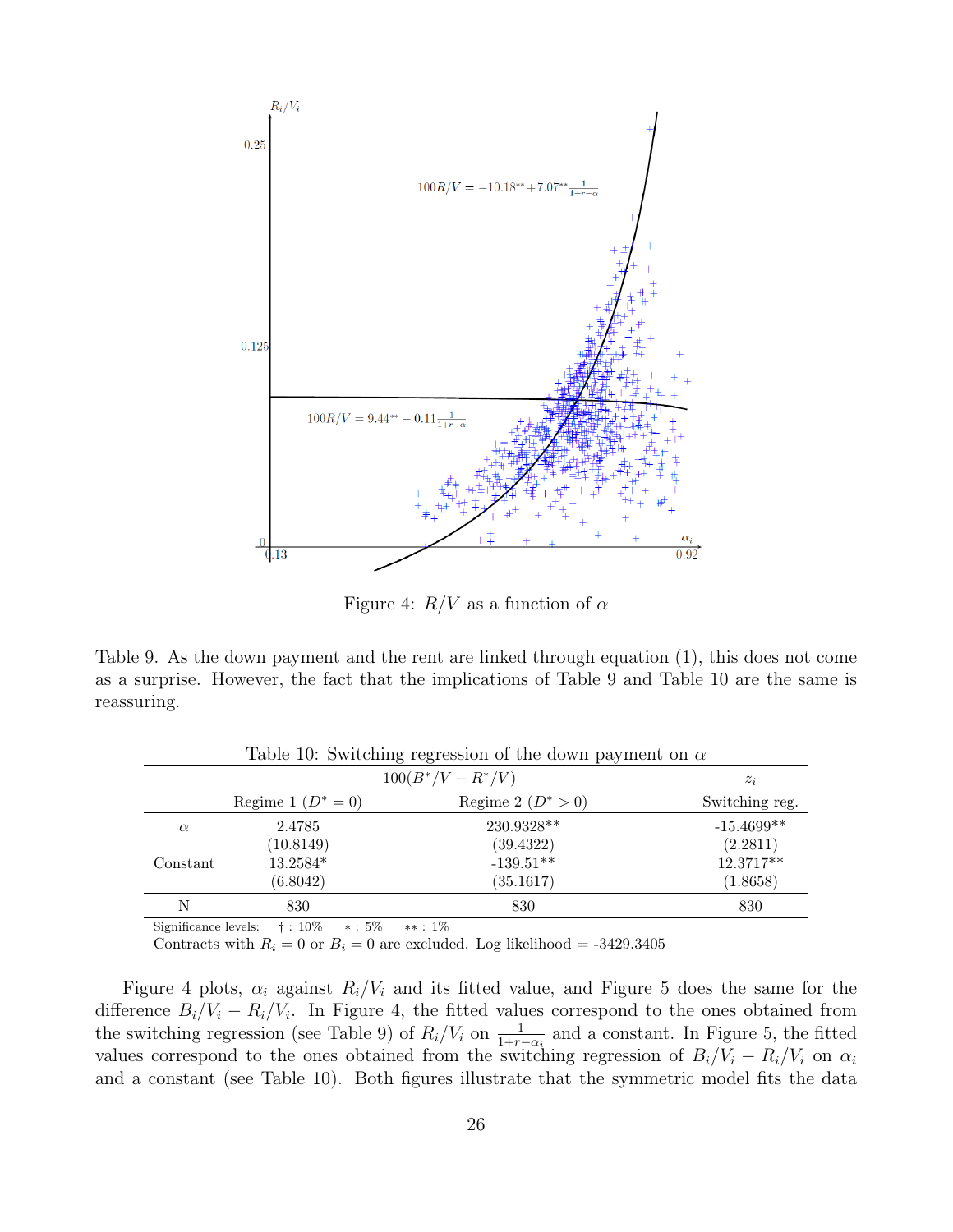

Figure 5:  $B/V - R/V$  as a function of  $\alpha$ 

well. Figure 4 in particular provides strong evidence that the rent is increasing and that the symmetric model explains the data accurately, whereas the prediction of the asymmetric model of a decreasing rent is clearly rejected.

### 5 Conclusion

This paper studies the *viager* real estate market. In spite of the fact that a *viager* sale can be an attractive mechanism especially for older homeowners with otherwise few financial resources, the size of the market is small. We analyzed whether this may be explained by asymmetries of information between buyers and sellers. We find that this is not the case. Contrary to conventional wisdom, this is not a market that has collapsed to a point where only the highestrisk individuals sell their property. Our results suggest instead that both low-risk and high-risk individuals are active in the market. Furthermore, although sellers are initially better informed about their survival prospects, they are able to unveil the hidden information when they enter into contact with buyers and show the state of their apartments.

Our results corroborate Finkelstein and Poterba (2004) with respect to the annuity market. Annuity buyers and viager sellers know more than just their age and gender about their life expectancy. Contracts only based on age and gender thus suffer from asymmetric information problems. Nevertheless, the viager market shows that this problem can be overcome. Buyers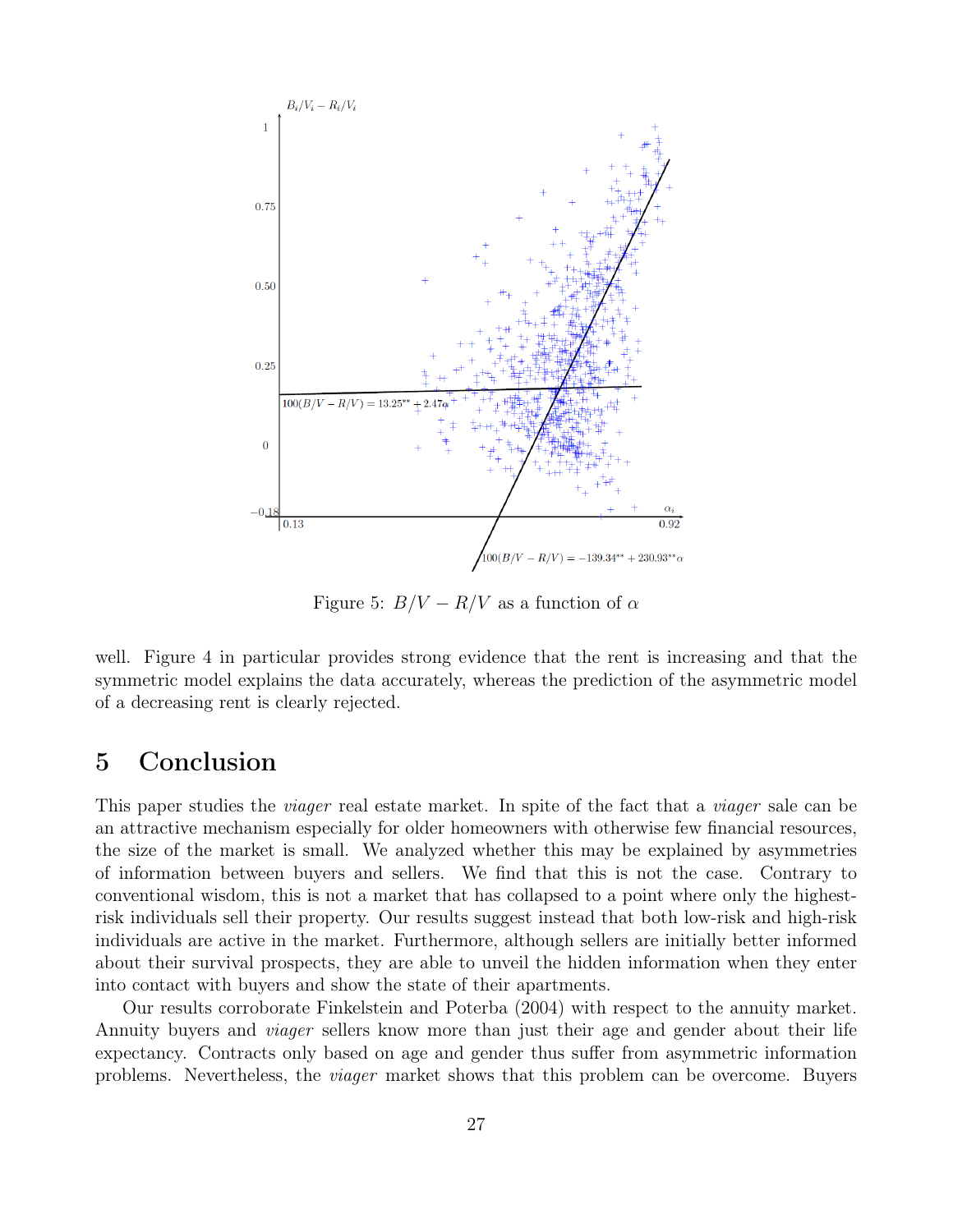succeed in recovering a good estimate of the true type of the sellers and in solving the asymmetric issue. Insurance companies, in the annuity markets, should be able to do the same by designing a scoring system that incorporates more than just age and gender.

If asymmetric information is not the problem, what other factors may cause the limited size of the market? There may be some purely economic explanations. One is that there are no fiscal measures in France that may act as incentives for potential buyers. The second is related to the fact that banks refuse to provide loans (with the *viager* property as collateral). This can be an obstacle for less rich buyers who may not be able to instantly pay the down payment (even if the down payment represents on average only about 30% of the market value). There may also be explanations of a more practical nature. Many homeowners are simply unaware of how the mechanism works in detail. Also, except in the cities and regions where most of the transactions are concentrated, there are few real estate agencies specialized in the mechanism. Agencies that are not specialized may not wish to deal with a viager transaction because they find the technique too complicated, or too costly from an administrative point of view. Finally, many notaries in France are not sufficiently trained in the legal finesses and subtleties of the method (Griffon, 2008), and may refuse to handle a transaction on this ground.

But in our opinion the most important explanations are based on psychological and behavioral considerations.<sup>24</sup> One psychological factor that can hinder the development of the market is that potential sellers may be suspicious when they hear of the mechanism, very much like the farm owner in the above extract from a story by Guy de Maupassant. Another factor is the complexity of the method. Determining the parameters of a contract requires some knowledge of actuarial and statistical concepts. Many homeowners may lack the financial sophistication to fully grasp these concepts, and, in the absence of professional advisers, hesitate to enter the market because they fear that unscrupulous buyers take advantage of them. Yet another explanation is that in France, for cultural and historical reasons, much emotional value is attached to real estate property. Many individuals refuse to consider a viager sale because the property has been owned by the family for generations, and should therefore remain in family hands. But, admittedly, this argument may be more valid for family houses in the countryside of France than for the Parisian apartments in our sample. A related explanation is the endowment effect. Many potential sellers may be unable to come to an agreement with prospective buyers because they overestimate the value of their properties and hence require unfair and unrealistic contract conditions. Still another explanation is that sellers may fear that (with a small probability) buyers commit a criminal act to get rid of them. The buyer in the story by Maupassant regularly visits the farm owner and offers her casks of a strong spirit in the hope to hasten the old lady's death. Outside the scope of literature, acts of criminality are, however, very rare.<sup>25</sup> A final factor that may explain the small size of the market is that many potential sellers and buyers may dislike the gloomy aspect of viager sales, or they may opposed the idea of gambling with death.

 $^{24}$ Our explanations are similar in spirit to the ones offered in a recent paper by Brown (2007). He argues that insights from psychology and behavioral economics may be useful in understanding the limited size of annuity markets.

<sup>&</sup>lt;sup>25</sup>The French newspaper Libération ("Viager dangereux: les experts se renvoient les balles", published on 28th August 1991) reports the story of a buyer who had tried to murder the seller.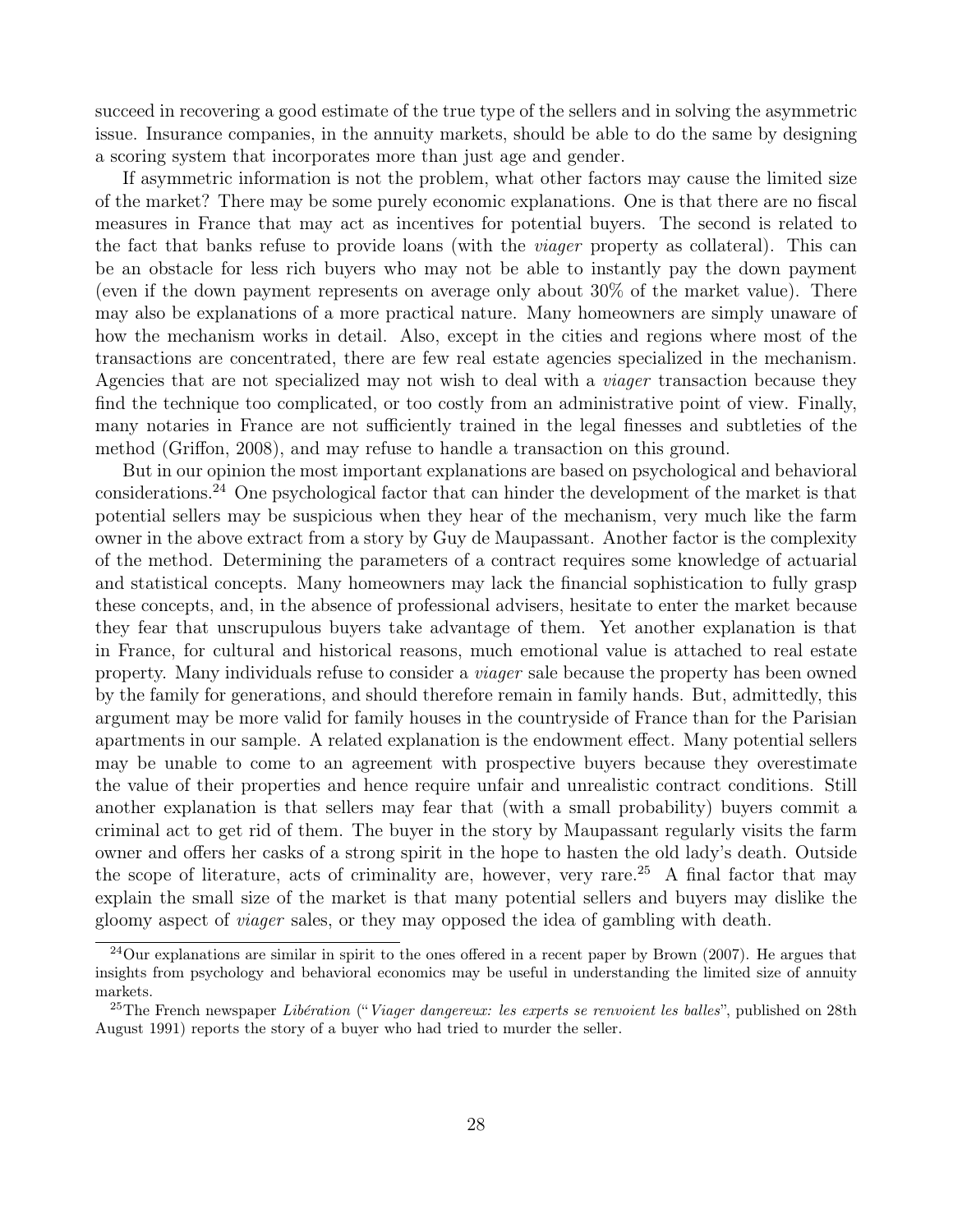### References

- Jaap Abbring, Pierre-André Chiappori, and Jean Pinquet. Moral hazard and dynamic insurance data. Journal of the European Economic Association, 1(4):767–820, June 2003.
- Victor Aguirregabiria and Pedro Mira. Sequential estimation of dynamic discrete games. Econometrica, 75(1):1–53, January 2007.
- George A. Akerlof. The market for 'lemons': Quality uncertainty and the market mechanism. Quarterly Journal of Economics, 84(3):488–500, Aug. 1970.
- Michel Artaz. Viagers. Régime Juridique et Fiscal. Dalloz, Paris, France, 2005.
- Lawrence Ausubel. Adverse selection in the credit card market. Working Paper, University of Maryland 1999.
- Pedro Carneiro, Karsten T. Hansen, and James J. Heckman. Estimating distributions of treatment effects with an application to the returns to schooling and measurement of the effects of uncertainty on college choice. International Economic Review, 44(2):361–422, May 2003.
- Wai-Sum Chan. Overseas' experience in developing reverse mortgage for retirement protection. Working Paper, The University of Hong Kong 2002.
- Pierre-André Chiappori and Bernard Salanié. Testing for asymmetric information in insurance markets. Journal of Political Economy, 108(1):56–78, April 2000.
- Pierre-André Chiappori, Bruno Jullien, Bernard Salanié, and François Salanié. Asymmetric information in insurance: General testable implications. RAND Journal of Economics,  $37(4)$ : 783–798, December 2006.
- David Cutler, Angus Deaton, and Adriana Lleras-Muney. The determinants of mortality. *Journal* of Economc Perspectives, 20(3):97–120, Spring 2006.
- David M. Cutler and Sarah J. Reber. Paying for health insurance: The trade-off between competition and adverse selection. Quarterly Journal of Economics, 113(2):433–66, May 1998.
- Georges Dionne, Christian Gouriéroux, and Charles Vanasse. Testing for evidence of adverse selection in the automobile insurance market: A comment. Journal of Political Economy, 109 (2):444–453, April 2001.
- Georges Dionne, Pascal St-Amour, and Désiré Vencatachellum. Asymmetric information and adverse selection in mauritian slave auctions. Review of Economic Studies, Forthcoming 2009.
- Férial Drosso. La vente en viager, outil de gestion du risque vieillesse. Revue Française de Sociologie, 108:24–32, 2002.
- Férial Drosso. Le viager, essai de définition. Revue Française de Sociologie, 34:223–246, 1993.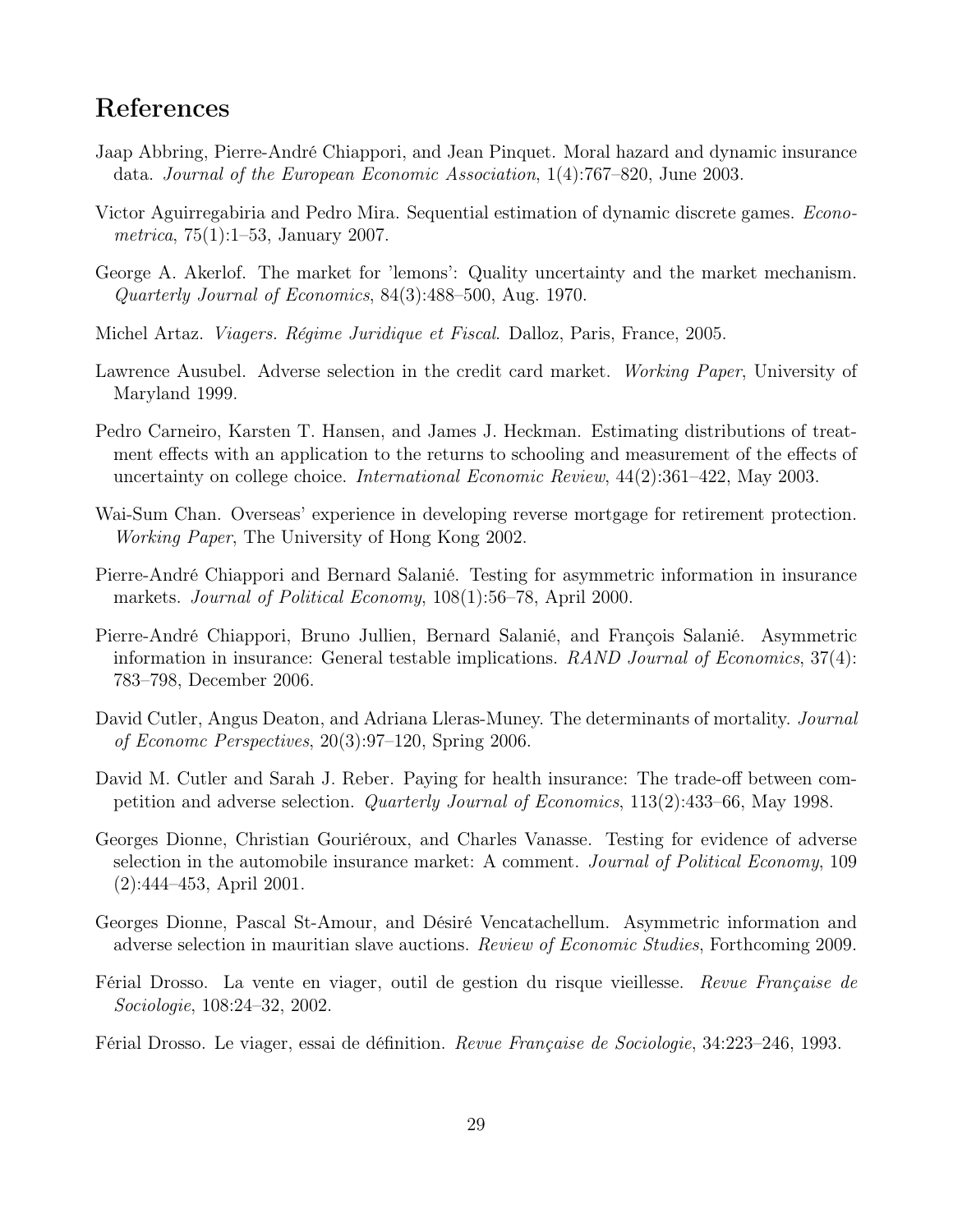- Amy Finkelstein and James Poterba. Selection effects in the united kingdom individual annuities market. Economic Journal, 112(476):28–50, January 2002.
- Amy Finkelstein and James Poterba. Adverse selection in insurance markets: Policyholder evidence from the u.k. annuity market. *Journal of Political Economy*, 112(1):183–208, February 2004.
- Amy Finkelstein and James Poterba. Testing for adverse selection with unused observables. Working Paper, MIT 2006.
- Corinne Griffon. Les Viagers Immobiliers en France. Les Éditions des Journaux Officiels, Paris, France, 2008.
- Michael Hurd and Kathleen McGarry. The predictive validity of subjective probabilities of survival. Economic Journal, 112(482):966–985, Octover 2002.
- Michael D. Hurd. Savings of the elderly and desired bequests. American Economic Review, 77 (3):298–312, June 1987.
- Michael D. Hurd. Mortality risk and bequests. *Econometrica*, 57(4):779–813, July 1989.
- Estelle James and Xue Song. Annuities markets around the world: Money's worth and risk intermediation. Working Paper, 2001.
- Michael P. Keane and Kenneth I. Wolpin. The career decisions of young men. *Journal of Political* Economy, 105(3):473–522, June 1997.
- Wojciech Kopczuk and Joseph P. Lupton. To leave or not to leave: The distribution of bequest motives. Review of Economic Studies, 74(1):207–235, January 2007.
- Bernard Le Court. Le Guide du Viager. Puits Fleuri, Paris, France, 2006.
- Olivia Mitchell, James Poterba, Mark Warshawsky, and Jeffrey Brown. New evidence on the money's worth of individual annuities. American Economic Review, 89(5):1299–1318, December 1999.
- Robert Puelz and Arthur Snow. Evidence on adverse selection: Equilibrium signaling and crosssubsidization in the insurance market. *Journal of Political Economy*,  $102(2):236-57$ , April 1994.
- Bernard Salanié. The Economics of Contracts: A Primer. MIT Press, Cambridge, Massachusetts, 1997.
- Menahem Yaari. Uncertain lifetime, life insurance, and the theory of the consumer. Review of Economic Studies, 32(2):137–150, April 1965.

# Appendix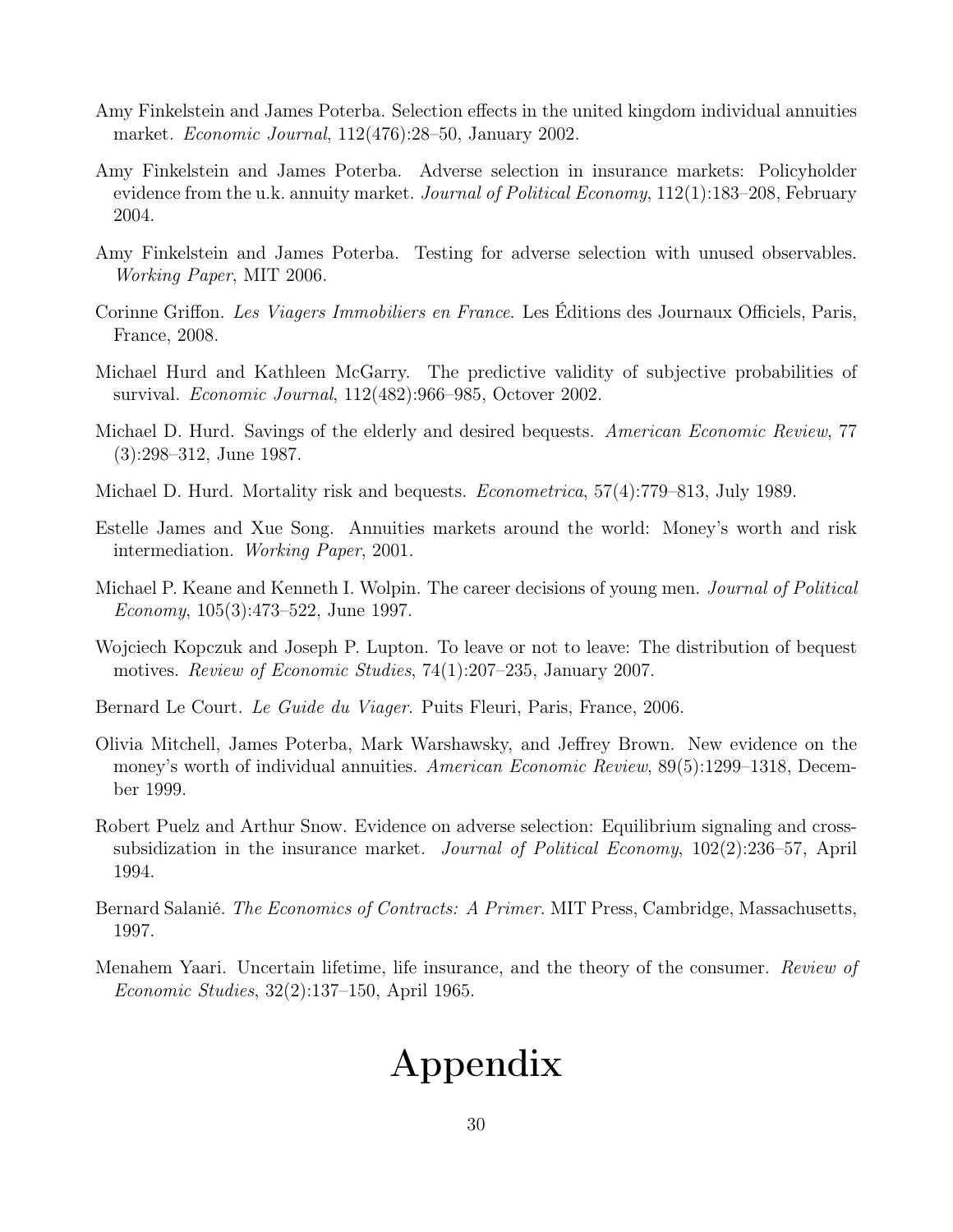# A Proof of equation (1)

$$
V = B + \sum_{t=1}^{T} \pi_t \sum_{t'=1}^{t} \delta^{t'}(R + L) = B + \sum_{t=1}^{T} \pi_t \delta(R + rV) \frac{1 - \delta^{t}}{1 - \delta}
$$
  
\n
$$
= B + \frac{\delta}{1 - \delta} \left[ \sum_{t=1}^{T} \pi_t - \sum_{t=1}^{T} \pi_t \delta^{t} \right] (R + rV)
$$
  
\n
$$
= B + \frac{\delta}{1 - \delta} \left[ \sum_{t=1}^{T} \pi_t + \pi_0 - \pi_0 - \sum_{t=1}^{T} \pi_t \delta^{t} \right] (R + rV)
$$
  
\n
$$
= B + \frac{\delta}{1 - \delta} \left[ 1 - \sum_{t=0}^{T} \pi_t \delta^{t} \right] (R + rV)
$$
  
\n
$$
= B + \frac{1}{r} \left[ 1 - \sum_{t=0}^{T} \pi_t \delta^{t} \right] (R + rV)
$$
  
\n
$$
= B + \frac{1 - \alpha}{r} R + (1 - \alpha)V.
$$

Hence  $\alpha V = B + \frac{1-\alpha}{r}R$ .

B Effect of age and gender on the relative down payment and rent conditionally on various functions of  $B/V$  and  $R/V$ 

Table 11: Effect of age and gender conditionally on  $\beta = B/R$ 

|                | (I)<br>B/V           | R/V<br>(I) | (II)<br>B/V | (II)<br>R/V | (III)<br>B/V | $\rm (III)$<br>R/ | (IV)<br>B/V | (IV)<br>R/V |
|----------------|----------------------|------------|-------------|-------------|--------------|-------------------|-------------|-------------|
| Age            | $0.633**$            | $0.109**$  | $0.651**$   | $0.096**$   | $0.553**$    | $0.116**$         | $0.497**$   | $0.125**$   |
|                | (0.08)               | (0.02)     | (0.08)      | (0.02)      | (0.08)       | (0.01)            | (0.07)      | (0.01)      |
| Gender         | $5.426**$            | $-0.025$   | $5.721**$   | 0.016       | $4.905**$    | 0.184             | $4.842**$   | 0.194       |
|                | (1.34)               | (0.27)     | (1.38)      | (0.26)      | (1.30)       | (0.24)            | (1.14)      | (0.22)      |
| $\beta$        |                      |            | 0.002       | $-0.001*$   | $0.341**$    | $-0.070**$        | $1.252**$   | $-0.215**$  |
|                |                      |            | (0.00)      | (0.00)      | (0.03)       | (0.01)            | (0.06)      | (0.01)      |
| $\beta^2$      |                      |            |             |             | $-0.000**$   | $0.000**$         | $-0.003**$  | $0.001**$   |
|                |                      |            |             |             | (0.00)       | (0.00)            | (0.00)      | (0.00)      |
| $\beta^3$      |                      |            |             |             |              |                   | $0.000**$   | $-0.000**$  |
|                |                      |            |             |             |              |                   | (0.00)      | (0.00)      |
|                | Constant $-19.905**$ | $-1.169$   | $-21.639**$ | 0.259       | $-15.998**$  | $-0.903$          | $-16.431**$ | $-0.834$    |
|                | (6.24)               | (1.27)     | (6.44)      | (1.20)      | (6.11)       | (1.12)            | (5.34)      | (1.01)      |
| $\mathbf{R}^2$ | 0.078                | 0.052      | 0.083       | 0.056       | 0.185        | 0.184             | 0.377       | 0.330       |
| N              | 874                  | 874        | 831         | 831         | 831          | 831               | 831         | 831         |

Significance levels: † : 10% ∗ : 5% ∗∗ : 1%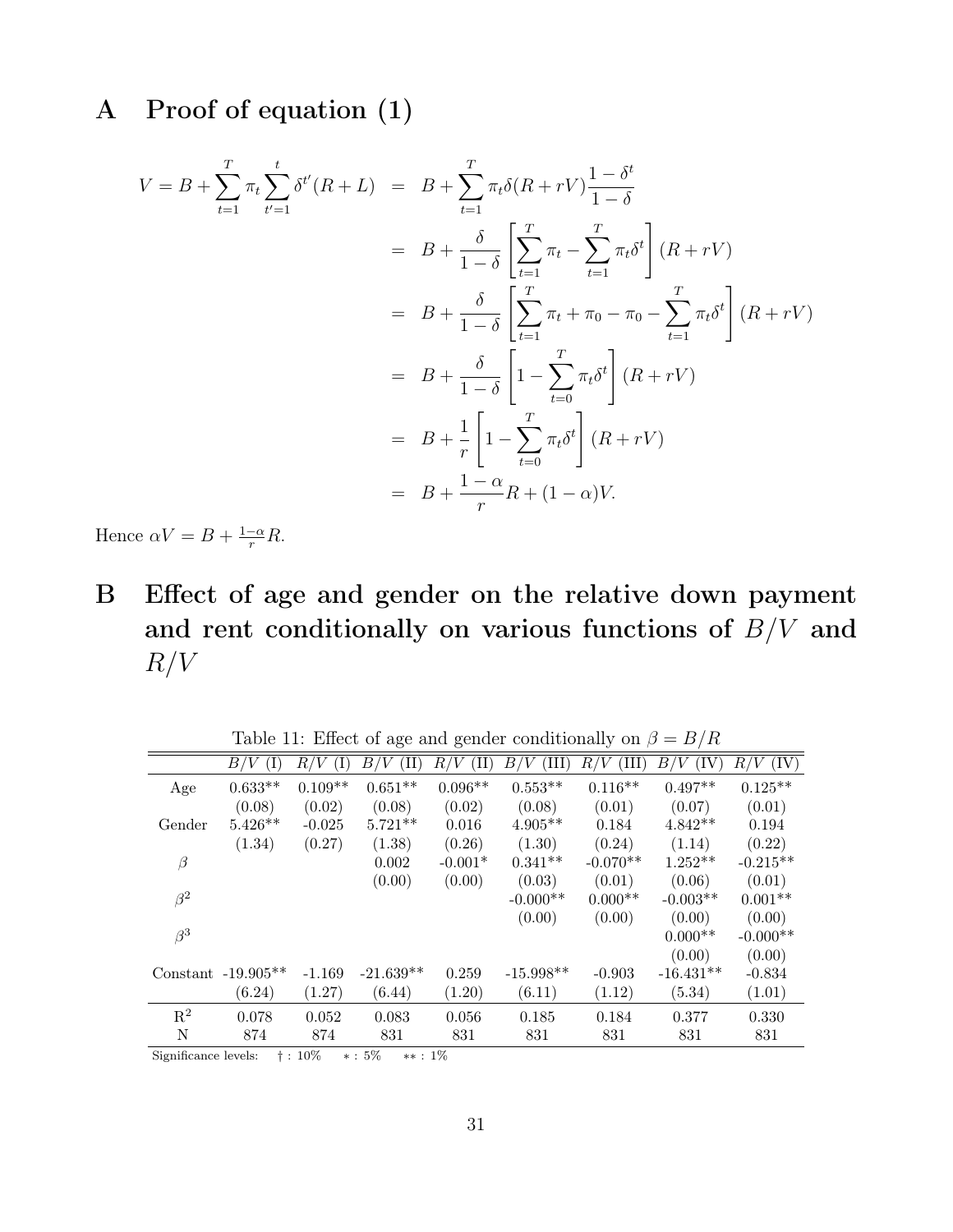|                | $(\mathrm{I})$<br>'V<br>B/ | (I)<br>R/V | (II)<br>B/  | (II)<br>$_{R/}$<br>'V | (III)<br>B / | (III)<br>R/ | (IV)<br>'V<br>$_{B}$ / | (IV)<br>R/V |
|----------------|----------------------------|------------|-------------|-----------------------|--------------|-------------|------------------------|-------------|
| Age            | $0.633**$                  | $0.109**$  | $0.777**$   | $-0.039**$            | $0.810**$    | $-0.040**$  | $0.812**$              | $-0.041**$  |
|                | (0.08)                     | (0.02)     | (0.08)      | (0.00)                | (0.08)       | (0.00)      | (0.08)                 | (0.00)      |
| Gender         | $5.426**$                  | $-0.025$   | $5.677**$   | $-0.284**$            | $6.055**$    | $-0.303**$  | $6.087**$              | $-0.304**$  |
|                | (1.34)                     | (0.27)     | (1.32)      | (0.07)                | (1.30)       | (0.07)      | (1.30)                 | (0.06)      |
| $\beta$        |                            |            | $-5.093**$  | $5.255***$            | $7.862**$    | $4.607**$   | $19.001**$             | $4.050**$   |
|                |                            |            | (0.89)      | (0.04)                | (2.73)       | (0.14)      | (5.94)                 | (0.30)      |
| $\beta^2$      |                            |            |             |                       | $-3.410**$   | $0.171**$   | $-9.592**$             | $0.480**$   |
|                |                            |            |             |                       | (0.68)       | (0.03)      | (3.01)                 | (0.15)      |
| $\beta^3$      |                            |            |             |                       |              |             | $0.962*$               | $-0.048*$   |
|                |                            |            |             |                       |              |             | (0.46)                 | (0.02)      |
|                | Constant $-19.905**$       | $-1.169$   | $-22.110**$ | $1.105**$             | $-35.374**$  | $1.769**$   | $-40.823**$            | $2.041**$   |
|                | (6.24)                     | (1.27)     | (6.14)      | (0.31)                | (6.61)       | (0.33)      | (7.08)                 | (0.35)      |
| $\mathbf{R}^2$ | 0.078                      | 0.052      | 0.111       | 0.944                 | 0.136        | 0.946       | 0.141                  | 0.946       |
| N              | 874                        | 874        | 874         | 874                   | 874          | 874         | 874                    | 874         |
|                |                            |            |             |                       |              |             |                        |             |

Table 12: Effect of age and gender conditionally on  $\beta = B/V + \frac{1}{r}R/V$ 

Significance levels: † : 10% ∗ : 5% ∗∗ : 1%

Table 13: Effect of age and gender conditionally on  $\beta = (rB/V + R/V)/(r + B/V)$ 

|                | (I)<br>B/V           | R/V<br>$(\mathrm{I})$ | (II)<br>$_{B/}$ | 'V<br>$(\mathrm{II})$<br>$_{R/}$ | (III)<br>$B\prime$<br>'V | R/V<br>(III) | $^{\prime}V$<br>B/<br>(IV) | (IV)<br>R/V |
|----------------|----------------------|-----------------------|-----------------|----------------------------------|--------------------------|--------------|----------------------------|-------------|
| Age            | $0.633**$            | $0.109**$             | $0.742**$       | $0.086**$                        | $0.677**$                | $0.099**$    | $0.634**$                  | $0.109**$   |
|                | (0.08)               | (0.02)                | (0.06)          | (0.01)                           | (0.05)                   | (0.01)       | (0.05)                     | (0.01)      |
| Gender         | $5.426**$            | $-0.025$              | $4.885**$       | 0.092                            | $3.669**$                | $0.339*$     | $3.398**$                  | $0.400*$    |
|                | (1.34)               | (0.27)                | (1.01)          | (0.19)                           | (0.92)                   | (0.17)       | (0.88)                     | (0.16)      |
| $\beta$        |                      |                       | $-39.700**$     | $8.626**$                        | $-68.310**$              | 14.437**     | $-107.390**$               | 23.258**    |
|                |                      |                       | (1.52)          | (0.29)                           | (2.53)                   | (0.48)       | (4.94)                     | (0.91)      |
| $\beta^2$      |                      |                       |                 |                                  | $16.952**$               | $-3.443**$   | $64.166**$                 | $-14.099**$ |
|                |                      |                       |                 |                                  | (1.26)                   | (0.24)       | (5.34)                     | (0.98)      |
| $\beta^3$      |                      |                       |                 |                                  |                          |              | $-10.964**$                | $2.474**$   |
|                |                      |                       |                 |                                  |                          |              | (1.21)                     | (0.22)      |
|                | Constant $-19.905**$ | $-1.169$              | $-14.611**$     | $-2.319**$                       | $-2.937$                 | $-4.691**$   | 6.588                      | $-6.840**$  |
|                | (6.24)               | (1.27)                | (4.68)          | (0.89)                           | (4.35)                   | (0.82)       | (4.29)                     | (0.79)      |
| $\mathbf{R}^2$ | 0.078                | 0.052                 | 0.482           | 0.530                            | 0.572                    | 0.622        | 0.609                      | 0.669       |
| N              | 874                  | 874                   | 874             | 874                              | 874                      | 874          | 874                        | 874         |

Significance levels:  $\dagger$  : 10%  $*$  : 5%  $*$  : 1%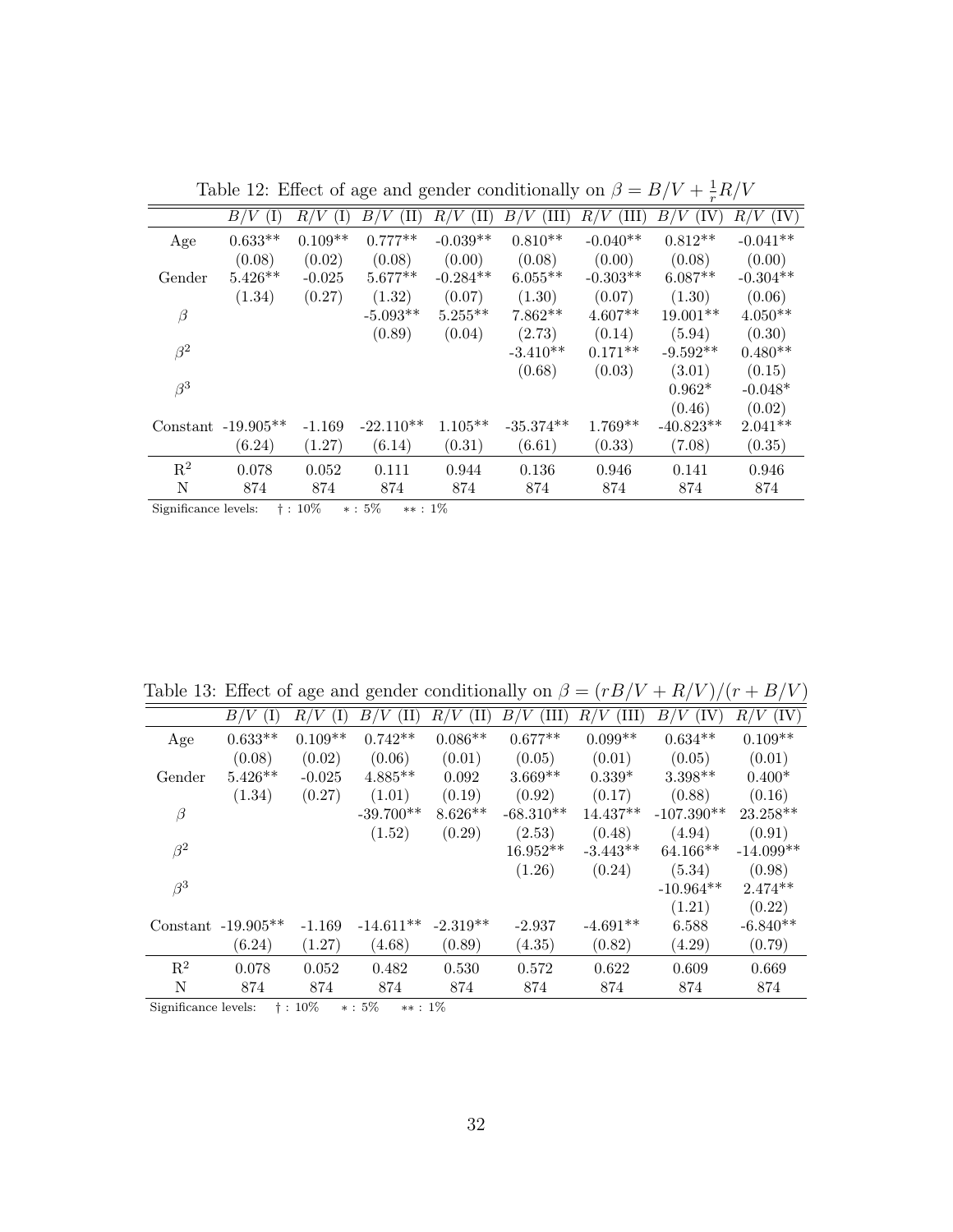Table 14: Effect of age and gender conditionally on  $\beta = 1 - r(1 - B/V)/(R/V)$ 

|                | (I)<br>B/V           | R/V<br>(I) | (II)<br>B/V | (II)<br>R/V | B/V<br>(III) | (III)<br>R/<br>'V | (IV)<br>B/V | (IV)<br>R/<br>V |
|----------------|----------------------|------------|-------------|-------------|--------------|-------------------|-------------|-----------------|
| Age            | $0.633**$            | $0.109**$  | $0.649**$   | $0.096**$   | $0.647**$    | $0.078**$         | $0.535**$   | $0.027*$        |
|                | (0.08)               | (0.02)     | (0.08)      | (0.02)      | (0.08)       | (0.01)            | (0.08)      | (0.01)          |
| Gender         | $5.426**$            | $-0.025$   | $5.753**$   | 0.012       | $5.749**$    | $-0.031$          | $5.144**$   | $-0.309$        |
|                | (1.34)               | (0.27)     | (1.38)      | (0.26)      | (1.38)       | (0.23)            | (1.36)      | (0.20)          |
| $\beta$        |                      |            | $-0.025$    | $0.009*$    | 0.247        | $2.595**$         | $8.146**$   | $6.221**$       |
|                |                      |            | (0.02)      | (0.00)      | (1.09)       | (0.18)            | (1.91)      | (0.28)          |
| $\beta^2$      |                      |            |             |             | 0.000        | $0.003**$         | $1.565**$   | $0.722**$       |
|                |                      |            |             |             | (0.00)       | (0.00)            | (0.31)      | (0.05)          |
| $\beta^3$      |                      |            |             |             |              |                   | $0.002**$   | $0.001**$       |
|                |                      |            |             |             |              |                   | (0.00)      | (0.00)          |
|                | Constant $-19.905**$ | $-1.169$   | $-21.486**$ | 0.254       | $-21.461**$  | 0.491             | $-16.836**$ | $2.614**$       |
|                | (6.24)               | (1.27)     | (6.45)      | (1.20)      | (6.45)       | (1.07)            | (6.43)      | (0.95)          |
| $\mathbf{R}^2$ | 0.078                | 0.052      | 0.082       | 0.055       | 0.082        | 0.240             | 0.109       | 0.412           |
| N              | 874                  | 874        | 831         | 831         | 831          | 831               | 831         | 831             |

Significance levels: † : 10% ∗ : 5% ∗∗ : 1%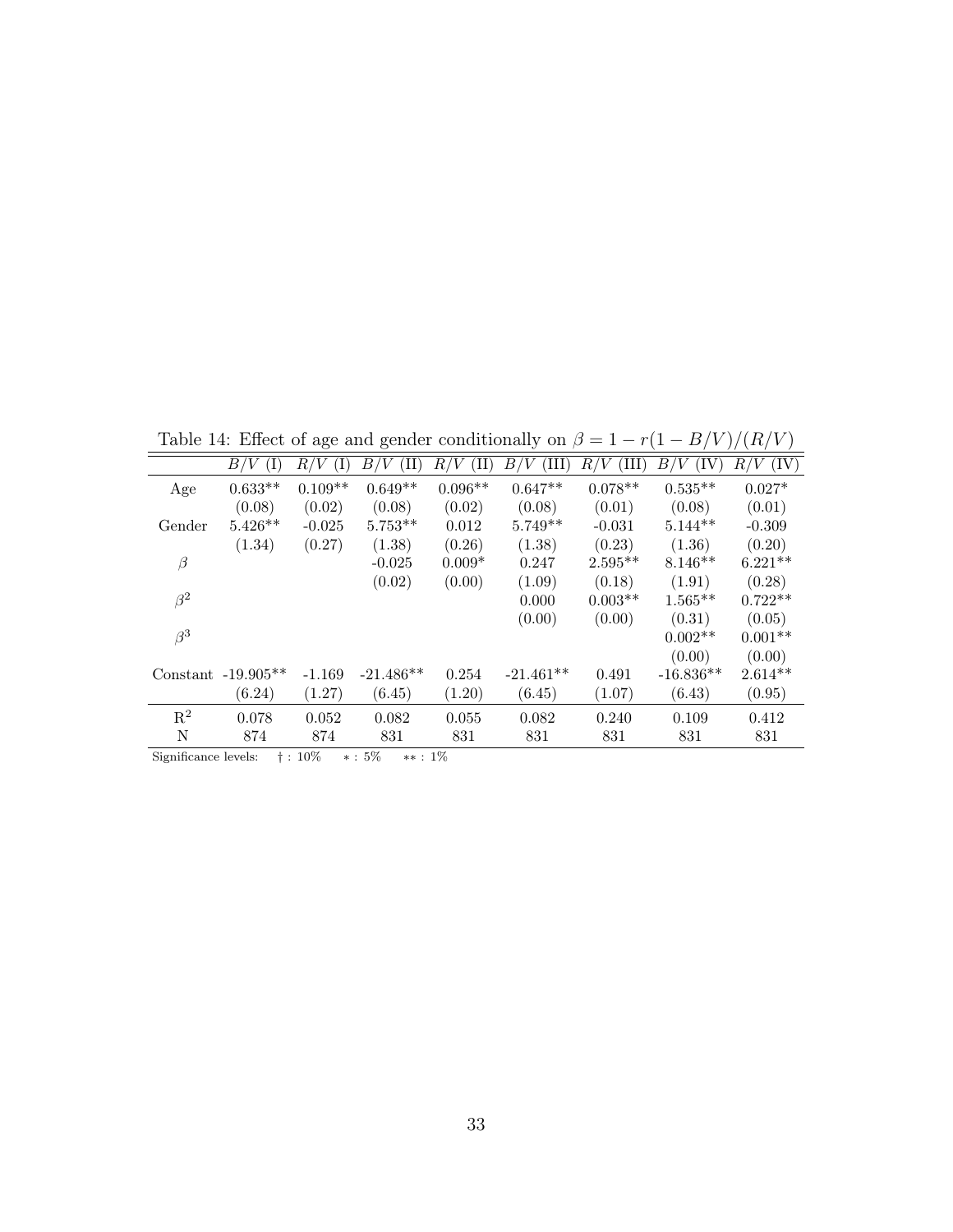### C Model and proof of Proposition 1

Let  $C_t$  and  $S_t$  and respectively denote the amount of consumption and the amount of savings of the seller in year t. We assume that  $S_t$  is positive, i.e., the seller can only save money. This assumption is coherent with the fact that elderly people are not allowed to borrow money from the bank. The nominal interest rate of the bank is denoted  $\tilde{r}$ . The initial level of wealth of the seller is denoted W. It is positive if the seller has savings just before the *viager* transaction, and negative if the seller has accumulated debts. It is a given and predetermined variable in the model, i.e., it is not a choice variable for the agent. At the date of sale the seller has the possibility to donate money to family members or other heirs. Let D denote the amount of money the seller wishes to donate. Given these notations, the amount of money that can be consumed in year  $t = 0$  equals

$$
C_0 = B - D + W - S_0. \t\t(6)
$$

In year  $t > 0$  the consumption level equals

$$
C_t = R + (1 + \tilde{r})S_{t-1} - S_t, \ t = 1, ..., T.
$$
\n<sup>(7)</sup>

The expected utility function of the seller is therefore

$$
u(C_0) + \sum_{t=1}^{T} \pi_t \sum_{t'=1}^{t} \delta^{t'} u(C_{t'}) + \mu D.
$$
 (8)

The seller maximizes the expected utility function under no arbitrage condition (1) and the above consumption constraints.

First we prove items (i) and (ii) of Proposition 1. The proof is facilitated by assuming that buyers and sellers have access to a larger set of viager contracts. Specifically, instead of assuming that the rent is fixed over time (apart form the variations due to the indexation), the rent is now allowed to differ in each time period. Within this larger set of contracts each seller thus maximizes an expected utility function with respect to B, D,  $S_0, S_1, ..., S_T$ , and  $R_1, ... R_T$  (instead of just B, D,  $S_0$ ,  $S_1$ ,..., $S_T$ , and R). We only focus on the equilibria where the down payment and the rents are strictly positive.

The proof is in three steps. First we show that it is optimal for the seller never to save, i.e.,  $S_0^* = S_1^* = ... = S_T^* = 0$ . Second, we show that at the optimum the rent should not vary over time, i.e.,  $R_1^* = ... = R_T^* = R^*$ . Third, the expected utility function is maximized with respect to B, D and R to obtain the optimal values  $B^*, D^*$  and  $R^*$ . The first two steps of the proof indicate that the seller's maximum within the extended class of viager contracts coincides with the maximum the seller can attain within the class of fixed-rent contracts. It is therefore not restrictive to start the proof by considering a more general environment. The more general setting only serves as a device to simplify the proof of the proposition. An interesting by-product of the proof is that it rationalizes the fact that contracts with a time-varying rent do not exist in practice. Indeed, although such contracts are more flexible, they do not allow sellers to augment their utility.

The consumption constraint in year  $t = 0$  is not affected by the fact that the rent is now allowed to vary over time. It is still defined by

$$
C_0 = B - D + W - S_0. \t\t(9)
$$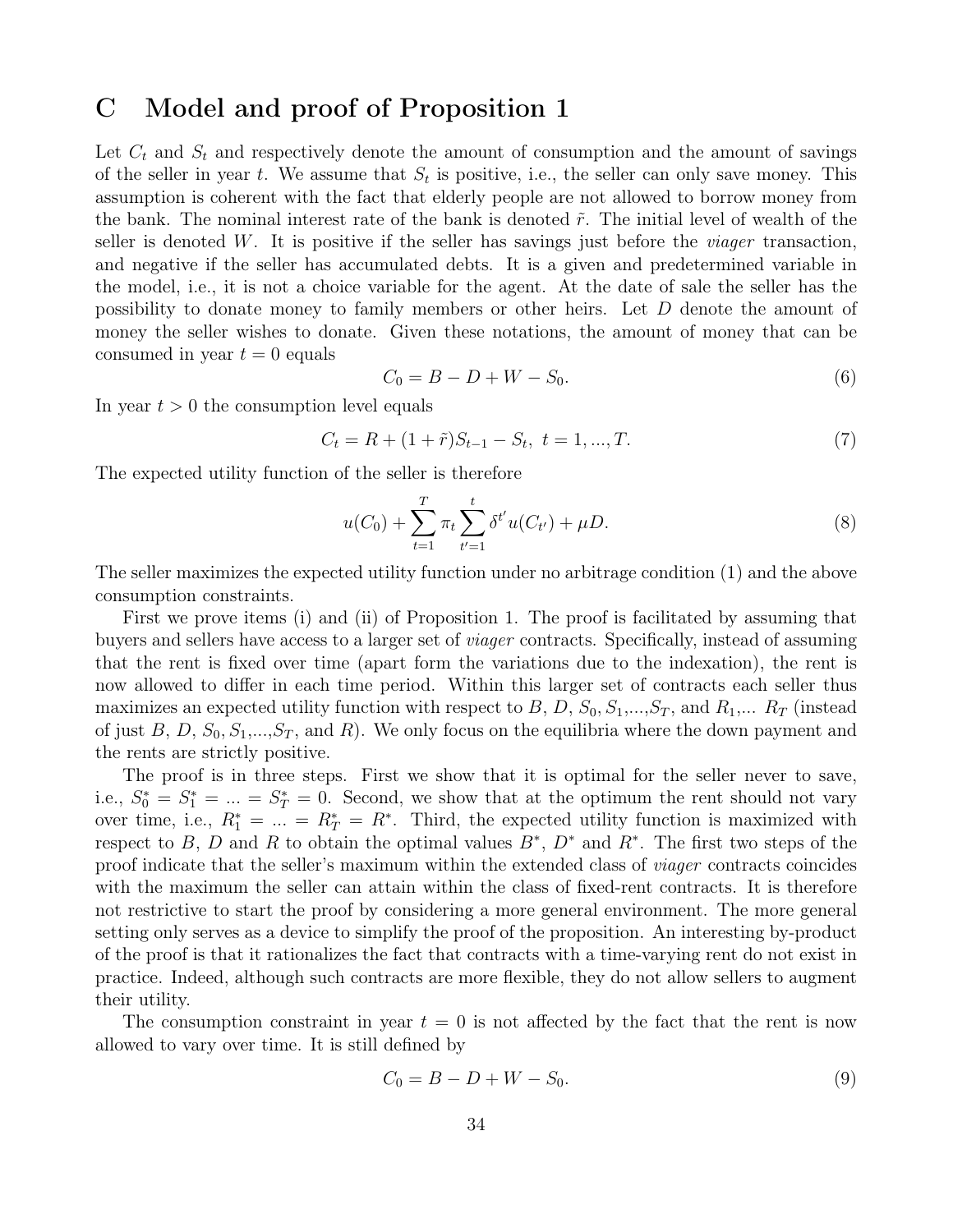The consumption constraint in year  $t > 0$  is, however, different:

$$
C_t = R_t + (1 + \tilde{r})S_{t-1} - S_t, \ t = 1, ..., T.
$$
\n(10)

The expected utility function is still given by:

$$
u(C_0) + \sum_{t=1}^{T} \pi_t \sum_{t'=1}^{t} \delta^{t'} u(C_{t'}) + \mu D.
$$
\n(11)

Taking into account the time-variation of the rent, the no arbitrage condition is now given by

$$
\alpha V - B = \sum_{t=1}^{T} \pi_t \sum_{t'=1}^{t} \delta^{t'} R_{t'}.
$$
\n(12)

The seller's objective is to maximize (11) with respect to B, D,  $R_1$ , ...,  $R_T$ , and  $S_0$ ,...,  $S_T$ , given that these variables and  $C_t$  must be positive, and the no arbitrage condition (12).

• The first step of the proof consists in showing that at the optimum the seller should never save. Assume, by contradiction, that this is not true. Let  $B'$  be the optimal value of the down payment,  $R'_1, R'_2, ..., R'_T$  the sequence of optimal values of the rent, and  $t_0$  the smallest value of  $t$ such that  $S'_{t_0} > 0$  (there are no restrictions on  $S'_t$  for  $t > t_0$ ). Then define another contract with  $B'' = B'$  and a sequence  $R''_1, R''_2, ..., R''_T$ , defined by

$$
R''_t = R'_t \text{ if } t < t_0,
$$
  
\n
$$
R''_{t_0} = R'_{t_0} - S'_{t_0} \text{ if } t = t_0,
$$
  
\n
$$
R''_{t_0+1} = R'_{t_0+1} + (1 + \tilde{r}) \frac{\sum_{t'=t_0}^{T} \pi_{t'}}{\sum_{t'=t_0+1}^{T} \pi_{t'}} S'_{t_0} \text{ if } t = t_0 + 1,
$$
  
\n
$$
R''_t = R'_t \text{ if } t > t_0 + 1.
$$

It is straightforward to check that the no arbitrage condition remains satisfied. The rent received by the seller remains the same under the alternative contract except in the years  $t_0$  and  $t_0 + 1$ . In year  $t_0$  it is reduced by  $S'_{t_0}$ , and in year  $t_0 + 1$  it is increased by  $(1 + \tilde{r}) \frac{\sum_{t'=t_0}^{T} \pi_{t'}}{\sum_{t'=t_0}^{T} \pi_{t'}}$  $\frac{\sum_{t'=t_0}^{T} \sum_{t''=t_0+1}^{n} \pi_{t'}}{\sum_{t'=t_0+1}^{T} \pi_{t'}} S'_{t_0}$ . Since  $\sum_{t'=t_0}^T \pi_{t'}$  $\frac{2t'-t_0-t'}{\sum_{t'=t_0+1}^{T} \pi_{t'}} > 1$ , the loss incurred by the seller in  $t_0$  is more than offset by the (actualized) gain in  $t_0 + 1$ . The buyer is willing to give the seller a rate of return larger than  $1 + \tilde{r}$  because the seller may die between  $t_0$  and  $t_0 + 1$ . But as a consequence the seller is better off with the alternative contract as can be seen by comparing the consumption levels in the two situations

$$
C''_t = C'_t \text{ if } t < t_0,
$$
  
\n
$$
C''_{t_0} = C'_{t_0} \text{ if } t = t_0,
$$
  
\n
$$
C''_{t_0+1} > C'_{t_0+1} \text{ if } t = t_0 + 1,
$$
  
\n
$$
C''_t = C'_t \text{ if } t > t_0 + 1.
$$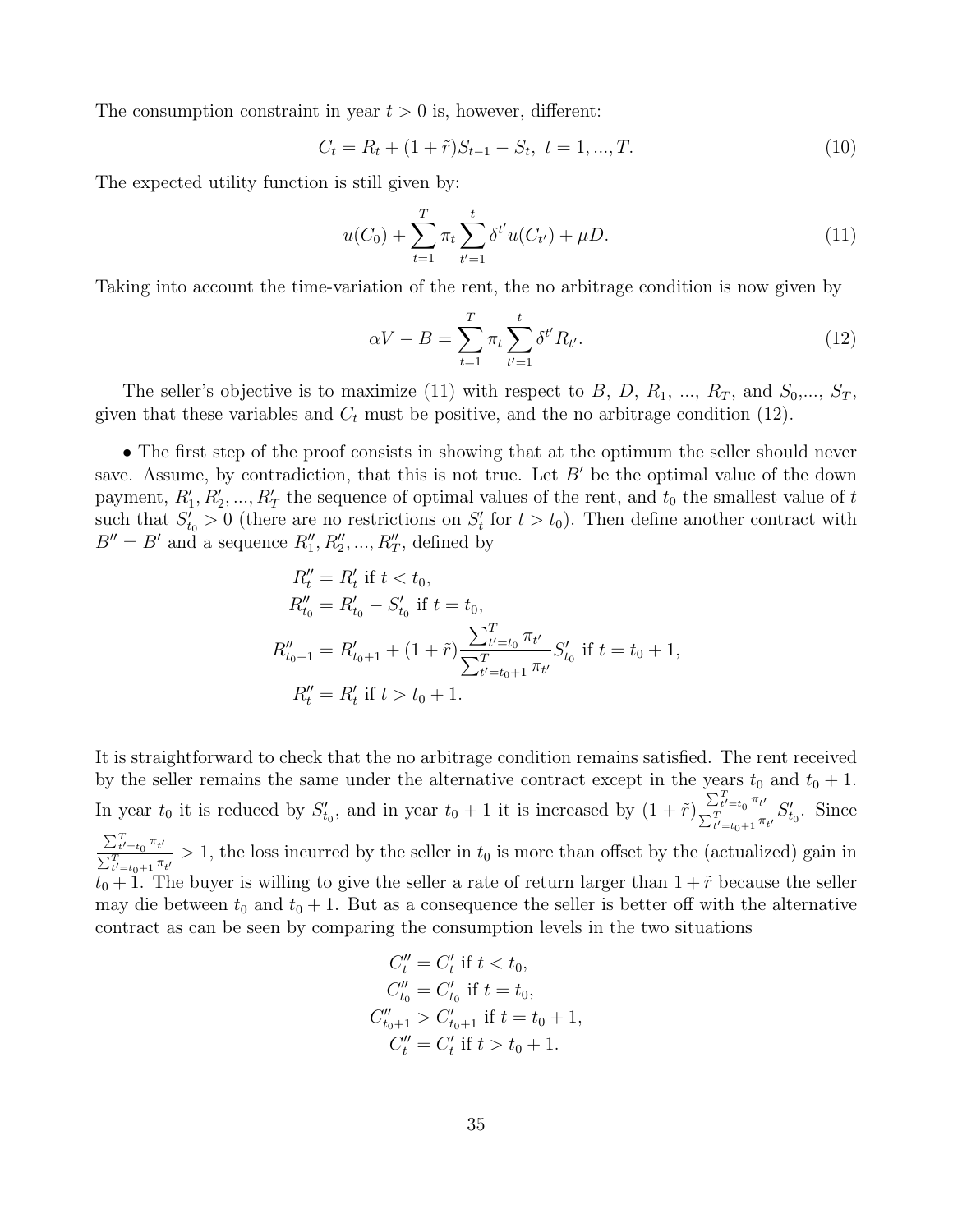This shows that the contract  $(B', R'_1, ..., R'_T)$  with savings  $S'_{t_0}$  is not optimal. Since the amount  $S'_{t_0}$  and the date  $t_0$  are arbitrarily chose, it is optimal never to save at equilibrium.

• The second step of the proof consists in showing that at the optimum the rent does not vary with time. Using that  $S_t = 0$  and substituting  $C_t$  in equation (11), the seller's expected utility function becomes

$$
u(B - D + W) + \sum_{t=1}^{T} \pi_t \sum_{t'=1}^{t} \delta^{t'} u(R'_t) + \mu D \tag{13}
$$

which is to be maximized with respect to B, D, and R<sub>1</sub>, ..., R<sub>T</sub>, subject to  $B - D + W \ge 0$ ,  $R_t \geq 0$ , the positivity constraints on the choice variables, and the no arbitrage condition (12). Taking into account only the participation constraint, the Lagrangian  $\mathfrak L$  is

$$
\mathfrak{L} = u(B - D + W) + \sum_{t=1}^{T} \pi_t \sum_{t'=1}^{t} \delta^{t'} u(R'_t) + \mu D + \lambda \left( \alpha V - B - \sum_{t=1}^{T} \pi_t \sum_{t'=1}^{t} \delta^{t'} R_{t'} \right) \tag{14}
$$

where  $\lambda$  is the Lagrange parameter. The first order condition with respect to  $R_t$  is

$$
u'(R_t) = \lambda,
$$

which proves that  $R_t^* = R^*$  for all t.

• The third and last step of the proof consists in determining the optimal values  $B^*$ ,  $D^*$ and  $R^*$ . Using the fact that the rent is time-invariant, the no arbitrage condition now given by equation (1), which we reproduce here for convenience:

$$
\alpha V - B = \frac{1}{r} \left( 1 - \alpha \right) R. \tag{15}
$$

The kind of calculations that led to equation (15) can be used to rewrite the expected utility function as

$$
u(B-D+W) + \frac{1}{r}(1-\alpha)u(R) + \mu D,
$$

which the seller maximizes with respect to  $B, D$ , and  $R$ , given the positivity constraints on these choice variables (15). Taking into account only the constraints  $D \geq 0$  and (15), the Lagrangian is

$$
\mathfrak{L} = u\left(B - D + W\right) + \frac{1}{r}(1 - \alpha)u(R) + \mu D + \lambda_1\left(\alpha V - B - \frac{1}{r}(1 - \alpha)R\right) + \lambda_2 D,\tag{16}
$$

where  $\lambda_1$  and  $\lambda_2$  are the Lagrange parameters. The first order conditions are

$$
u'(B - D + W) = \lambda_1,
$$
  
\n
$$
u'(B - D + W) = \mu + \lambda_2,
$$
  
\n
$$
u'(R) = \lambda_1,
$$
  
\n
$$
\alpha V - B = \frac{1}{r}(1 - \alpha)R,
$$
  
\n
$$
\lambda_2 D = 0.
$$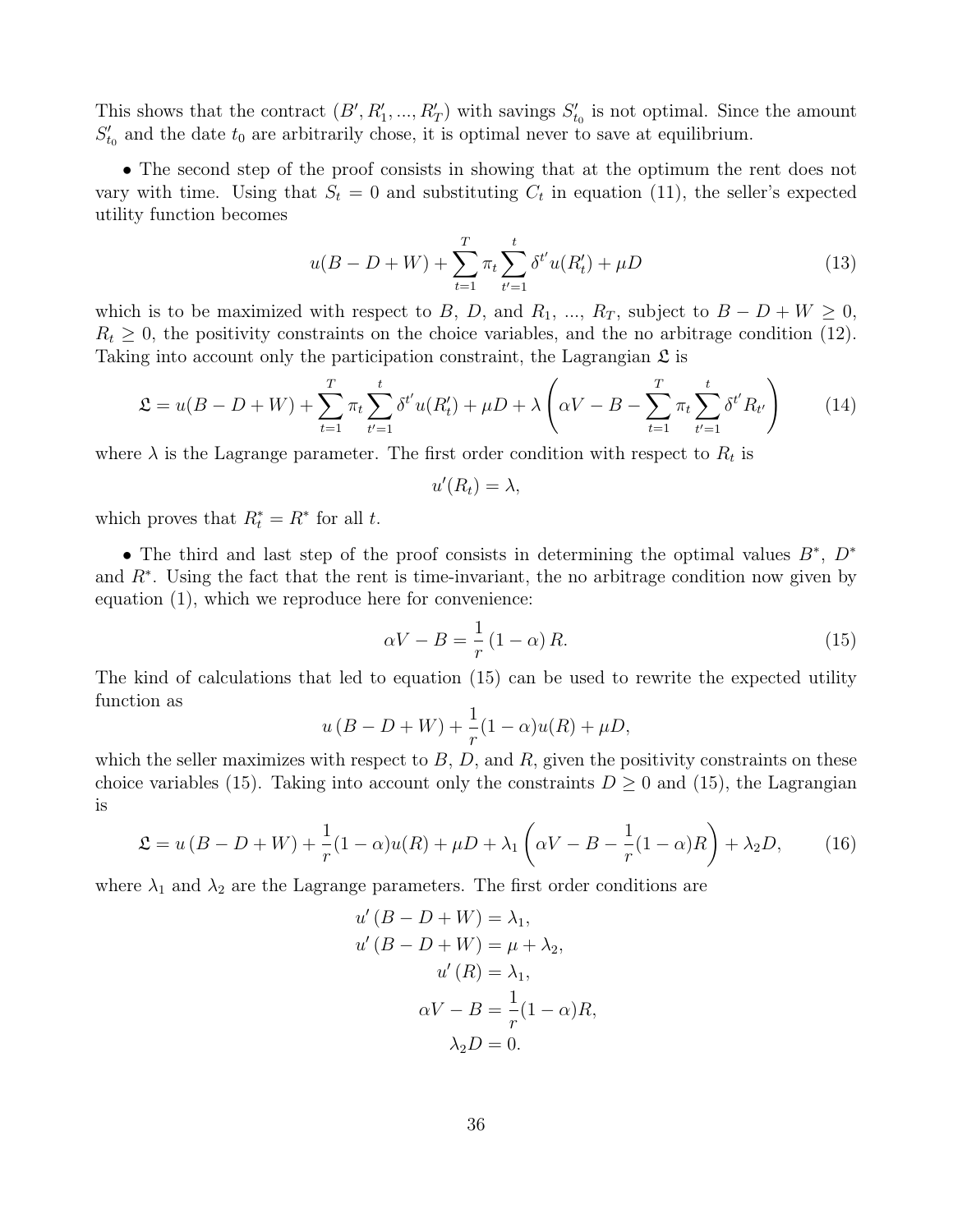The first four equations follow from imposing that the derivative of the Lagrangian with respect to respectively B, D, R and  $\lambda_1$  equals zero, and the fifth equation is the complementary slackness condition.

- If  $\lambda_2 = 0$ , it follows from the first order conditions that  $B^*$ ,  $D^*$ , and  $R^*$  are given by

$$
R^* = u'^{-1} (\mu) ,
$$
  
\n
$$
B^* = \alpha V - \frac{1}{r} (1 - \alpha) u'^{-1} (\mu) ,
$$
  
\n
$$
D^* = \alpha V - \frac{1 - \alpha + r}{r} u'^{-1} (\mu) + W.
$$

In this case,  $B^*$  increases with  $\alpha$ , and  $R^*$  is constant.

- If  $\lambda_2 > 0$ , then  $D^* = 0$ , and  $B^*$ ,  $R^*$  are given by

$$
R^* = \frac{r}{1+r-\alpha} (\alpha V + W),
$$
  
\n
$$
B^* = R^* - W = \frac{r}{1+r-\alpha} (\alpha V - \frac{1}{r}(1-\alpha)W).
$$

In this case, both  $R^*$  and  $B^*$  increase with  $\alpha$ .

Note that  $D^* > 0$  if and only if  $\mu > \mu$  where the threshold value is defined by

$$
\underline{\mu} = u' \left( \frac{r}{1+r-\alpha} (\alpha V + W) \right). \tag{17}
$$

This ends the proof of items (i) and (ii) of Proposition 1 (characterization of the symmetric information equilibrium.

Next we turn to the proof of item (iii) of Proposition 1. To obtain the predictions under asymmetric information it is not necessary to formally develop the signaling model and derive the expressions of the contract variables. Indeed, a straightforward argument allows us to obtain the predictions without explicitly modeling the game. To explain the argument, let  $(B(\alpha), R(\alpha))$ be the perfect Bayesian equilibrium of the signaling game. Assume that this equilibrium is a separating equilibrium, i.e., sellers with different values of  $\alpha$  propose different contract variables. Consider two sellers, characterized by  $\alpha$  and  $\alpha'$ . Suppose that  $B(\alpha) > B(\alpha')$ . Then we must necessarily have  $R(\alpha) < R(\alpha')$ , since otherwise seller  $\alpha'$  would strictly prefer contract  $(B(\alpha), R(\alpha))$  to contract  $(B(\alpha'), R(\alpha'))$ . Inversely, suppose that  $B(\alpha) < B(\alpha')$ . Then necessarily  $R(\alpha) > R(\alpha')$  because otherwise seller  $\alpha$  would have preferred contract  $(B(\alpha'), R(\alpha'))$  instead of  $(B(\alpha), R(\alpha))$ . At equilibrium one of the contract variables must therefore be decreasing in  $\alpha$ , and the other must be increasing in  $\alpha$ .

Furthermore, if  $B(.)$  were decreasing and  $R(.)$  increasing, sellers of type  $\alpha' < \alpha$  would have an incentive to lie about their type and pretend to be of type  $\alpha$ . They would then obtain  $B(\alpha) + \frac{1-\alpha'}{r}R(\alpha) > B(\alpha) + \frac{1-\alpha}{r}R(\alpha) = \alpha V > \alpha'V$  instead of  $\alpha'V$ .

Therefore, in an asymmetric information model, a separating equilibrium implies that  $B(.)$ is strictly increasing whereas  $R(.)$  is strictly decreasing.